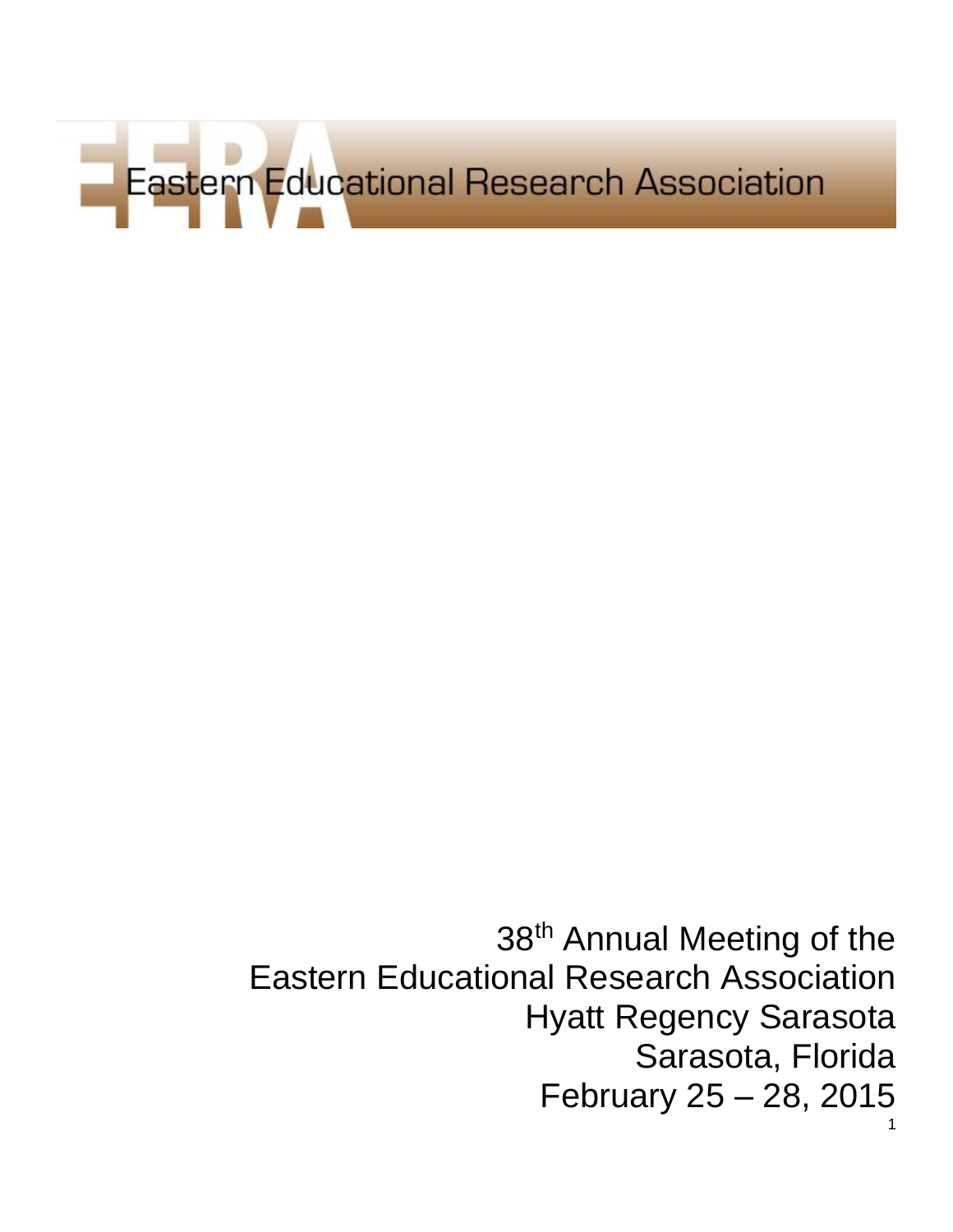# **Schedule at a Glance**

#### Wednesday February 25

| $3:00 - 4:00$<br>$4:00 - 5:00$<br>$5:00 - 7:00$                                                                          | <b>EERA Executive Board/Hotel Staff Meeting</b><br><b>EERA Board of Directors Meeting</b><br>Registration                                                                                                                         | Boardroom<br>Boardroom<br><b>Pre-Function Registration Desk</b>                                                                                                                                                                                        |
|--------------------------------------------------------------------------------------------------------------------------|-----------------------------------------------------------------------------------------------------------------------------------------------------------------------------------------------------------------------------------|--------------------------------------------------------------------------------------------------------------------------------------------------------------------------------------------------------------------------------------------------------|
| <b>Thursday February 26</b>                                                                                              |                                                                                                                                                                                                                                   |                                                                                                                                                                                                                                                        |
| $8:00 - 5:00$                                                                                                            | Registration                                                                                                                                                                                                                      | <b>Pre-Function Registration Desk</b>                                                                                                                                                                                                                  |
| $8:30 - 10:00$                                                                                                           | <b>Continental Breakfast</b>                                                                                                                                                                                                      | <b>Pre-Function Area</b>                                                                                                                                                                                                                               |
| $10:00 - 11:00$                                                                                                          | <b>Opening Keynote Session</b>                                                                                                                                                                                                    | Salons E & F                                                                                                                                                                                                                                           |
| $11:15 - 12:15$<br>$12:15 - 1:30$<br>$12:30 - 1:30$<br>$1:45 - 2:45$<br>$3:00 - 4:00$<br>$4:15 - 5:15$                   | <b>Concurrent Session 1</b><br>Graduate Student Luncheon (by RSVP)<br><b>Concurrent Session 2</b><br><b>Concurrent Session 3</b><br><b>Concurrent Session 4</b><br><b>Concurrent Session 5</b>                                    | Salons A-H, Boardroom, Florida Room<br><b>Tropics</b><br>Salons A-H, Boardroom, Florida Room<br>Salons A-H, Boardroom, Florida Room<br>Salons A-H, Boardroom, Florida Room<br>Salons A-H, Boardroom, Florida Room                                      |
| $5:15 - 6:15$                                                                                                            | <b>Division Director Meeting</b>                                                                                                                                                                                                  | Boardroom                                                                                                                                                                                                                                              |
| $6:00 - 7:30$                                                                                                            | President's Welcome Reception                                                                                                                                                                                                     | Poolside                                                                                                                                                                                                                                               |
| <b>Friday February 27</b>                                                                                                |                                                                                                                                                                                                                                   |                                                                                                                                                                                                                                                        |
| $7:00 - 8:00$                                                                                                            | <b>JRE Journal Board Meeting</b>                                                                                                                                                                                                  | <b>Currents Restaurant</b>                                                                                                                                                                                                                             |
| $7:30 - 9:00$                                                                                                            | <b>Continental Breakfast</b>                                                                                                                                                                                                      | <b>Pre-Function Area</b>                                                                                                                                                                                                                               |
| $8:00 - 5:00$                                                                                                            | Registration                                                                                                                                                                                                                      | <b>Pre-Function Registration Desk</b>                                                                                                                                                                                                                  |
| $8:00 - 9:00$<br>$9:15 - 10:15$<br>$10:30 - 11:30$<br>$11:45 - 12:45$<br>$1:00 - 2:00$<br>$2:15 - 3:15$<br>$3:30 - 4:30$ | <b>Concurrent Session 6</b><br><b>Concurrent Session 7</b><br><b>Concurrent Session 8</b><br>Keynote Speaker, Awards, and Luncheon<br><b>Concurrent Session 9</b><br><b>Concurrent Session 10</b><br><b>Concurrent Session 11</b> | Salons A-H, Boardroom, Florida Room<br>Salons A-H, Boardroom, Florida Room<br>Salons A-H, Boardroom, Florida Room<br>Salons E & F<br>Salons A-H, Boardroom, Florida Room<br>Salons A-H, Boardroom, Florida Room<br>Salons A-H, Boardroom, Florida Room |
| $4:30 - 5:30$                                                                                                            | <b>EERA Annual Business Meeting</b>                                                                                                                                                                                               | Salon E                                                                                                                                                                                                                                                |
| $6:00 - 7:00$                                                                                                            | <b>Poster Presentations</b>                                                                                                                                                                                                       | Florida Room                                                                                                                                                                                                                                           |
| $7:00 - 8:30$                                                                                                            | <b>Hosted Reception</b>                                                                                                                                                                                                           | Poolside                                                                                                                                                                                                                                               |
| <b>Saturday February 28</b>                                                                                              |                                                                                                                                                                                                                                   |                                                                                                                                                                                                                                                        |
| $9:00 - 10:00$<br>10:00 - Noon                                                                                           | <b>EERA Executive Board/Hotel Staff Meeting</b><br><b>EERA Board of Directors Meeting</b>                                                                                                                                         | Boardroom<br>Boardroom                                                                                                                                                                                                                                 |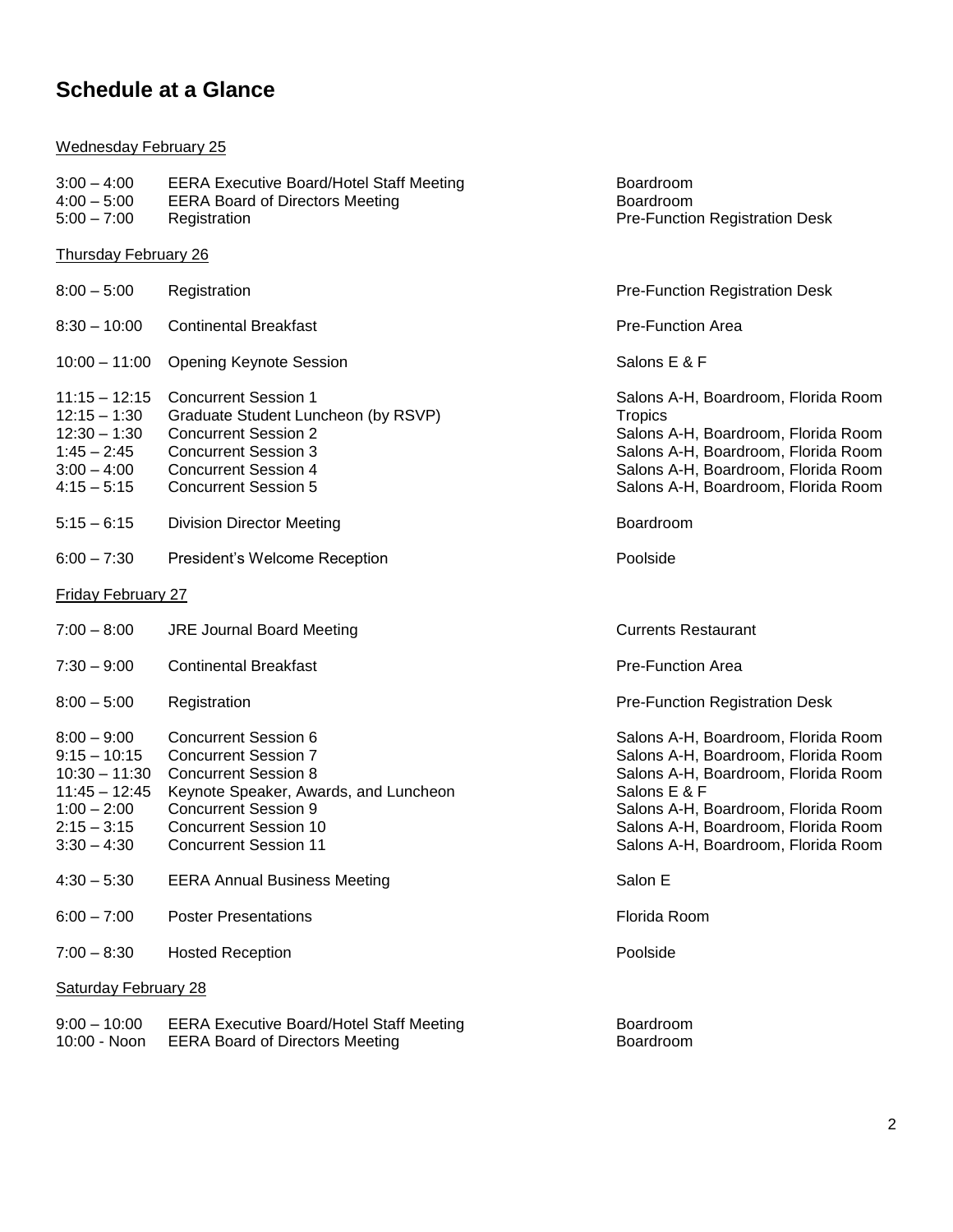# My Personal Schedule

Use this page to plan your time at this year's EERA Conference.

### *Thursday February 26*

|                           | 10:00 - 11:00 Opening Keynote Session:  | Salons E & F                        |
|---------------------------|-----------------------------------------|-------------------------------------|
| $11:15 - 12:15$           | <b>Concurrent Session 1</b>             | Salons A-H, Boardroom, Florida Room |
| $12:15 - 1:30$            | Graduate Student Luncheon (by RSVP)     | Tropics                             |
| $12:30 - 1:30$            | <b>Concurrent Session 2</b>             | Salons A-H, Boardroom, Florida Room |
| $1:45 - 2:45$             | <b>Concurrent Session 3</b>             | Salons A-H, Boardroom, Florida Room |
| $3:00 - 4:00$             | <b>Concurrent Session 4</b>             | Salons A-H, Boardroom, Florida Room |
| $4:15 - 5:15$             | <b>Concurrent Session 5</b>             | Salons A-H, Boardroom, Florida Room |
| $5:15 - 6:15$             | <b>Division Director Meeting</b>        | Boardroom                           |
| $6:00 - 7:30$             | President's Welcome Reception           | Poolside                            |
| <b>Friday February 27</b> |                                         |                                     |
| $8:00 - 9:00$             | <b>Concurrent Session 6</b>             | Salons A-H, Boardroom, Florida Room |
| $9:15 - 10:15$            | <b>Concurrent Session 7</b>             | Salons A-H, Boardroom, Florida Room |
| $10:30 - 11:30$           | <b>Concurrent Session 8</b>             | Salons A-H, Boardroom, Florida Room |
| $11:45 - 12:45$           | Keynote Speaker, Awards, and Luncheon:  | Salons E & F                        |
| $1:00 - 2:00$             | <b>Concurrent Session 9</b>             | Salons A-H, Boardroom, Florida Room |
| $2:15 - 3:15$             | <b>Concurrent Session 10</b>            | Salons A-H, Boardroom, Florida Room |
| $3:30 - 4:30$             | <b>Concurrent Session 11</b>            | Salons A-H, Boardroom, Florida Room |
| $4:30 - 5:30$             | <b>EERA Annual Business Meeting</b>     | Salon E                             |
| $6:00 - 8:30$             | Open Reception and Poster Presentations | Florida Room and Poolside           |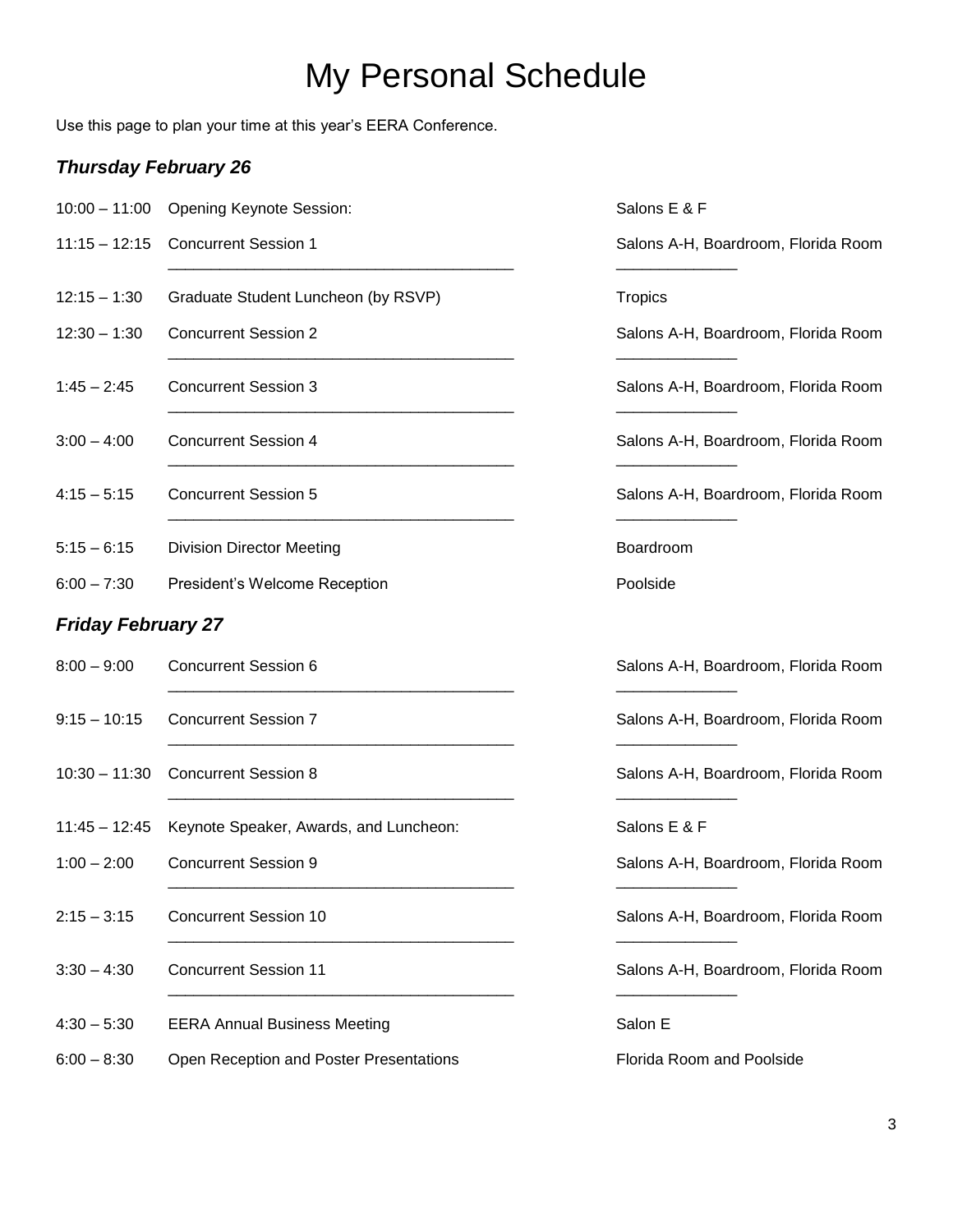*"The (e)X Factor: What Every Educator Can Learn from John Cage"*

#### **Stephen Miles**

Provost, New College of Florida

Dr. Stephen Miles became provost and vice president for academic affairs on July 1, 2011. The recipient of a D.M.A. degree from the University of Illinois, he has been on the New College faculty since 1988 and holds the title of professor of music. As provost, Miles continues to direct New Music New College, the acclaimed contemporary music series that he founded, and to teach occasional courses.

He is Chair of the Editorial Advisory Board of the University Press of Florida, and is a member of the Board of Directors of the ACE Council of Chief Academic Officers.

Miles is an active composer, performer and theorist, focusing on the social dimension of music. Since 1990, he has composed vocal music almost exclusively. His works include De profundis clamavi, premiered in 2005 by the New York Virtuoso Singers, Social Studies (2003), musical games for performers and audience, and Living and Dead: The Gettysburg Project (2009), a theater piece cocomposed with Margaret Eginton, adjunct associate professor of theater at New College. Miles's articles about NMNC projects have appeared in such leading journals as Perspectives of New Music, Music and Arts in Action and in the edited volume, Audiences and the Arts: Communication Perspectives. In the summer of 2010, his article "Seeing Cage, Hearing Beuys," appeared in TDR: The Drama Review, published by New York University and MIT.

*"Art, Education, and the Common Core"*

#### **Maureen Zaremba**

Curator of Education, Ringling Museum of Art

Maureen Thomas-Zaremba is the Curator of Education, The John and Mable Ringling Museum of Art. Maureen received a BA in Art History from Florida State University and completed graduate work in art history and museum studies while running the University's fine arts museum. She spent several years working for the Arango Design Foundation in Miami, FL where she assisted with the planning and implementation of traveling exhibitions focused on contemporary industrial design. In 1993, she became director of the ArtCenter in Bradenton, Florida, when the family moved to the Gulf Coast. An active community-based visual art center, she was responsible for all aspects of the organization including administration, volunteer management, education programs, exhibitions, and fundraising. Maureen joined the Ringling Museum in 1998 as Assistant Curator of Education for Adult Programs. Collaborating with colleagues in curatorial, she developed adult education programs that addressed all aspects of the museum's collections including the art museum, circus museum, historic home and grounds. She has been Curator of Education since 2009 and oversees the range of education programs at the Ringling including scholastic, docent, adult, and youth and family programs.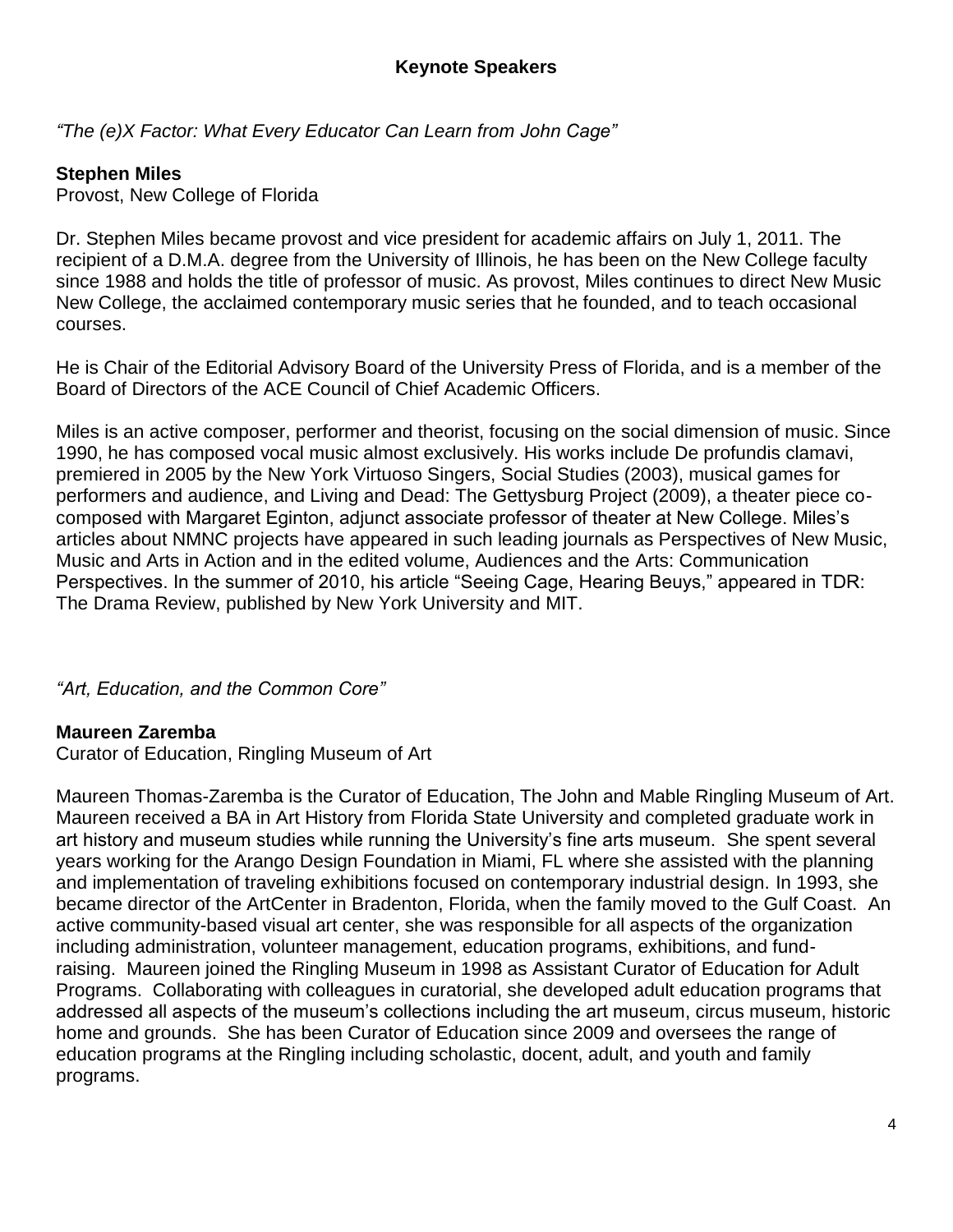# **Thursday, February 26**

| $8:00 - 5:00$                                            | Registration                                                                                                                                                                              | <b>Pre-Function Registration Desk</b> |
|----------------------------------------------------------|-------------------------------------------------------------------------------------------------------------------------------------------------------------------------------------------|---------------------------------------|
| $8:30 - 10:00$                                           | <b>Continental Breakfast</b>                                                                                                                                                              | <b>Pre-Function Area</b>              |
| $10:00 - 11:00$                                          | <b>Opening Session</b>                                                                                                                                                                    | Salons E & F                          |
|                                                          | The (e)X Factor: What Every Educator Can Learn from John Cage<br>Dr. Stephen Miles, Provost, New College of Florida<br>Introduced by EERA President Michele Parker                        |                                       |
| $11:15 - 12:15$                                          | <b>Concurrent Session 1</b>                                                                                                                                                               |                                       |
| Roundtables                                              |                                                                                                                                                                                           |                                       |
| K-12 Settings<br>Susan Schaming and Katelyn Regan        | Application of Glasser's Reality/Choice Theory in                                                                                                                                         | <b>Ballroom G</b>                     |
|                                                          | Awkward Intervals: The Challenge of Aligning Beliefs and<br>Practice in Developmentally Appropriate Uses of Technology<br>Stephanie Branson, Jennifer Ward, Megan Cross, and Ilene Berson | <b>Ballroom G</b>                     |
| Priti R. Sharma and James Lampley                        | Organizational Communication: Perceptions of Staff Members'<br>Level of Communication and Job Satisfaction                                                                                | <b>Ballroom G</b>                     |
| <b>Reduce Stress</b>                                     | Mindfulness Practices in School: How Professionals<br>Janice Baker, Ali Kappel, and Annah Hill                                                                                            | <b>Ballroom H</b>                     |
| <b>Mathematics Teaching Education</b><br>Lisa Darlington | Integration of Math-Specific Technology into Pre-Service                                                                                                                                  | <b>Ballroom H</b>                     |
| and Dianna Newman                                        | Increasing Undergraduate Interest in Advanced Manufacturing<br>and STEM Careers via Experiential Learning Opportunities<br>Jessica Lamendola, Victoria Coyle, Samantha Bordoff,           | <b>Ballroom H</b>                     |
| Symposium                                                |                                                                                                                                                                                           |                                       |
| <b>Synthia Doaks</b>                                     | An Analysis of Race and Gender in Select Choice Programs<br>within a Large Urban School District in Central Florida                                                                       | <b>Boardroom</b>                      |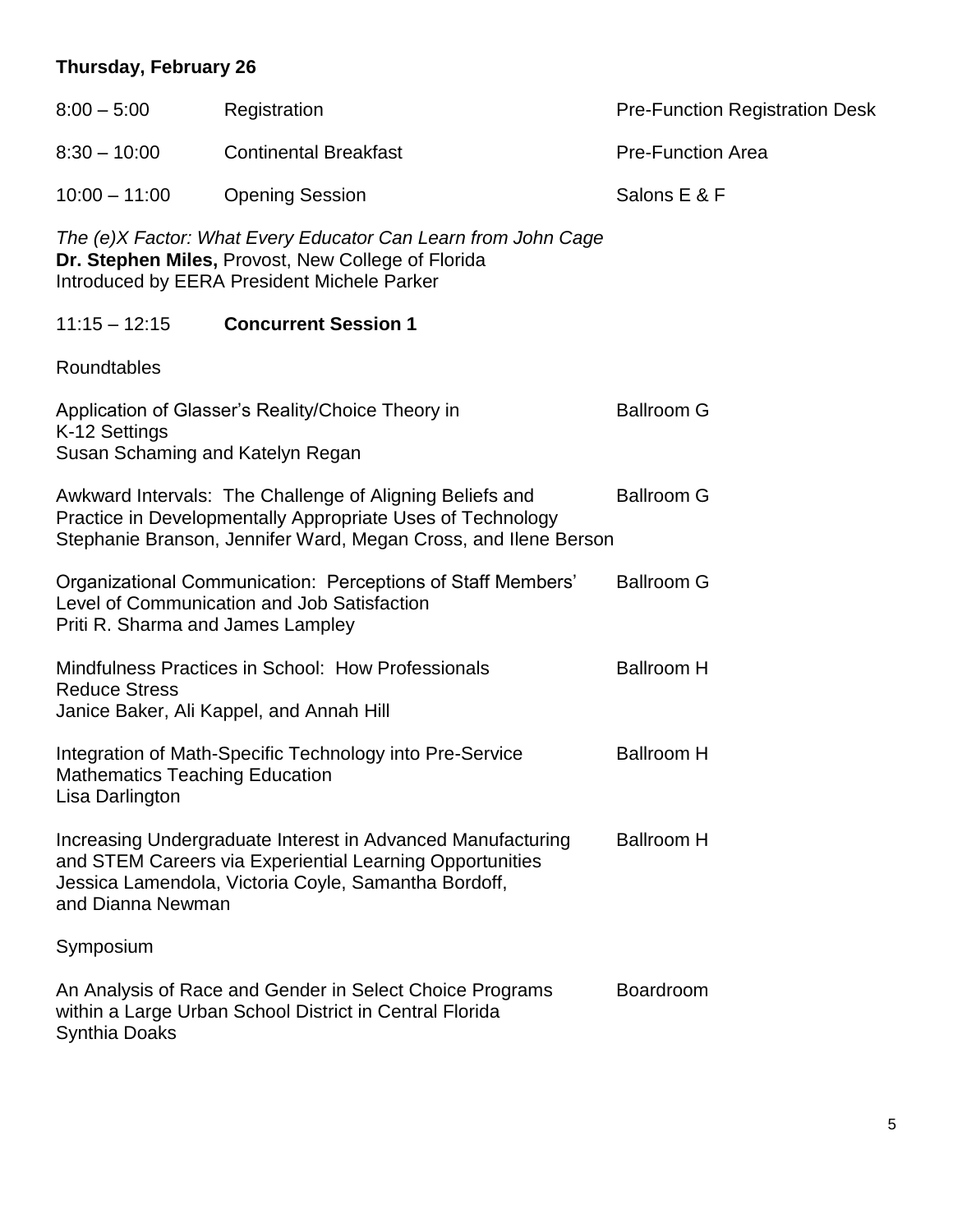Teacher Effectiveness: Improving Education in a Faltering Florida Room America Robert White, ChihChe Tai, Karin Keith, and Renee Rice Moran

Research Papers

# **School Leadership and Administration School Leadership and Administration Salon A**

Chair: Stephen Nelson

Incorporating Social Justice into the Educational Leadership Candidate Belief Scale Judy R. Wilkerson, W. Steve Lang, Dorothy C. Rea, Cecil F. Carter, Thomas C. Valesky, Christopher Parfitt, Olivia Hodges, Charles Vanover, Art Shapiro, and Steve Permuth

The Evolution of School Principal Decision Making and Moral Reasons from Aspiring, to the Assistant Principalship and Principalship Barbara Murray and Kenneth Murray

School Leadership Influence on Student Academic Achievement Deborah Fuqua and Anthony Olalere

#### **Research Methods Salon B**

Chair: Barbara Kawulich

Lessons Learned from 80 Years of Q Methodology Susan Ramlo

How Test Difficulty Can Influence Classical Equating Results? A Simulation Study Yanyan Fu and Ric Luecht

Introduction to Missing Data in the Context of Differential Item Functioning and Suggestions for Future Research Kathleen Banks

#### **Teacher Education and Transition Salon C**

Chair: Carol Watson

Multiculturalism and Teacher Education Whitney Wright

Transition to the new CAEP Standards: Preliminary Findings from a National Study of "Early Adopters" Ronald Childress

From Ugly Duckling to Swan: Stories of Novice Teachers Nurit Dvir and Orna Schatz-Openhaimer

Predicting Performance in Teacher Education: SAT, Praxis, PAPA, etc. John McCarthy and Royce Robertson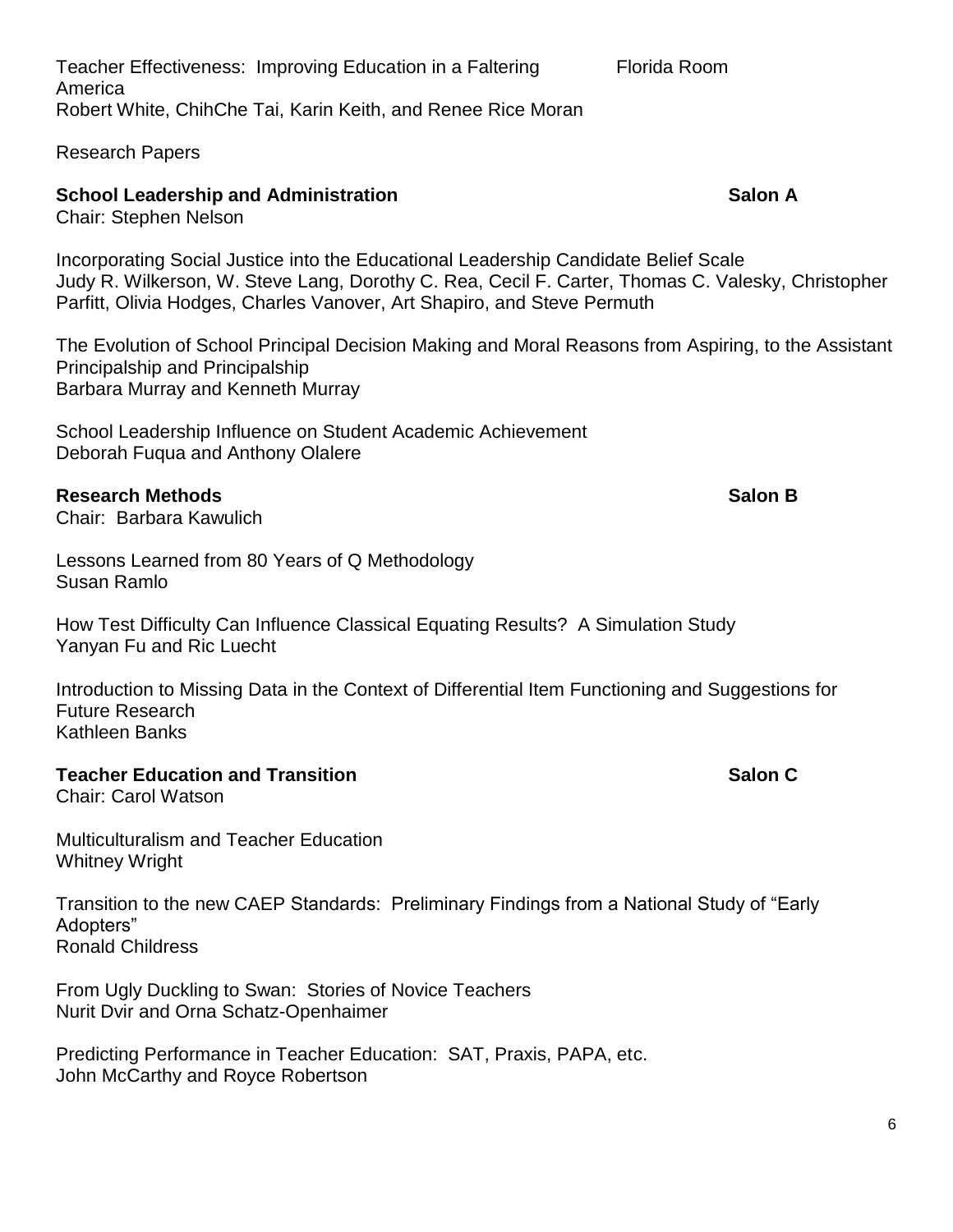### **College Students Salon D**

Chair: Kenda Grover

The Lived Experience of Student Veterans Transitioning to Higher Education: A Narrative Analysis Christina Alexander

|                                                              | Academic Entitlement among Undergraduate Students<br>Bradley Gregory, Robert Franklin, and Anthony Coy                             |                   |
|--------------------------------------------------------------|------------------------------------------------------------------------------------------------------------------------------------|-------------------|
| Mary Alice Varga                                             | <b>College Student Grief and Collegiate Success</b>                                                                                |                   |
| $12:15 - 1:30$                                               | <b>Graduate Student Luncheon</b><br>(by RSVP only)                                                                                 | <b>Tropics</b>    |
| $12:30 - 1:30$                                               | <b>Concurrent Session 2</b>                                                                                                        |                   |
| Roundtables                                                  |                                                                                                                                    |                   |
| Kenda S. Grover                                              | <b>Academic Collaboration: Using Subject-Matter Experts</b><br>to Assist with Curriculum Development for Online Courses            | <b>Ballroom G</b> |
| Everrett A. Smith                                            | Capital Campaigns in Higher Education: A Critical Discussion                                                                       | <b>Ballroom G</b> |
| <b>Predicting Patterns of Behavior?</b><br>Michael T. Miller | <b>Community Expectancy and College Attendance:</b>                                                                                | <b>Ballroom G</b> |
| Assessment<br><b>Mareen Pfeiffer-Hoens</b>                   | Accountability, Illiterateness, and Reliability: Contextual<br>Factors Influencing Elementary Teachers' Perception of              | <b>Ballroom H</b> |
| <b>Robert Cornelius</b>                                      | Adolescent Male Literacy Struggle: Educator Voices<br>Articulating Possible Reasons through a Qualitative Lens                     | <b>Ballroom H</b> |
| Amy Covill                                                   | College Student Writers' Representations of a Complex Writing<br>Assignment and their Subsequent Writing Success                   | <b>Ballroom H</b> |
| Symposium                                                    |                                                                                                                                    |                   |
| and Purpose Development                                      | How Service Learning Can Promote Social Justice Awareness<br>Jenni Menon Mariano, Seana Moran, Sarah Dickinson, and Emily Esposito | <b>Boardroom</b>  |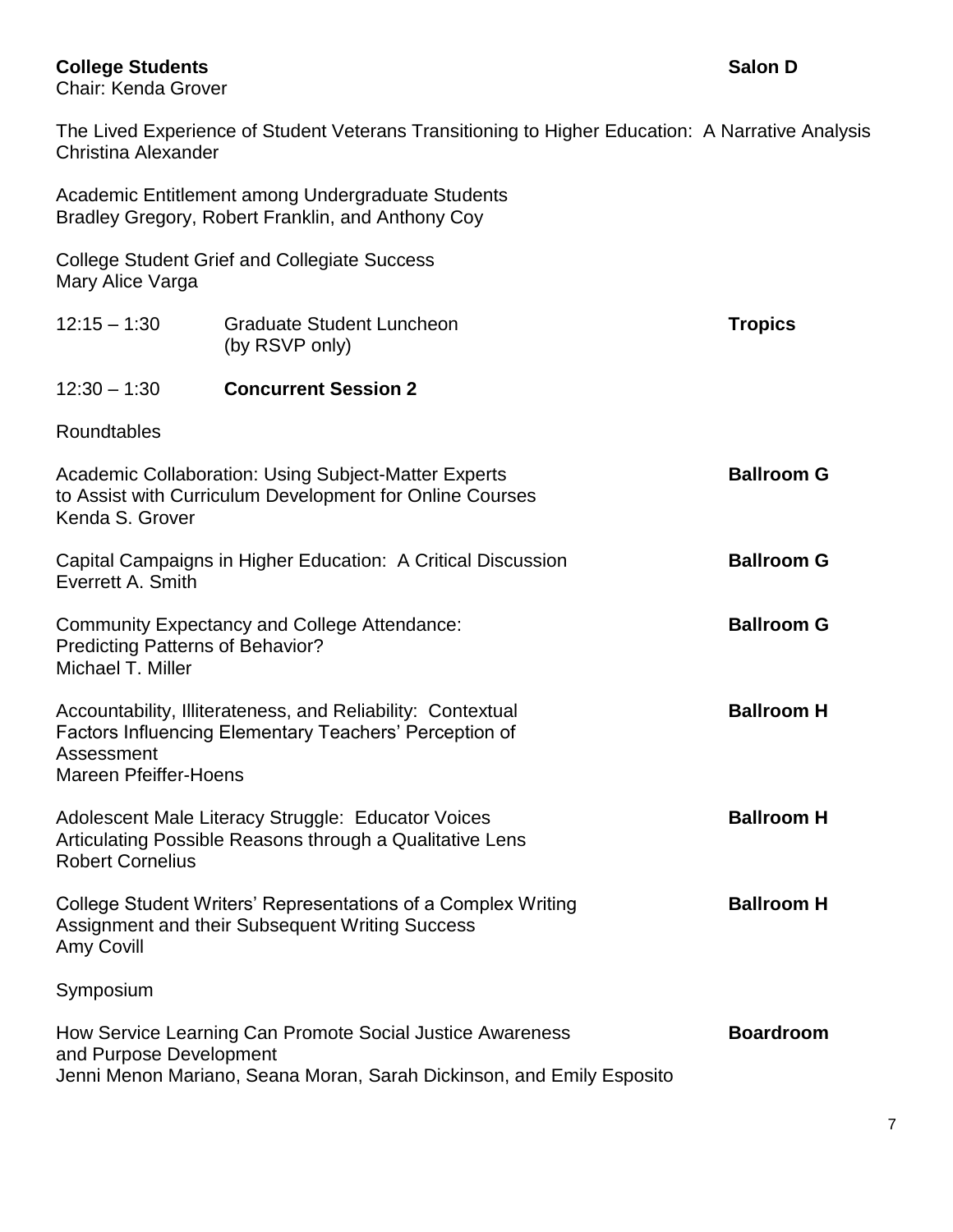| <b>College Students</b><br><b>Chair: Samantha Tackett</b>                                                                                                                                                               | <b>Salon A</b> |
|-------------------------------------------------------------------------------------------------------------------------------------------------------------------------------------------------------------------------|----------------|
| The Work Ethic Belief Scale: A Mesure for Post-Secondary Students<br>Judy R. Wilkerson and Amy Scott                                                                                                                    |                |
| Social Engagement of College Freshmen During their First Semester<br>and Implications for Persistence<br>Samantha Tackett and Kelly Torres                                                                              |                |
| Predicting College Degree Attainment Among High-Achieving Black Students: The Role of Parental<br><b>Involvement and Educational Opportunities</b><br>Valija C. Rose                                                    |                |
| <b>Secondary Education/High School</b><br><b>Chair: Roger Briscoe</b>                                                                                                                                                   | <b>Salon B</b> |
| Fidelity of Response to Intervention Implementation in Georgia's High Schools<br><b>Daniel Lane</b>                                                                                                                     |                |
| Assessing the Strength of African-American Stereotypes in High School Students Using the<br><b>Personalized IAT</b><br>Corey Beckford and Teresa Thornton                                                               |                |
| Students' Curriculum Paths and Achievement Trajectories in Secondary Math: A Longitudinal Cohort<br>Analysis<br>Doug Archbald                                                                                           |                |
| <b>Education Using Cultural Understanding</b><br>Chair: Lakesia Dupree                                                                                                                                                  | Salon C        |
| Teacher Attitudes towards English Language Learners: The Perceived Effects of Training in<br><b>Culturally Responsive Pedagogy</b><br>Paula Mellom, Rolf Straubhaar, Carissa Balderas, Michael Ariail, and Pedro Portes |                |
| A Design-Based Research Agenda to Foster Foreign Language Students' Motivation through<br><b>Culturally Sensitive Instruction</b><br>Lucas Vasconcelos and Michael Orey                                                 |                |
| Comprehension Strategies and Multicultural Literature: Promoting Social Justice Pedagogy with Pre-<br><b>Service Teachers</b><br>AnnMarie Alberton Gunn, Susan V. Bennett, and Cynthia B. Leung                         |                |

Assessing Educator's Concerns on Response to Intervention **Florida Room** Squared Darlene McKinney

Research Papers

8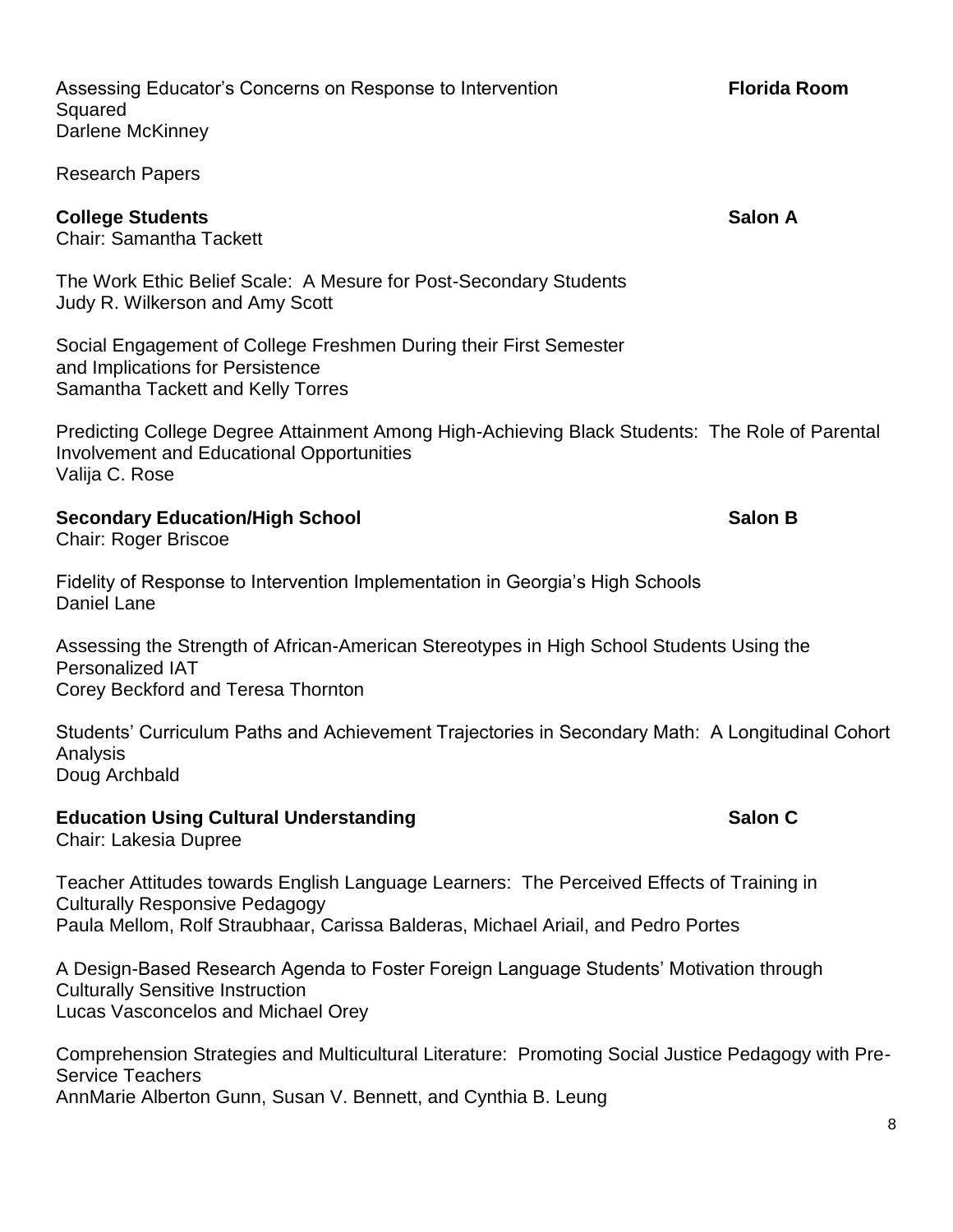### **Technology in Education Salon D**

Chair: Terence Cavanaugh

A Reflection of the Last 75 Years in Education: Changes in Class Size, Behavior Issues, and Technology Advances in Elementary and Secondary Classrooms Stephanie Hewett

Technology Integration from Teacher's Perspective Le Chen

Breaking Boundaries, Stereotypes, and Bookless Spaces: A Qualitative Study of an Electronic Pen Pal Project William Willams and Mary Alice Barksdale

### **School Leadership Salon E**

Chair: Joseph Marcoline

The A-F Accountability System: Does it Really Work? A Survey of the Indiana Model Terry McDaniel and Bobbie Jo Monahan

Leadership Practices to Build Capacity and Support: Teacher Self-Efficacy that Leads to Sustained Improvement Tracy Hollinger

Evaluative Study of Pennsylvania Principals' Knowledge of School Law on Daily Decision-Making Joseph Marcoline and Amy Burch

#### **Higher Education Salon F**

Chair: Everrett A. Smith

The Student-Centered Teaching Mode in College English Classrooms in a Central Chinese University: A Case Study Ming Li and Lingyun Yu

Relationship between the Enrichment Courses and Progress in the Nursing Program at a Historically Black College Sola Popoola, Tangelia Frazier, Doris Hargrove, and Cordelia C. Nnedu

An Evaluation of Preparing Instructors for College First-Year Seminars in Social and Emotional Learning Ning Wang and Meghan Pifer

Entrepreneurial Education and Evaluation: Effects of Training Method and Age on Perceived Employability Skills Ann Marie Smith, Hector X. Ramirez-Perez, Jorge E. Franco-Lopez, Juana Roman Maqueira, and Elsa Sofia Morote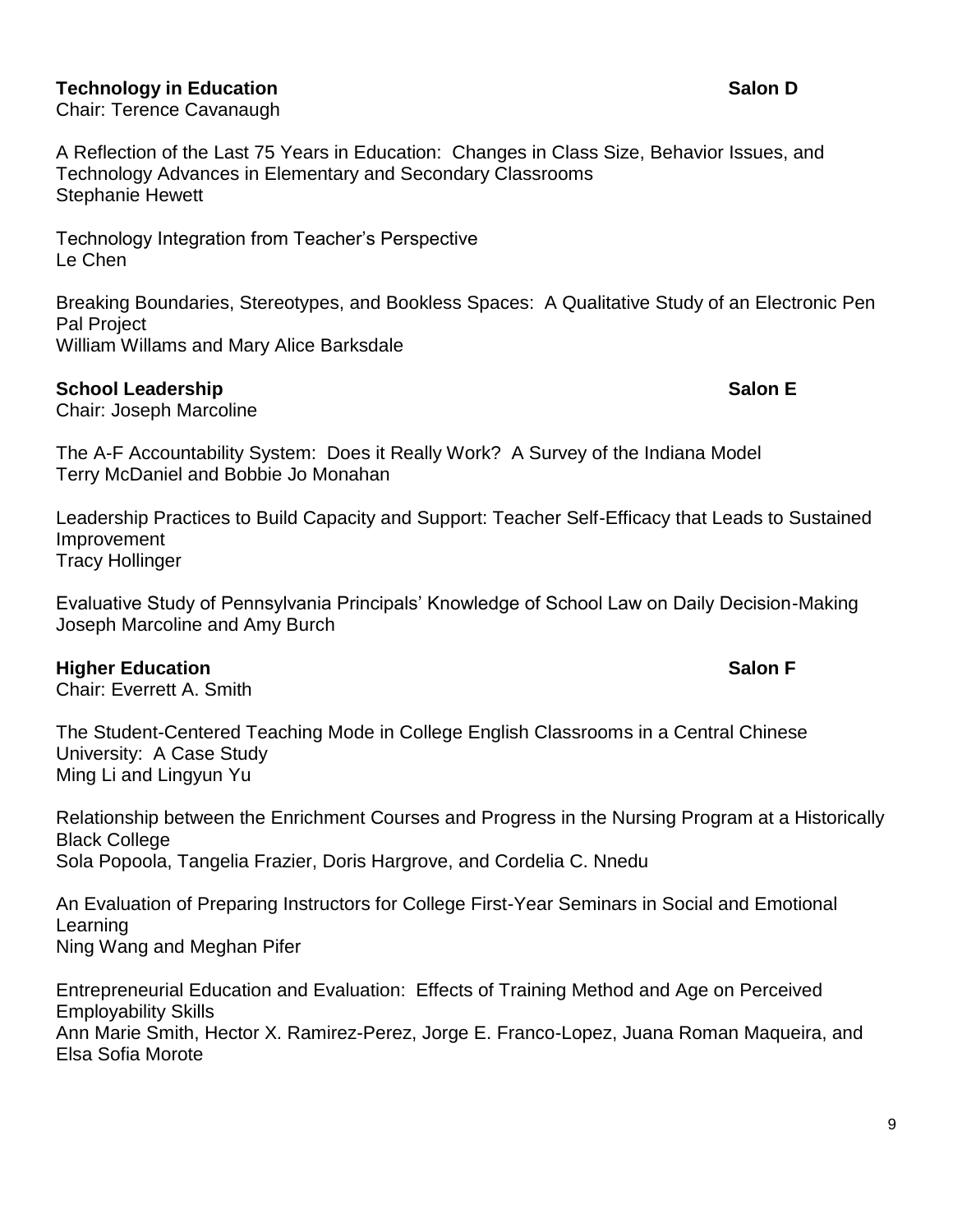# 1:45 – 2:45 **Concurrent Session 3**

### Roundtables

| Engaging with Children and Young Adults' Multicultural<br>Literature and a Museum Field Trip in Graduate School<br><b>AnnMarie Alberton Gunn</b>                                         | <b>Ballroom G</b> |
|------------------------------------------------------------------------------------------------------------------------------------------------------------------------------------------|-------------------|
| Professional Dispositions of Students in an Early<br><b>Childhood/Special Education Dual Certification Teacher</b><br><b>Preparation Program</b><br>Alexander (Ali) Kappel and Jan Baker | <b>Ballroom G</b> |
| The Loss of Joy in Teaching<br><b>Susan Sibert</b>                                                                                                                                       | <b>Ballroom G</b> |
| Program Evaluation: Lessons Learned and Future<br>Recommendations<br>Rhonda Sturgill and Mary Martinasek                                                                                 | <b>Ballroom H</b> |
| What is the Value of a Professional Seminar to Students<br>who are Enrolled in a Course During their Student Teaching<br>Semester?<br>J. Thomas Frantz                                   | <b>Ballroom H</b> |
| Pre-Kindergarten Teachers' Perspectives on Group Size and<br>the Impact on Child Learning<br>Patrick O'Leary, Camille Stanford, and Lisa Beckinger                                       | <b>Ballroom H</b> |
| <b>Research Papers</b>                                                                                                                                                                   |                   |
| <b>Graduate Education</b><br><b>Chair: Sharon Valente</b>                                                                                                                                | <b>Salon A</b>    |
| An Examination of Blended/Hybrid Formats in Graduate Education: A Follow-Up Study<br><b>Yvonne Callaway and Sue Stickel</b>                                                              |                   |
| Motivating Factors Contributing to Women Successfully Earning a Doctorate<br>Emily Fielder, Jeananne Knies, Lisa Pennington, and Denise Young                                            |                   |
| <b>Learning to Read</b><br><b>Chair: Kay Simpkins</b>                                                                                                                                    | <b>Salon B</b>    |
| Discovering and Rediscovering the Relevance of Rosenblatt's Theory of Aesthetic Reading<br>Kathleen Ryan and Lorraine Dagostino                                                          |                   |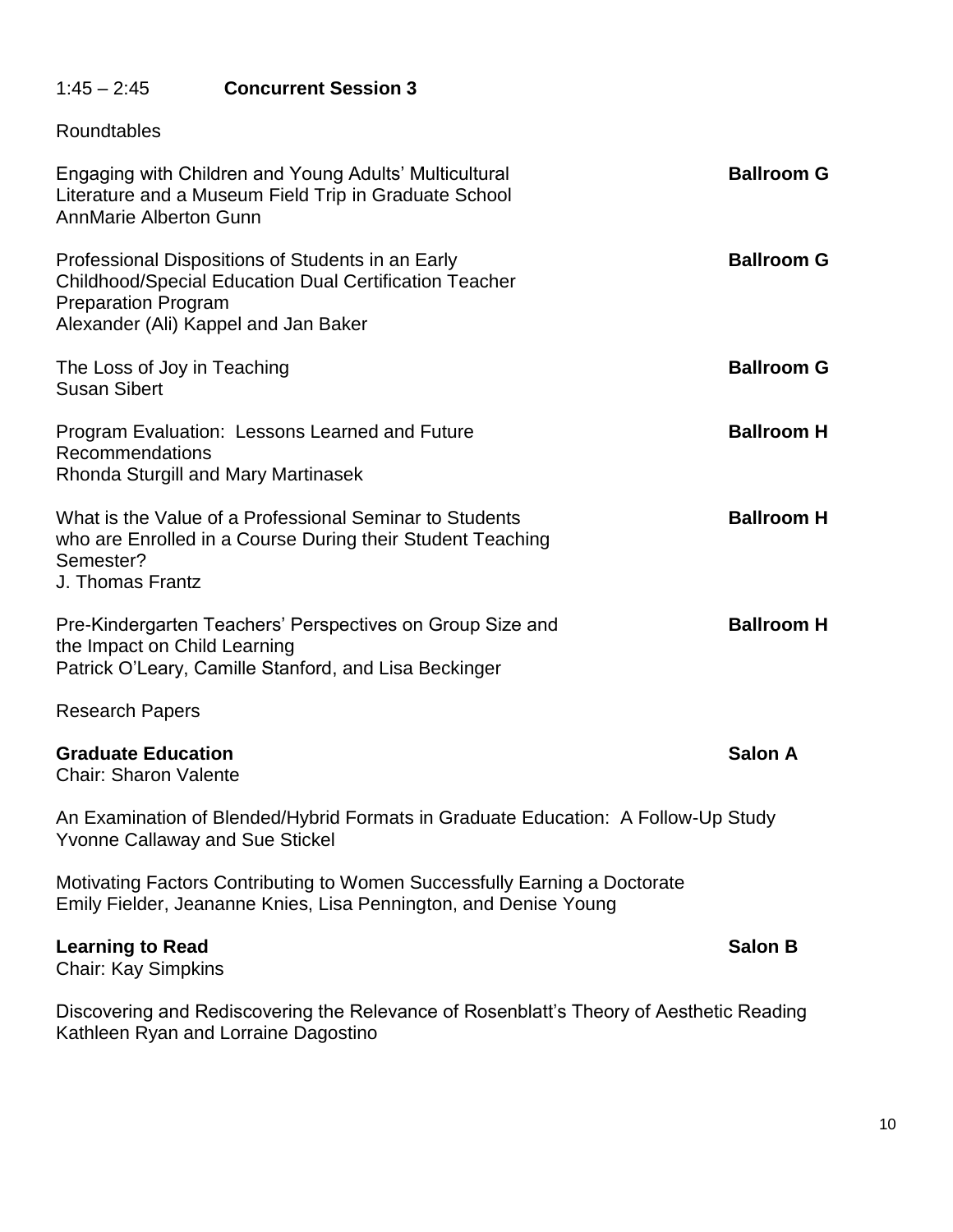Reading/Writing Connection: An Analysis of Standardized Reading and Writing Test Scores at the Fourth Grade Level Miranda Sigmon and Donna Fogelsong

High Versus Low Implementation of the Interactive Reading and Learning from Text Instructional Framework: Investigating Reading Instruction with the PIRLS Database Michael Deasy, Lorraine Dagostino, and Mark Fenster

#### **Technology Issues in Education Salon C Salon C**

Chair: Tara L. R. Beziat

M-Learning: Implications in Learning Doman Specificites, Personalization, Feedback, Augmented Reality, and the Future of Online Learning David Squires

Changes in Teachers' Attitudes toward Instructional Technology Attributed to Completing the ISTE NETS\*T Certificate of Proficiency Capstone Program Richard Overbaugh, Ruiling Lu, and Mark Diacopoulos

Daily eTextbook Delivery to Smartphone – Improving Reading Rates Terence Cavanaugh, Nicholas Eastham, and Yaling Liao

#### **Students in Schools Salon D**

Chair: Lisa Darlington

Controlling Black Bodies: Education in the South Marcia Peck and Betta Borrelli

Preschool Participation, Kindergarten Readiness, and Diminishing Gains Richard Pitcock

Impact of Social Problems on Scholastic Achievement of Girls of Minority Secondary School of Gujarat State Parveenbanu M. Malek

#### **Higher Education Salon E**

Chair: Timothy Sullivan

Female Chinese Doctoral Students' Experiences of Social Support from Domestic Students in US Higher Education Wendy Gentry, Amy Arnold, Wei Li, Rongbin Wu, and Penny Burge

African American Males' Perceptions of the Racial Climate at a Predominately White Institution John Queener, Cierra Whatley, and Thomas Vance

Are Students' Beliefs About Writing Amenable to Change? Joanne Sanders-Reio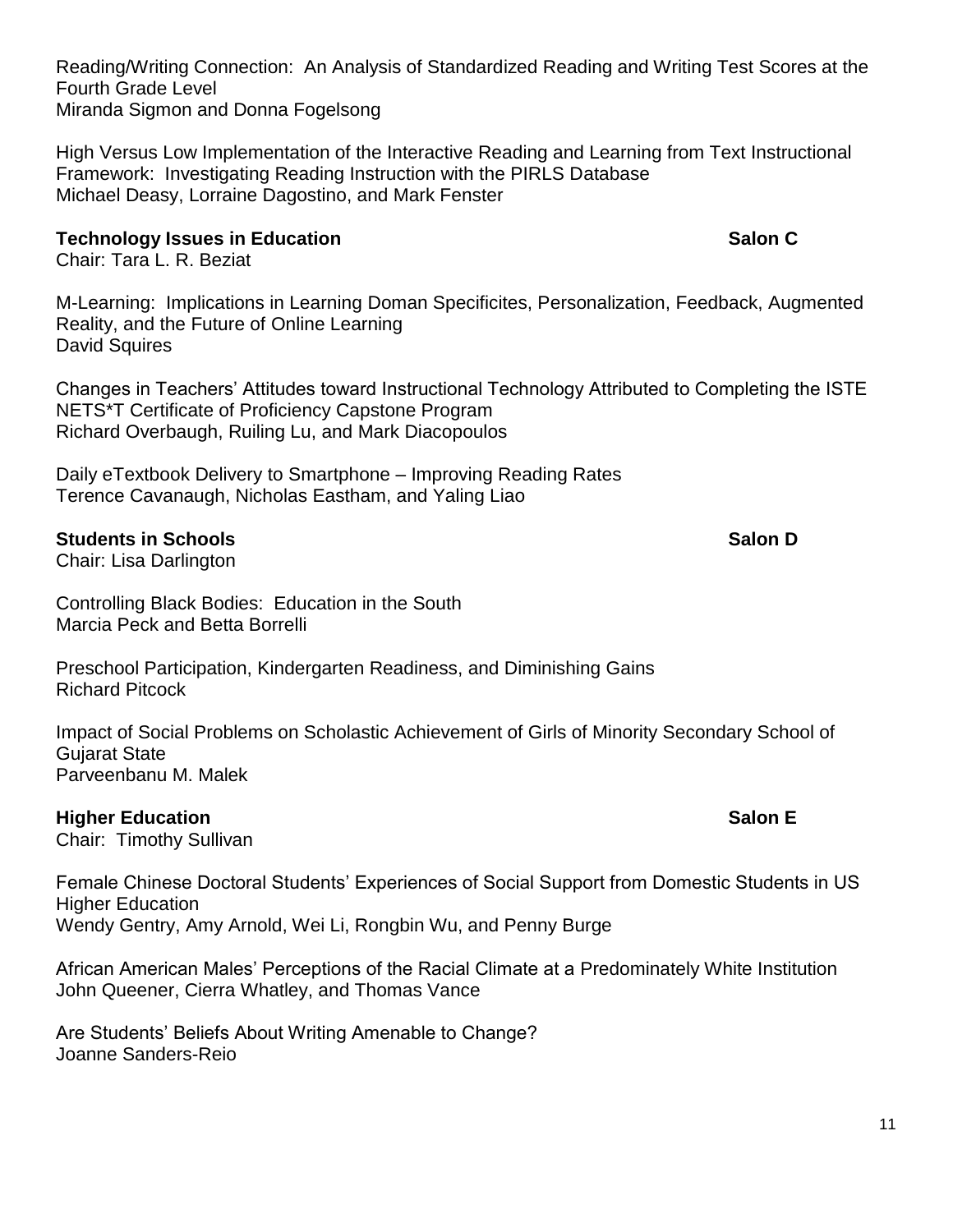#### **STEM Issues Salon F**

Chair: Shawn Fitzgerald

Parameter Recover of CRUM: Real-Data Example Results Roofia Galeshi

Scoring Responses to Open-Ended Mathematics Assessment Tasks: An Exploratory Study beyond Cultural Beliefs Ning Wang

An Investigation of an Inquiry-Based Engineering Course as a Predictor of High School Student Performance on a High-Stakes Graduation Exam Ryan McElyea and Jian Li

#### 3:00 – 4:00 **Concurrent Session 4**

Roundtables

| Running and Screaming: The Undeniable Truth about<br>Classroom Management and the Everyday Experience<br>of Teachers<br>Rangasamy Ramasamy and Jazarae McCormick                       | <b>Ballroom G</b> |
|----------------------------------------------------------------------------------------------------------------------------------------------------------------------------------------|-------------------|
| Using Inquiry Communities and Protocols for Developing<br><b>Faculty Scholarship</b><br>Zora Wolfe, Nadine McHenry, and Mimi Staulters                                                 | <b>Ballroom G</b> |
| Quantifiable Arts Integration Successes in a High Poverty<br><b>City School District</b><br>Andrew MacGowan and Bill Chandler                                                          | <b>Ballroom G</b> |
| Research on Strategies for Selecting and Teaching<br><b>Vocabulary Words</b><br>Mary Alice Barksdale and Nancy Bradley                                                                 | <b>Ballroom H</b> |
| Self-Regulated Learning Strategies and Self-Efficacy<br>Beliefs of ELLs at a University Setting<br>Hong Shi                                                                            | <b>Ballroom H</b> |
| The History and Evolution of Institutional Partnerships<br>for Distance Education<br><b>Wendy Gentry and Barbara Lockee</b>                                                            | <b>Ballroom H</b> |
| Symposium                                                                                                                                                                              |                   |
| Expanding Scholarship and Practice: From Interdisciplinary<br>Faculty Collaboration to Multi-Research and Project Initiatives<br>Timothy Sullivan, Angie Corbo, and J. Wesley Leckrone | <b>Boardroom</b>  |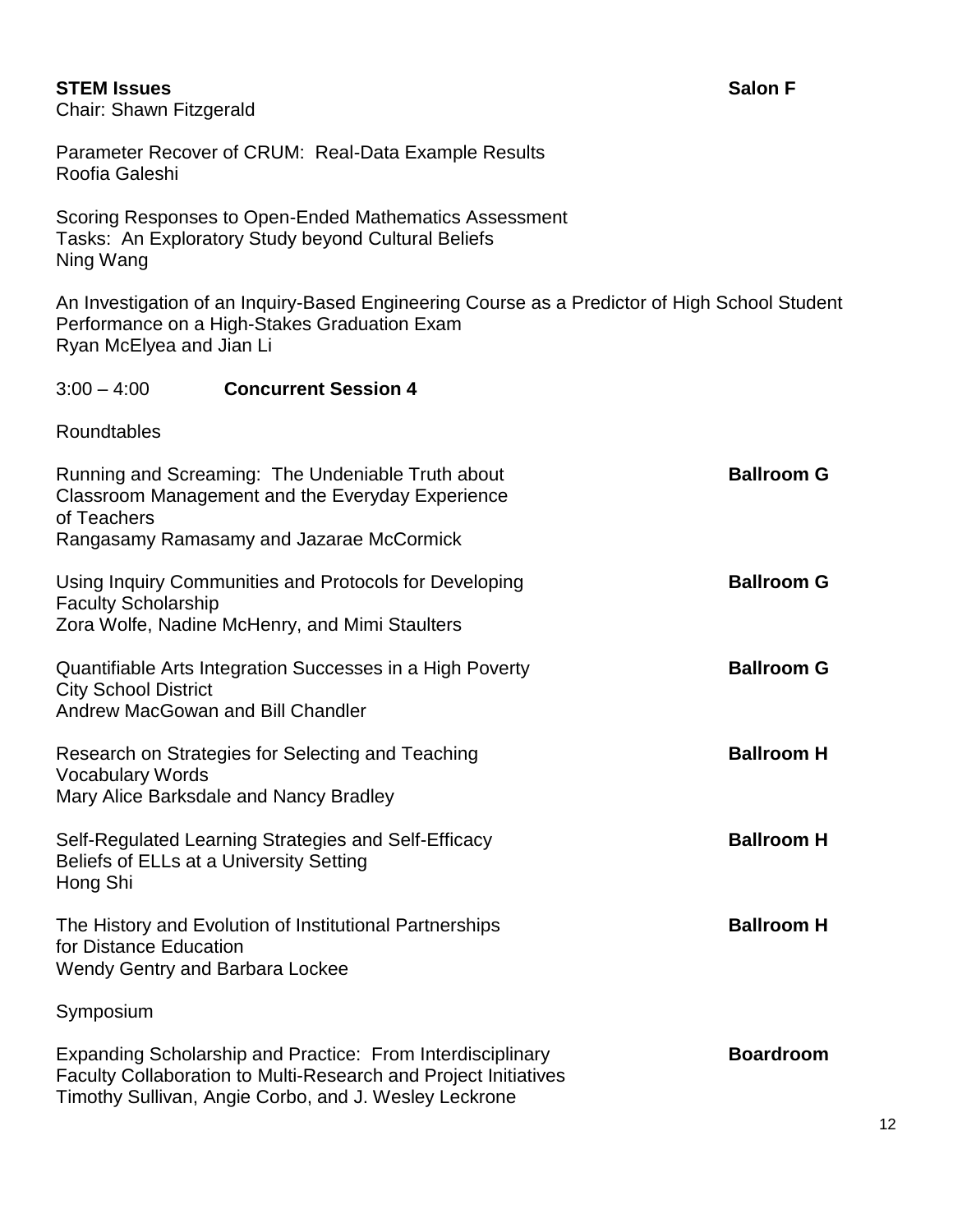Partial Least Squares Structural Equation Modeling **Florida Room** E. Lea Witta, James Katt, Linda Speranza, Lihua Xu, and Gerald Mangine

Research Papers

#### **Adult Education and Learning <b>Salon A** Adult Education and Learning **Salon A**

Chair: Kenda S. Grover

Communities of Practice as an Avenue toward Professional Development Kenda S. Grover

A Preliminary Study: Factors of Returning Graduate School of International and American Adult Learners Xi Lin, Chih-Hsuan Wang, and Maria Witte

Early Career Adult Educator/Researcher Autoethnography: GED Tutoring Experience Oluremilekun Ojo

Investigating the Relationship of Demographic Characteristics, Numeracy, and Mathematics Self-Efficacy among Adults: A Quantitative Approach Yao Fu and Jiaxi Wang

#### **School Leadership Salon B Salon B Salon B Salon B SALON B SALON B SALON B**

Chair: William Williams

The Reasons that Indiana Superintendents Retire John Ellis and Lori Boyland

Ethical Dilemmas of Educational Leadership: A Narrative Study of Four Vermont Superintendents and their Experience with Policy Governance Daniel M. French

Closing the Door on Corporate Tax Avoidance Kenneth Murray and Babara Murray

#### **Language Acquisition Salon C**

Chair: William Hanson

Using Parent Report to Measure Lanugage Quantity and Quality in Parent-Child Dyads Galiya Tabulda, Smriti Jangra, and Beth Phillips

Language Learning in Parent-Child Dyads Galiya Tabulda and Beth Phillips

Foreign Language Vocabulary Learning Strategy Use and Affecting Variables Yi Han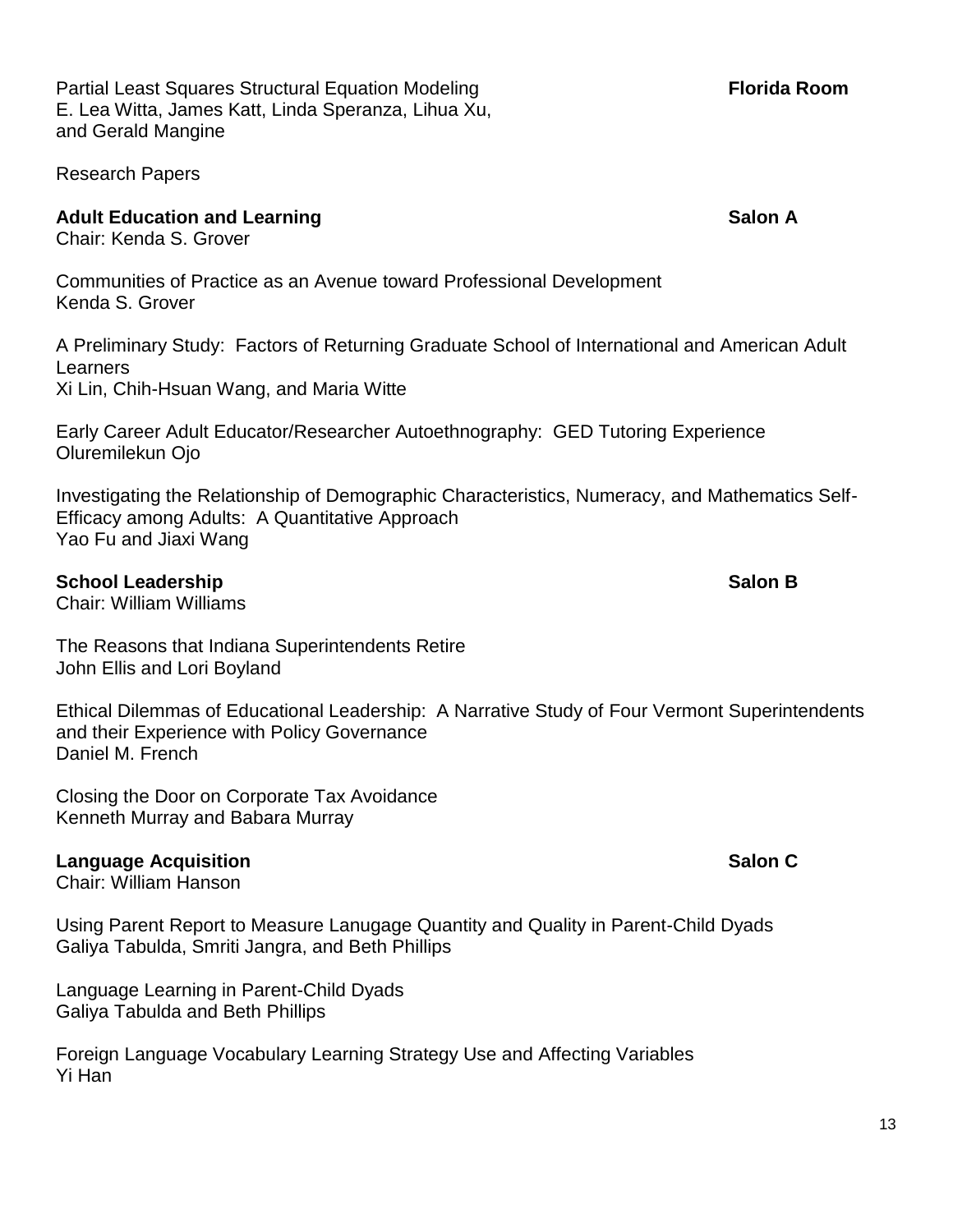Mobile Language Learning: Challenges and Opportunities for English Language Learning and **Teaching** Helen Hendaria Kamandhari

**Discrete Salonary Constructions of Healthy Living <b>Salon D Salon D Salon D** 

Chair: Michele A. Parker

The Perfect Storm: The Intersection of Fetal Alcohol Spectrum Disorders, Teacher Expectations, and the School to Prison Pipeline Virginia Hines

Evaluation of Diabetes Prevention Education Barbara Kawulich and Gina Brandenburg

Distraction versus Performance: A Pilot Study to Improve Pre-Licensure Nursing Students' Clinical Judgment using Technology-Rich high Fidelity Simulation Abbot L. Packard, Betty Ishoy, and Cynthia Epps

#### **Philosophy of Education Salon E**

Chair: Duane Akroyd

Mindfulness in the Schools: Exploring the Possibilities Barbara Beyerbach and Tania Ramalho

Identifying Equitable School Policies and Practices: A Strength-Based Approach Lauren Shure, Linda Bliss, Philomena Marinaccio, Mirlenda Noelliste, Carmen Bolivar, Mirsha Alexandre, and Gerry Starratt

Traditional African Education and Traditional Western Education: A Comparative Perspective Chrispen Matsika

#### **Technology in Education Salon F**

Chair: Bette Shelhorn

Revamping an Information Technology Program: TPACK in Action John Nicholas

eBooks, eReaders, and Print Books Bette Shelhorn

Students' Attitudes Toward Computing Courses: Studio Based Learning versus Traditional Learning Nafsaniath Fathema, Hari Narayanan, Margaret Ross, and Dean Hendrix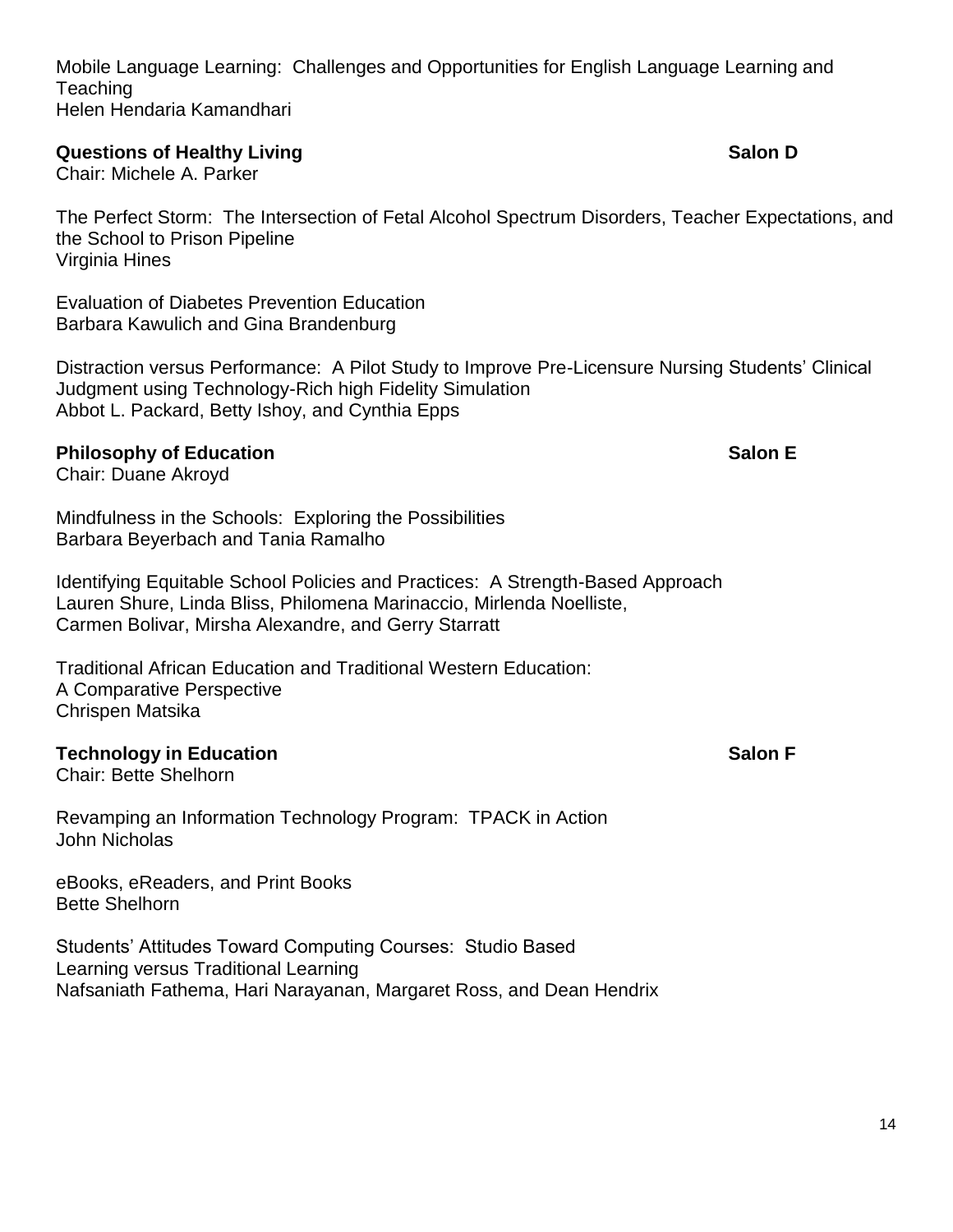# 4:15 – 5:15 **Concurrent Session 5**

Roundtables

| Using an Online Platform for Teaching Assessment<br>via Case Studies-Scenarios<br>Aslihan Unal and Kymberly Drawdy                                                                                                                                                                       | <b>Ballroom G</b>   |
|------------------------------------------------------------------------------------------------------------------------------------------------------------------------------------------------------------------------------------------------------------------------------------------|---------------------|
| <b>Recruiting STEM Majors into Teacher Education</b><br>Anne Seitsinger, Kathy Peno, Joan Peckham,<br>Jay Fogleman, David Byrd, and Cornelis de Groot                                                                                                                                    | <b>Ballroom G</b>   |
| <b>Exploring Instructor Participation in Online Discussions</b><br><b>Bette Shelhorn</b>                                                                                                                                                                                                 | <b>Ballroom H</b>   |
| <b>Publishing on Community Colleges</b><br>Duane Akroyd                                                                                                                                                                                                                                  | <b>Ballroom H</b>   |
| Examining and Fostering Students' Critical Thinking in<br>Online Discussion through Concept Mapping<br>ShengShiang Tseng and Michael Orey                                                                                                                                                | <b>Ballroom H</b>   |
| Symposium                                                                                                                                                                                                                                                                                |                     |
| Practical Tools on How To use the DQP/Tuning Process<br><b>Sharon Valente</b>                                                                                                                                                                                                            | <b>Boardroom</b>    |
| Faculty Mentoring Doctoral Students, Mentoring Teachers,<br>Mentoring Teacher Candidates: Florida Atlantic University's<br><b>Project Mentor-Lead</b><br>Michael Brady, Mary Lou Duffy, Charles Dukes, Cynthia Wilson,<br>Jazarae McCormick, Kathleen Randolph, and Christine Honsberger | <b>Florida Room</b> |
| <b>Research Papers</b>                                                                                                                                                                                                                                                                   |                     |
| <b>Higher Education</b><br><b>Chair: Everrett A. Smith</b>                                                                                                                                                                                                                               | <b>Salon A</b>      |
| State Funding and Fund Raising: Mega Campaigns and the State Funding Process<br>Everrett A. Smith                                                                                                                                                                                        |                     |
| Analysis of Expenditure Patterns in Higher Education Institutions<br><b>Essam Abouzeida and James Witte</b>                                                                                                                                                                              |                     |
| Stakeholder Perceptions of a University Response to Crisis<br>Katherine M. Kelley and Heather L. Moore                                                                                                                                                                                   |                     |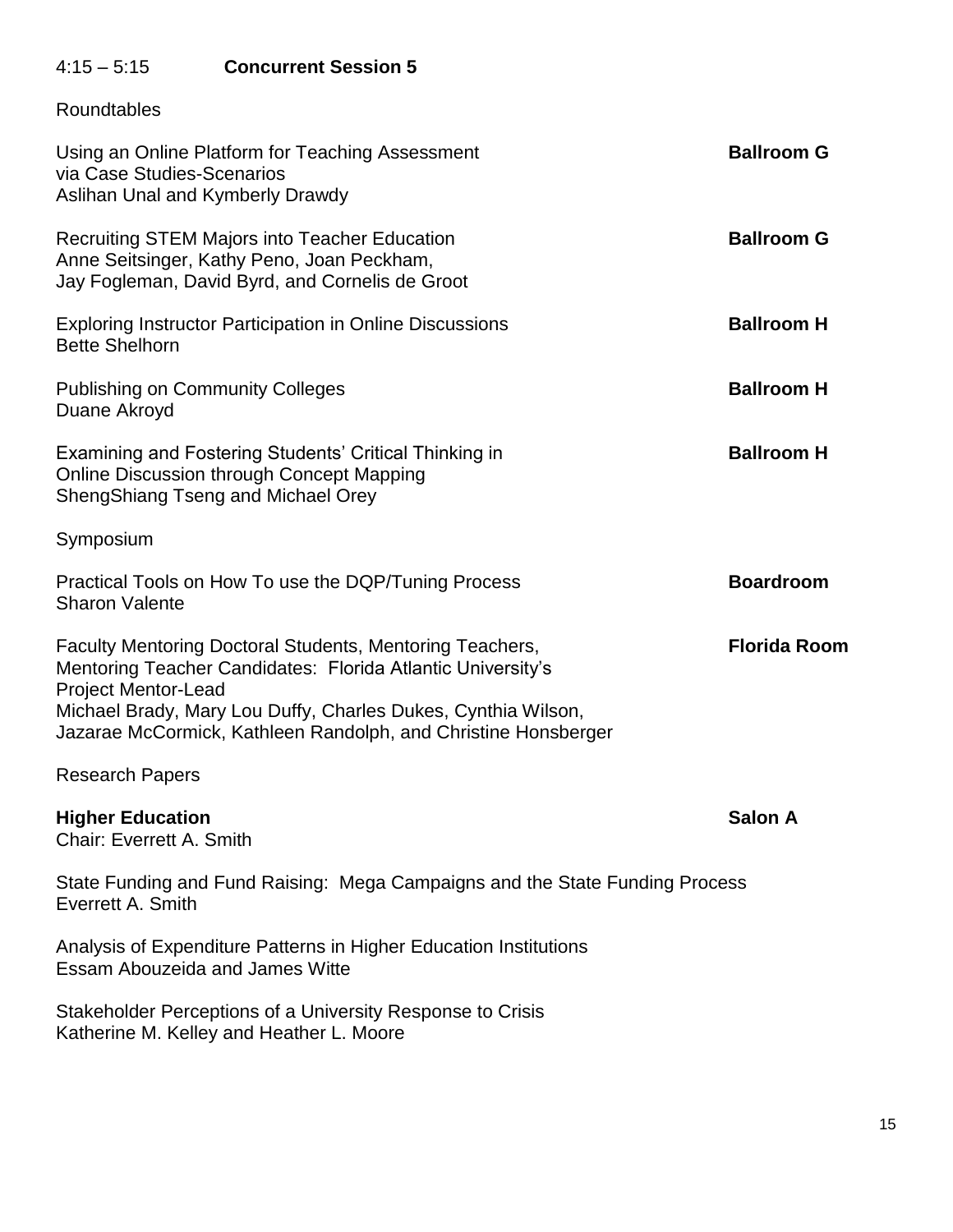#### **Technology in Education Salon B**

Chair: Terence Cavanaugh

The Learning Experience of Students Using an Interactive Discussion Tool for Asynchronous Online Discussions Enilda Romero-Hall

The Impact of Texting and Social Media on Students' Academic Writing Skills Angela Risto

Assembling an Open Source Textbook to Fulfill a Specific Need Terence Cavanaugh

#### **Teacher Preparation Salon C**

Chair: William Williams

Fostering Master of Arts Students' Reflexivity about Teaching through the Arts Janet Richards

Using a Mentoring Model to Support Cooperating/Student Teacher Dyads in the STEM Areas Kathy Peno

Pre-service Teachers' Understanding of their Professional Goal: Case Studies from Three Different **Typologies** Margareta Maria Thomson and Palermo Corey

Cultivating Emotional Capacity in Pre-Service Teachers Jane Dalton

#### **Science Education Salon D**

Chair: Lisa Darlington

Are Female STEM Majors Academic Risk-Takers? Tara Romes Beziat and Kristin McCombs

Promoting Science Knowledge and Interest: The GlobalEd2 Project Kimberly Lawless, Scott Brown, and The GlobalEd2 Team

Using Critical Discourse Analysis to Validate Science Knowledge of Diverse Learners on a National Assessment Protocol Adam Devitt

**Issues for School Teachers Salon E** 

Chair: Kay Simpkins

A Family-Based Culturally-Based Approach for Supervision in Education: The Family as a Construct for the Supervisory Process Arthur Shapiro and Matha Sntiago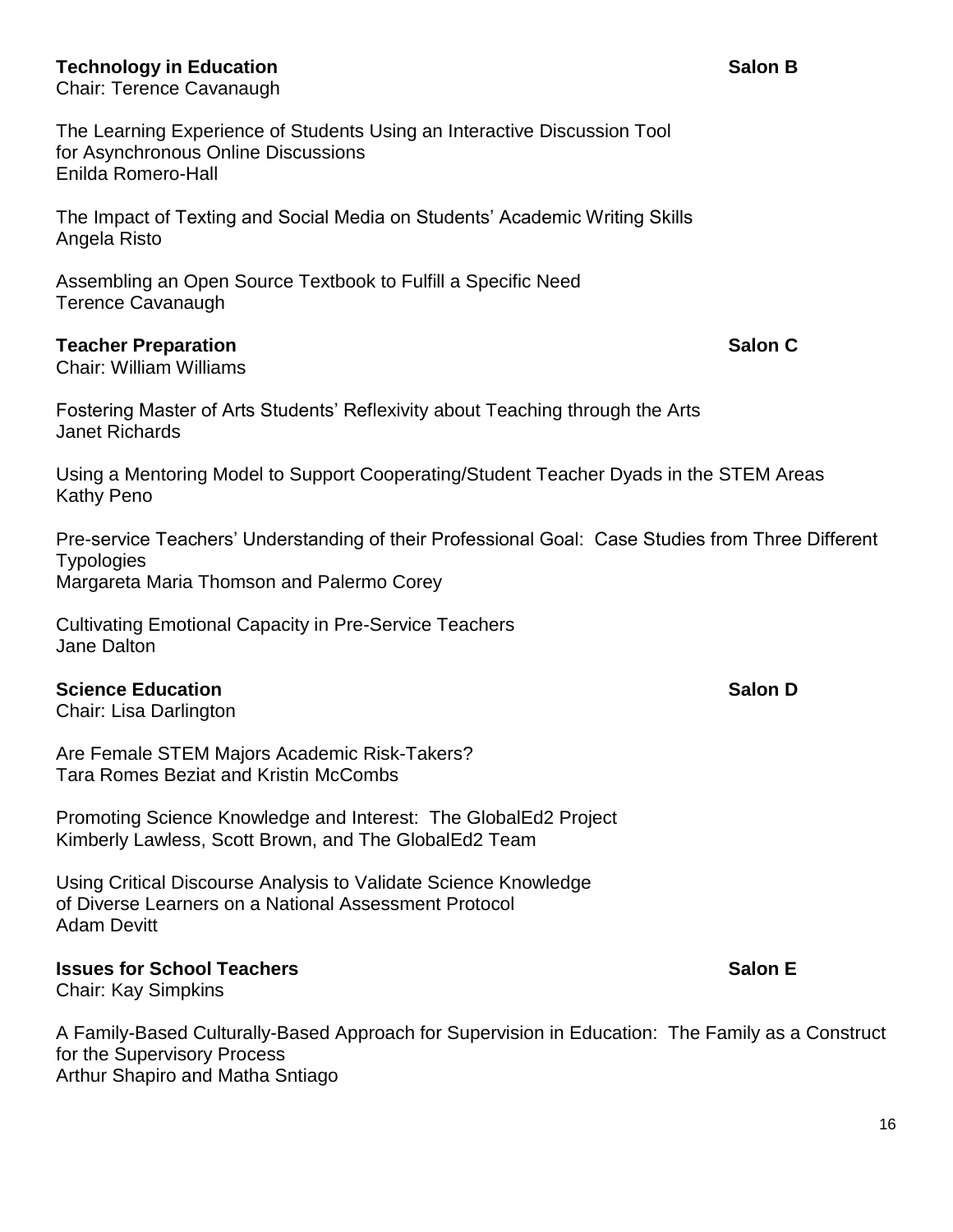| Teacher Perceptions of Strategic Compensation in a Small Rural Public School Division<br>Margaret Thompson, David Locascio, and B. J. Brewer                                                                                                                           |                  |
|------------------------------------------------------------------------------------------------------------------------------------------------------------------------------------------------------------------------------------------------------------------------|------------------|
| <b>Curricular Issues in Schools</b><br><b>Chair: Mary Alice Barksdale</b>                                                                                                                                                                                              | <b>Salon F</b>   |
| Predictors for Teachers' Implementation of Cooperative Learning<br>in China's Elementary Classrooms<br>Chang Liu                                                                                                                                                       |                  |
| Constructing a Holocaust Knowledge Instrument: Establishing Content<br>Validity Using a Table of Specifications Methodology<br>Gerene Starratt, Sashay Goodletty, Ivana Fredotovic, and Christopher Starratt                                                           |                  |
| <b>Expressive Therapy for Teaching Diversity Constructs</b><br>Lynn Spradlin                                                                                                                                                                                           |                  |
| Metacognitive Literature: Monitoring of Learning or Predictor of Performance?<br>Leonard Long                                                                                                                                                                          |                  |
| 5:15 - 6:15 Division Director Meeting                                                                                                                                                                                                                                  | <b>Boardroom</b> |
|                                                                                                                                                                                                                                                                        |                  |
| 6:00 - 7:30 President's Welcome Reception                                                                                                                                                                                                                              | <b>Poolside</b>  |
| Apply for the EERA Outstanding Research Paper Awards!<br>Categories are                                                                                                                                                                                                |                  |
| <b>Best Professional Paper</b><br>and<br><b>Best Student Paper</b><br>To submit your completed paper for consideration, send it electronically to:<br>Jessica Bucholz (jbucholz@westga.edu)<br>By<br><b>February 27, 2015</b><br>Special thanks to conference sponsor: |                  |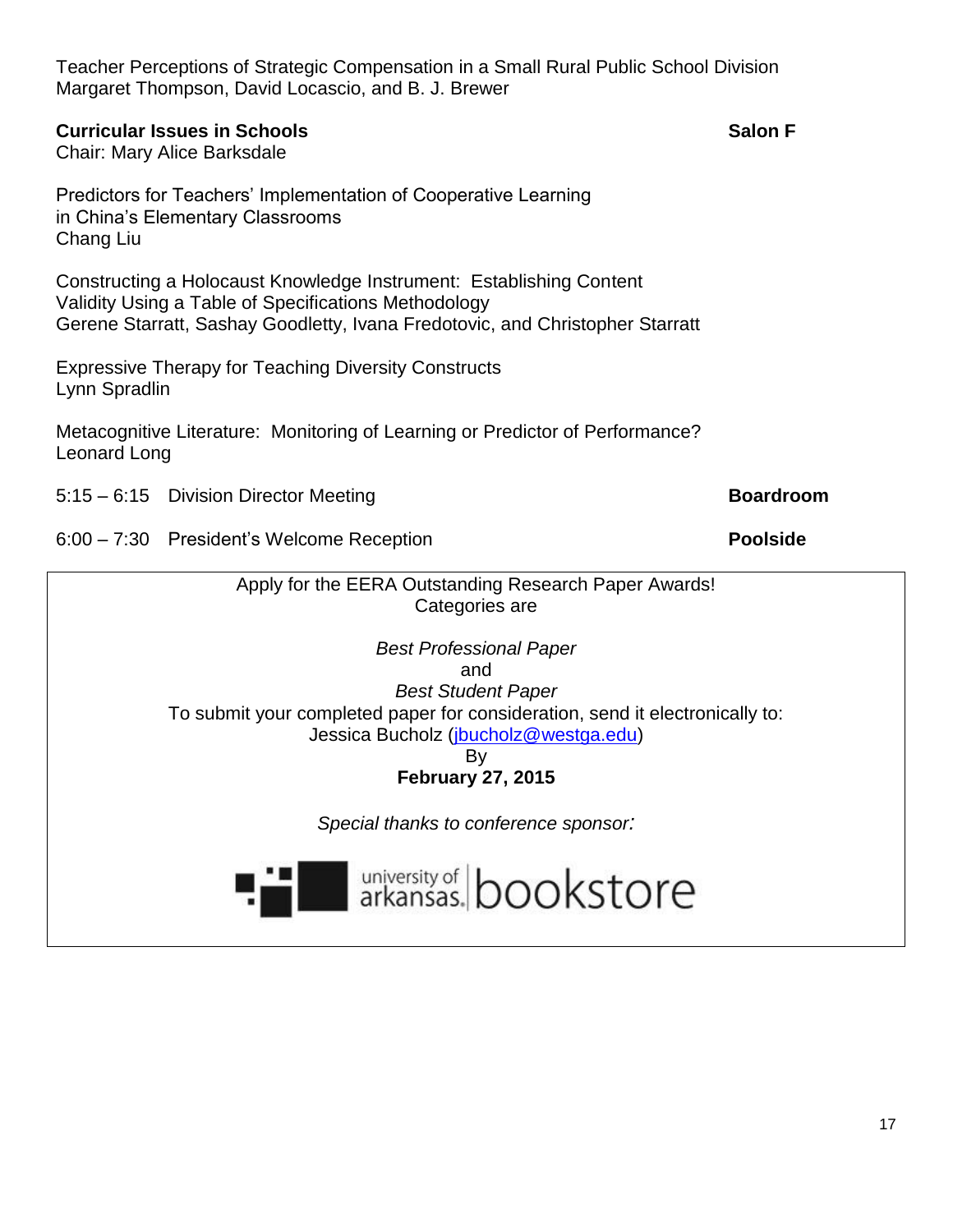# **Friday, February 27**

| $7:30 - 9:00$                                         | <b>Continental Breakfast</b>                                                                                                                                                                                                  | <b>Pre-Function Area</b>              |
|-------------------------------------------------------|-------------------------------------------------------------------------------------------------------------------------------------------------------------------------------------------------------------------------------|---------------------------------------|
| $8:00 - 5:00$                                         | Registration                                                                                                                                                                                                                  | <b>Pre-Function Registration Desk</b> |
| $8:00 - 9:00$                                         | <b>Concurrent Session 6</b>                                                                                                                                                                                                   |                                       |
| Roundtables                                           |                                                                                                                                                                                                                               |                                       |
| Out of High School<br>Lisa Kulka and Ramone Alexander | At-Risk Students and Project-Based Career Exploration:<br>Examining the Impact of Career Interventions on<br>Postsecondary Preparedness of Students At-Risk of Dropping                                                       | <b>Ballroom G</b>                     |
|                                                       | Developing Self-Determination: Increasing Participation in<br>Transition Planning for Students with Moderate to Severe<br>Intellectual and Developmental Disabilities<br>Jazarae McCormick, Mary Lou Duffy, and Charles Dukes | <b>Ballroom G</b>                     |
| Doug Archbald and Robert Crow                         | Connecting the EdD Thesis to Practice: Two Examples of<br>New Models for the Leadership Doctoral Capstone                                                                                                                     | <b>Ballroom H</b>                     |
| <b>Theresa Saunders</b>                               | Disruptive SEA Behavior: Closing the Achievement Gap                                                                                                                                                                          | <b>Ballroom H</b>                     |
| Symposium                                             |                                                                                                                                                                                                                               |                                       |
| Post-Doctoral Let-Down<br>Ron Cooper                  | From Dissertation to Depression: An Examination of<br>Johnna Paraiso, Mark Hunter, Joseph Zajdel, and                                                                                                                         | <b>Boardroom</b>                      |
| <b>Research Papers</b>                                |                                                                                                                                                                                                                               |                                       |
| Chair: Kenda S. Grover                                | <b>Community Colleges/Higher Education</b>                                                                                                                                                                                    | <b>Salon A</b>                        |
|                                                       | Campus Housing, Gender, and Graduation Rates at Community Colleges<br>John Yaun, Steven Banks, and Dennis Anderson                                                                                                            |                                       |
| <b>Karen Kitchens</b>                                 | A Strategy for Improving Community College Retention Using the Myers Briggs Type Indicator                                                                                                                                    |                                       |
|                                                       | Distributive Justice in Higher Education: Perceptions of Faculty                                                                                                                                                              |                                       |

Dan Mahony, Shawn Fitzgerald, Fashaad Crawford, and Josiah Nyangau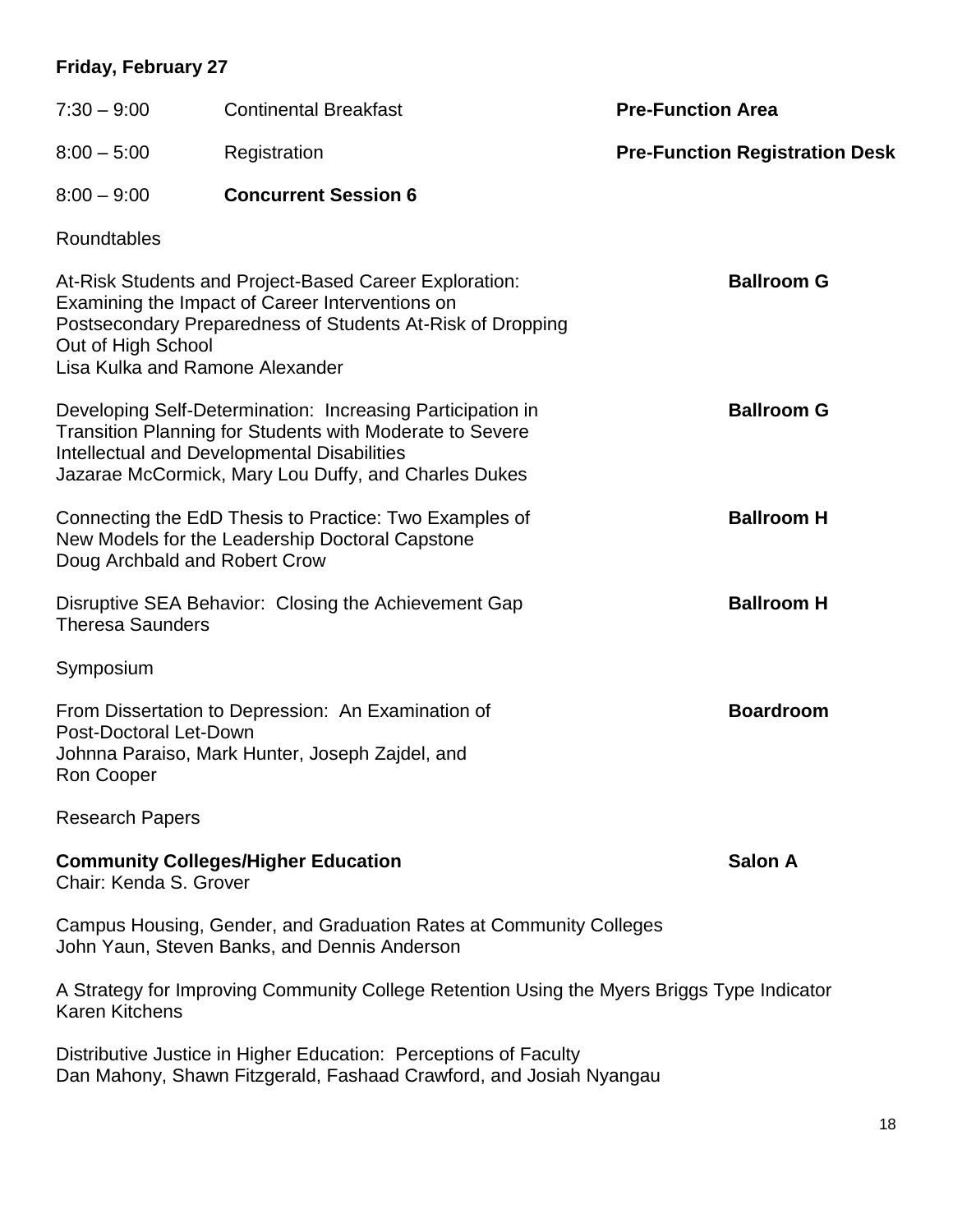#### **Research Methods Salon B**

Chair: Mary Alice Varga

Application of Principal Components Pairwise Estimation to Bootstrapped Data Jonathan Rollins and John Willse

The Use of Alternate Scale Values for Conducting Research Using Secondary Analysis of Data Victoria Coyle

Implications of Model Complexity and Misspecifications for Parameter Estimate Recovery Frances Chumney

#### **School Student Issues Salon C**

Chair: Jessica Bucholz

Bullying and Cyberbullying: Patterns of Victimization and Their Relationship to School Behavior and Weapon Carrying Diana Mindrila, Pamela Davis, and Lori Moore

An Examination of Student Perceptions of Academic Motivation, Social Engagement, and Teacher-Student Relationships in Schools with and without Advisory Programs Melissa Fontaine and Stephen Nelson

Students' Achievement Goals and Their Relationship to their Math Anxiety and Other Achievement Behaviors for Learning Mathematics Alyssa Gonzalez-DeHass, Maria Vasquez-Colina, and Joseph Furner

#### **Teacher Evaluation Salon D**

Chair: Kay Simpkins

Teacher Evaluation and Local Control in the US: An Investigation into the Degree of Local Control Afforded to Districts in Defining Evaluation Procedures for Teachers in Non-Tested Subjects and Grades Douglas Gagnon and Erika Hall

A Narrative Study of the Project COACH Teacher Evaluation Model and the Tennessee Educator Acceleration Model (TEAM) Kay Simpkins

Impact of Meeting Annual Measurable Objectives on Teacher's Intrinsic Motivation to Improve Instructional Practice Leila Hinkle

#### **Student Performance Salon E**

Chair: Lisa Darlington

How do Optimism and Self-Efficacy Influence Knowledge Monitoring on an Exam? Kelly Lewis and Christopher Was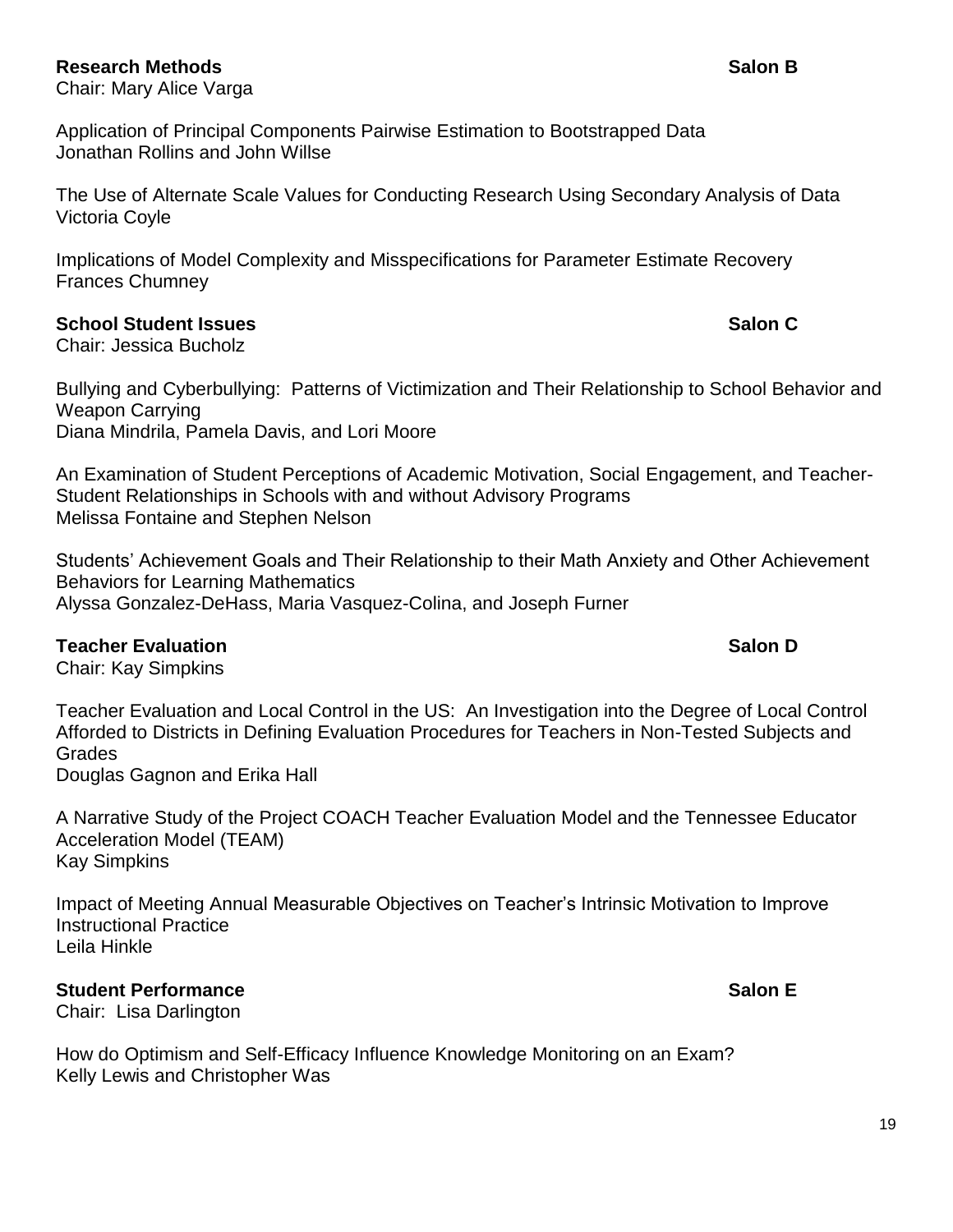Measuring Fidelity of Implementation of Ninth Grade Supports Gerene Starratt, Stephanie Auguste Shaw, Ann Evans, and Russell Clement

Influence of Achievement Goals and Self-Efficacy on Online Study Strategies Yan Yang, Jeff Taylor, Uchechukwu Amanambu, and Li Cao

#### **Elementary Education Salon F**

Chair: Beena Achhpal

Balancing Client and Designer Perspectives: A Case Study of Designing and Developing a Youth Leadership Curriculum Daisyane Barreto and Brandy Walker

Calibration Training for Czech Sixth Graders in Cooperative and Competitive Class Settings Ondrej Pesout and John Nietfeld

Teacher Care in Rural Kenya: Implications for Student Retention in Sub-Saharan Africa Harrison Oonge

#### 9:15 – 10:15 **Concurrent Session 7**

Roundtables

| How Does RTI Affect Formerly Extended Resource Students?<br>Anna Ralston                                                                 | <b>Ballroom G</b> |
|------------------------------------------------------------------------------------------------------------------------------------------|-------------------|
| Integrating Innovations: Considering New Models and<br><b>Strategies for Graduate Coursework</b><br>Meghan Pifer                         | <b>Ballroom G</b> |
| Linking Research to Practice: A Mathematics Coaching Cycle<br>Aimed at Posing Purposeful Qeustions<br>Lakesia Dupree and Sarah van Ingen | <b>Ballroom G</b> |
| <b>iCoaching Pre-service Teachers</b><br>Kathleen Randolph                                                                               | <b>Ballroom H</b> |
| How Kindergarten Readiness Affects the Future Academic<br><b>Achievement of Students</b><br><b>Ashlee Hover</b>                          | <b>Ballroom H</b> |
| Development and Integration of Counseling Skills in Graduate<br>Preparation Programs: A Critical Discussion<br>Daniel Kissinger          | <b>Ballroom H</b> |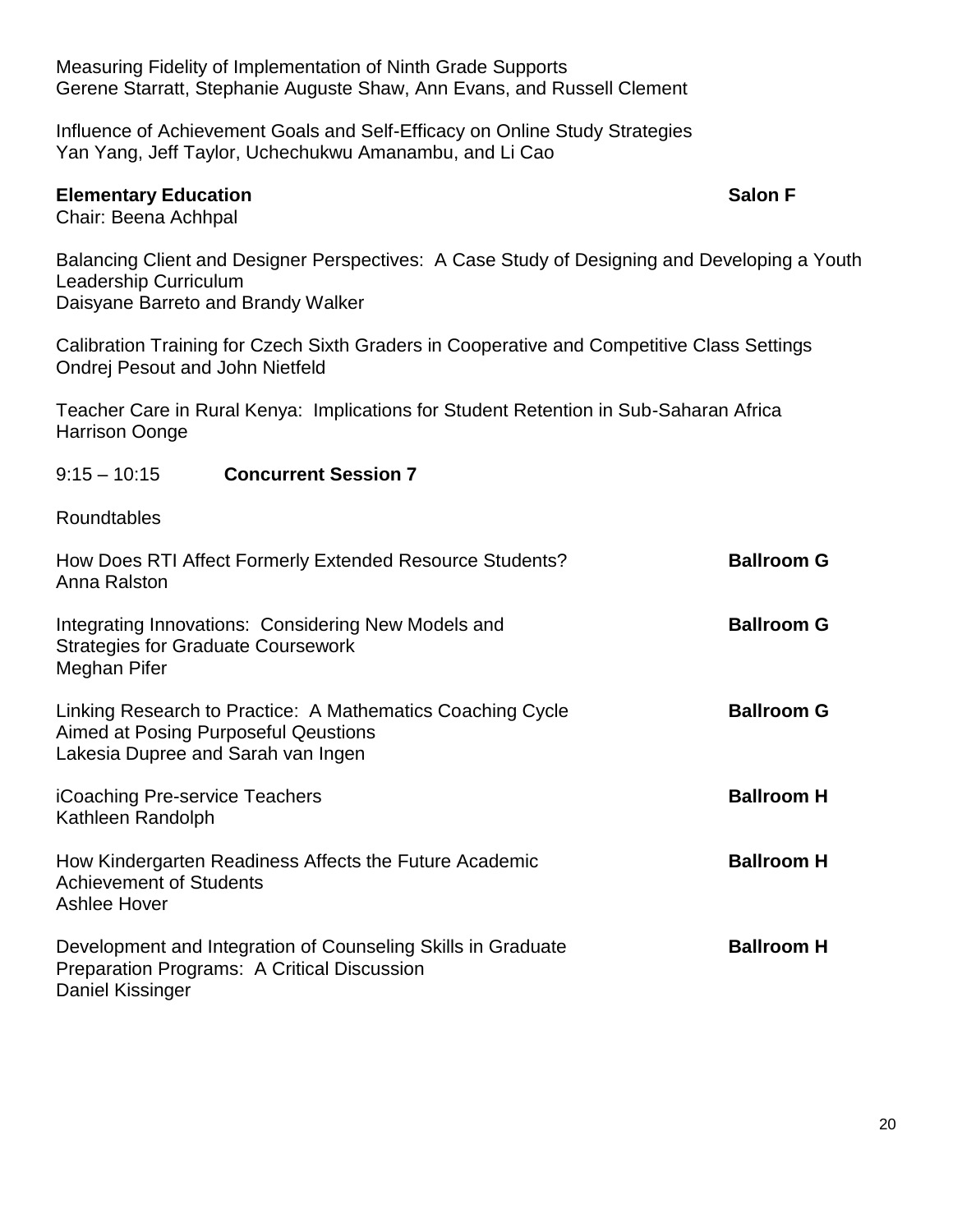Research Papers **College Students Salon A** Chair: John Queener

Panelists: Jamie Carney, Barbara Kawulich, Michael Miller, Abbot Packard,

Donald Gilstrap, Bernard Ricca, Russ Marion, Jeffrey Moore,

Examining Undergraduate Students' Motivation in Several SCALE-UP Science Courses Jessica Chittum, Kathryne McConnell, and Jill Sible

Perceptions of Cheating in College by Gender George Watson, Jia Grace Liang, and James Sottile

Margaret Ross, M. Cecil Smith, and Mary Alice Varga

Theorizing an Innovative Approach to Placement Jessica Nastal-Dema

#### **Teacher Professional Development Salon B**

Chair: Mohamed Sywelem

Assessing Teacher Quality through Video Analyses: From Professional Development to Fidelity of Implementation Pedro Portes, Manuel Gonzalez Canche, Paula Mellom, and Rob Stollberg

Factors that Influence Teacher Adoption of Professional Development and Curricula in K-12 Science Timothy Goodale

Team Development and Performance Dynamics: South Florida Research Alliance Mirlenda Noelliste

# **Technology in Education Salon C**

Chair: Terence Cavanaugh

Online Case Study Instruction and Students' Self-Regulated Learning in Educational Psychology Maria Vasquez-Colina, Alyssa Gonzalez-DeHass, and Patricia Willems

Reducing Cyber-Victimization and its Negative Outcomes: The Impact of School Behavior Management Diana Mindrila, Lori Moore, and Pamela Davis

and William Hanson

Moderator: David Shannon

Leading, Working, and Teaching in Complex Organizations **Boardroom**

Writing for Publication: Tips for Academic Publishing **Fig. 10.13 Florida Room**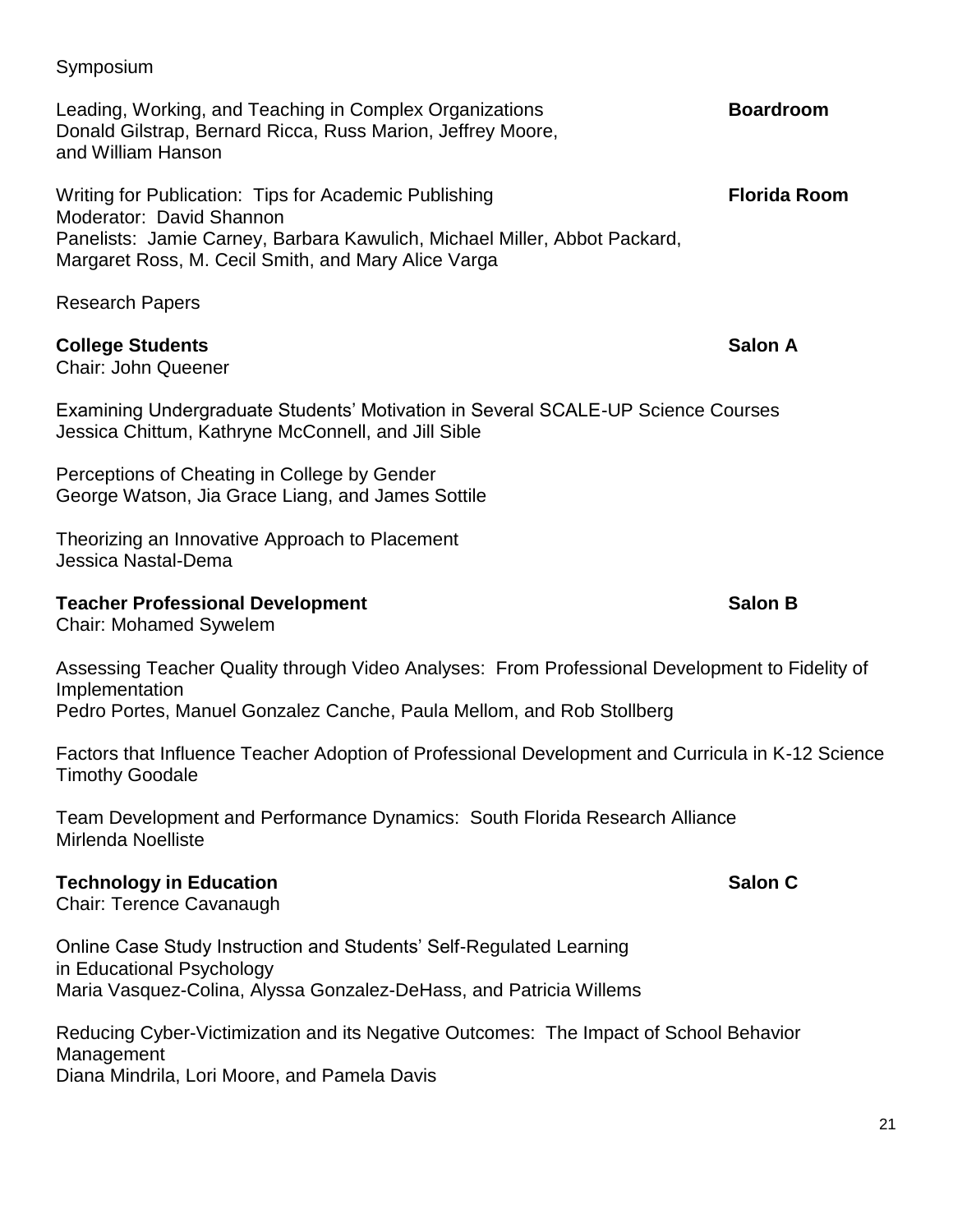#### **Questions in Social Justice Salon D Salon D Salon D**

Chair: Samantha Tackett

Cultural Identities and Democratic Education in Low-Income Homeschooling Families Cheng-Hsein Wu

Expanding Genocide Education to Prepare Students to Participate in a Pluralist Democracy Lisa Pennington

School Board Members' Role in Addressing the Needs of Students in Poverty Shannon Duncan

Explicit Racial Identity and Implicit Racial Preferences: Congruency in the Black-White Biracials' Understanding of their Identity Travis Marn, E. Emily Mahoney, and Rica Ramirez

#### 10:30 – 11:30 **Concurrent Session 8**

Roundtables

| Implementation of a Performance Based Teacher Leadership<br>Graduate Program: Lessons Learned<br><b>Bruce Sliger and Pete Ross</b>                                                                                                                                               | <b>Ballroom G</b> |
|----------------------------------------------------------------------------------------------------------------------------------------------------------------------------------------------------------------------------------------------------------------------------------|-------------------|
| Increasing Language Use in Parents of Children with<br><b>Autism Spectrum Disorders</b><br><b>Christine Honesberger</b>                                                                                                                                                          | <b>Ballroom G</b> |
| Can Project-Based Learning Truly Address Academic<br>Standards in Classes with End of Course Exams? A Project<br>to Develop Social Studies PBL Based Courses<br><b>Bob Perkins</b>                                                                                               | <b>Ballroom G</b> |
| Implementing Parental Involvement Online Case Studies in<br><b>Pre-Service Teachers' Education</b><br>Aslihan Unal and Zafer Unal                                                                                                                                                | <b>Ballroom H</b> |
| Only the Best Will Do: How do Educator Preparation Providers<br>Move Away from the Status Quo in Admission Requirements?<br>In What Ways Should ACT and GPA Scores Be Valued as<br><b>Selectivity Factors?</b><br>Thelma Isaacs, Paula Lucas, Alysha Nichols, and Melinda Backus | <b>Ballroom H</b> |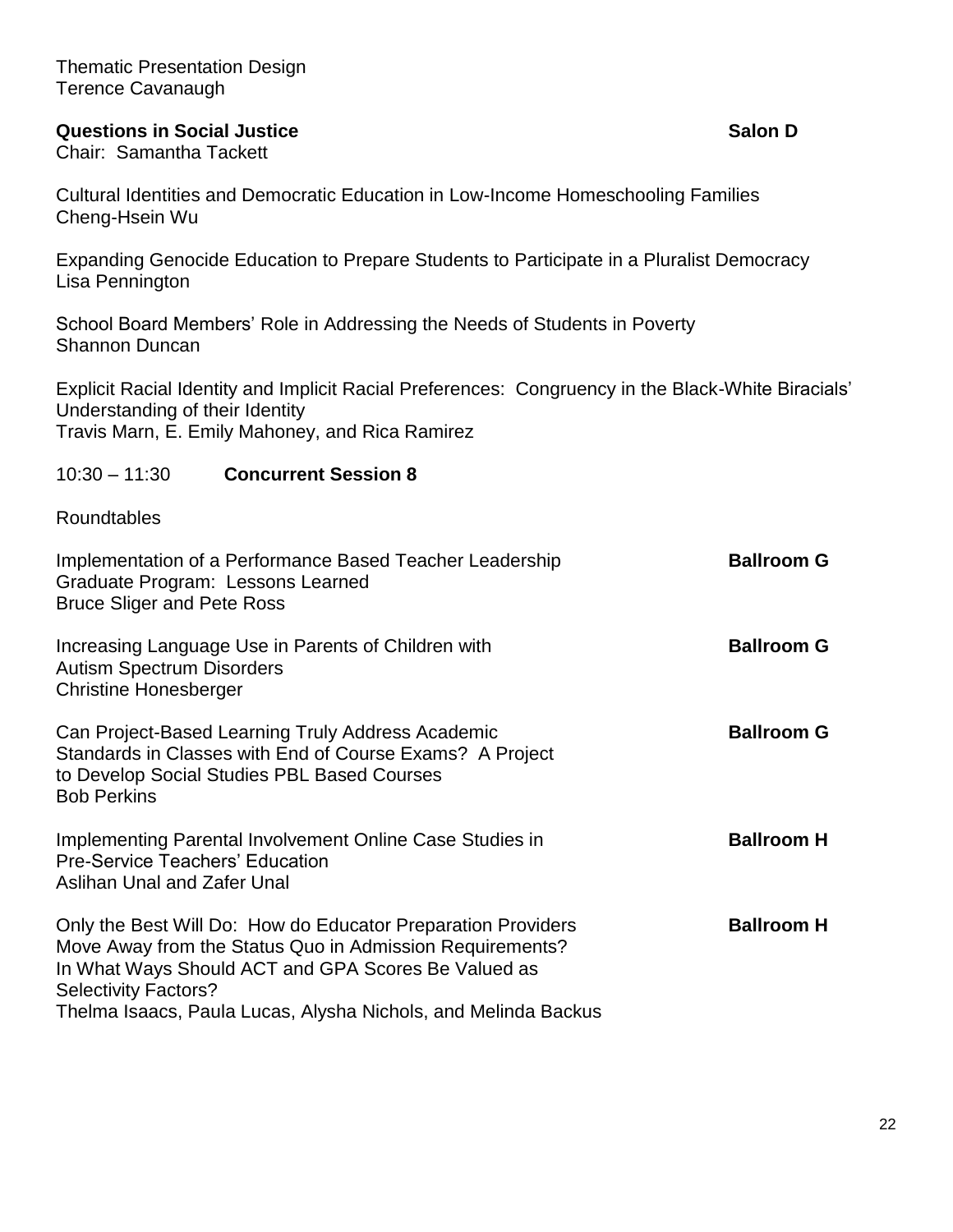#### Symposium

Presence of Trilingual Children in Early Childhood Education **Boardroom** Burcu Izci

Getting Started with Large Scale Data Sets **Florida Room** Joni M. Lakin, Margaret Ross, and Yi Han

Research Papers

#### **Higher Education Faculty Salon A**

Chair: Everrett A. Smith

Internationalizing the Undergraduate Curriculum: Unpacking Faculty Motivations for Engagement Josiah Nyangau

An Assessment of "Under-Matching" within the State University System of Florida Jennifer Nabors and Kathy Padgett

Exploring the Connection Between Complexity and Faculty Creativity in Higher Education Anthony Olalere

#### **Organizational Behavior Salon B**

Chair: Joseph Marcoline

The Development and Validation of the Cultural Competence for Educational Leaders Questionnaire Maysaa Barakat

Innovation in the Workplace: Enabling Employees to Exceed Expectations William Hanson, Jeffery Moore, Rebecca Martin, Alexander Ebner, Brooklyn Watkins, Jonathan Trujillo, David Wachter, and Gustavo Cruz

Organizational Justice Perceptions and their Relationship to Organizational Commitment, Job Satisfaction and Turnover Intentions Among Faculty Daniel Mahony, Fashaad Crawford, Shawn Fitzgerald, and Josiah Nyangau

#### **Elementary Education Salon C Salon C**

Chair: Roger Briscoe

Give Me Your Tired, Your Poor…:Teaching Empathy to Elementary Students Christy Moore

The Effect of Therapy Balls on the Classroom Behavior and Reading Comprehension of Fifth Grade Children with Dyslexia Leilani Goodmon, Raven Leverett, Amanda Royer, Garcia Hilliard, Lauren Dill, Tracey Tedder, and

Lori Rakes

Using the Good Behavior Game to Promote Studio Skills in the Elementary Art Room Amber Falconer and Ann Kruger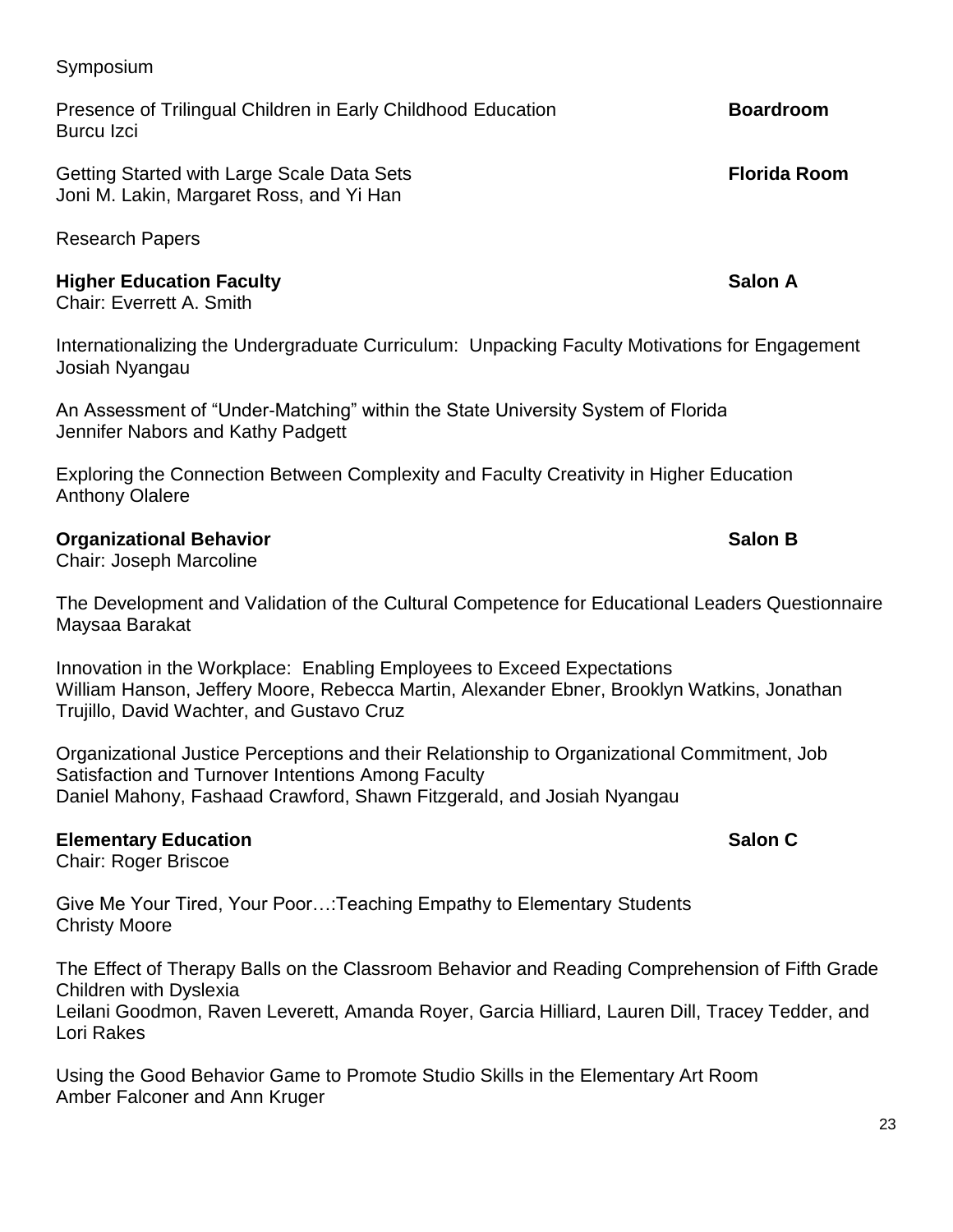#### **Teaching Profession Salon D**

Chair: Beena Achhpal

Linking Teacher Turnover and Student Behavior in Charter Organizations: The Negotiation of Order, Resistance, and Relationships Chris Torres

Teachers' Motivation and Implementation of Cooperative Learning in China's Elementary Classrooms Chang Liu

Teachers' Job Satisfaction: Testing an Integrative Model in Brazil Roque do Carmo Amorim Neto

11:45 – 12:45 Keynote Speaker, Awards, and Luncheon

Research Paper Awards and Student Thesis Awards presented by Jessica Bucholz

*Art, Education, and the Common Core* **Maureen Zaremba,** Curator of Education, Ringling Museum of Art Introduced by EERA President Michele Parker

#### 1:00 – 2:00 **Concurrent Session 9**

Roundtables

| Addressing Beginning Teacher Success and Retention through<br>the Implementation of a Beginning Teacher Support Program<br>J. Brent Cooper                            | <b>Ballroom G</b> |
|-----------------------------------------------------------------------------------------------------------------------------------------------------------------------|-------------------|
| Best Practices in Pre-Service Teacher Education: A Focus on<br>Research-Based Literacy Instruction<br><b>Judith Robbins and Susan Franks</b>                          | <b>Ballroom G</b> |
| A Pilot Investigation for Enhancing Low Income Senior's Computer<br><b>Literacy Skills</b><br>Daniel Markarian, Steven Hecht, and Jia Borror                          | <b>Ballroom G</b> |
| Deconstructing Ethical Dilemmas in Practice: The Value of<br>Narrative Inquiry<br><b>Judith Aiken</b>                                                                 | <b>Ballroom H</b> |
| Increasing Motivation to Learn in Disadvantaged Populations<br>through Arts Integrated Learning Contexts<br><b>Helene Robinson</b>                                    | <b>Ballroom H</b> |
| Creating and Implementing a Support Organization for<br>Doctoral Candidates in a Non-Cohort EdD Program<br>John Mark Hunter, Maria Edlin, Alisha Hayes, Ashlee Hover, | <b>Ballroom H</b> |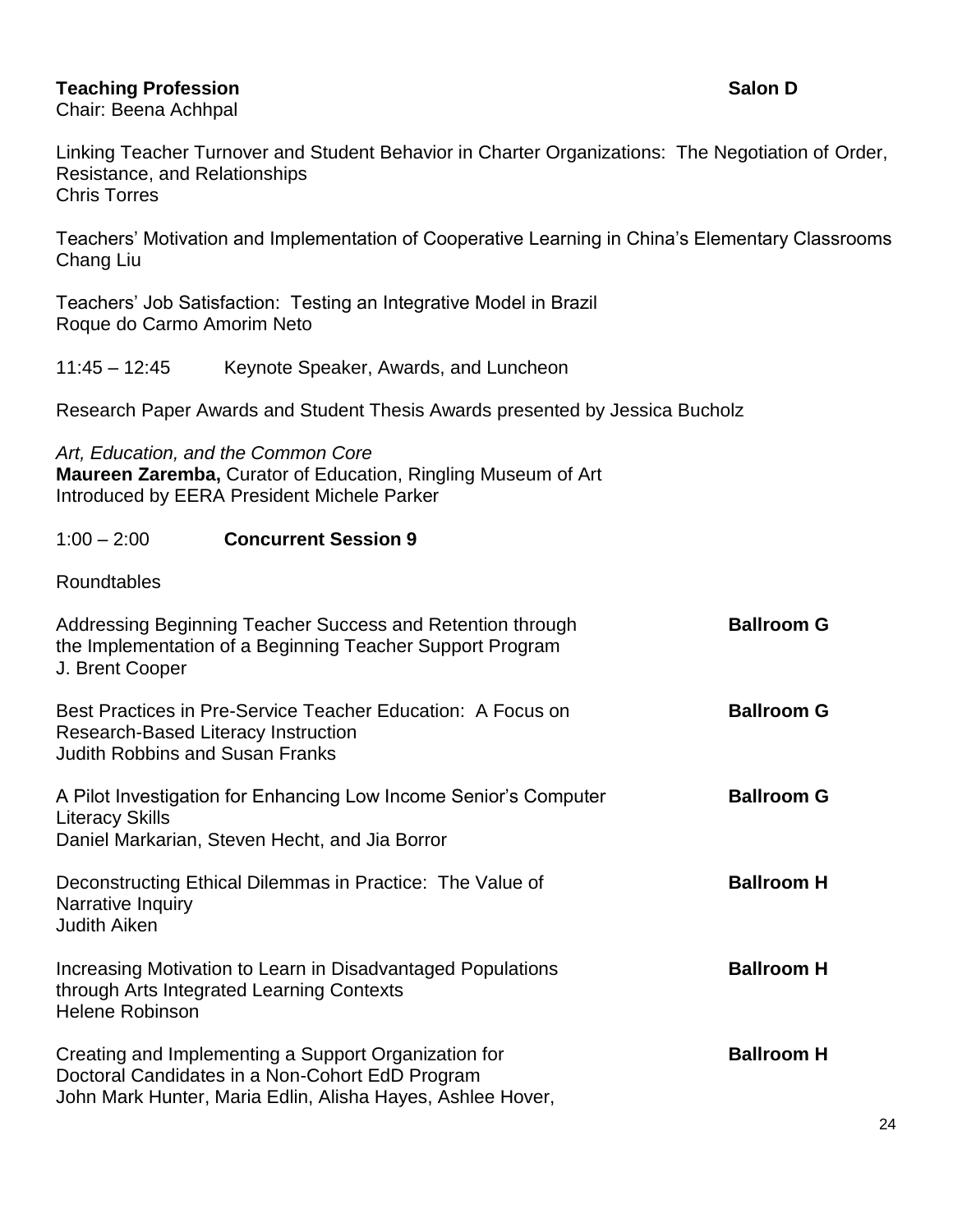| Johnna Paraiso, Anglea Risto, and Joe Zajdel<br>Symposium                                                                                                                                                                   |                     |  |
|-----------------------------------------------------------------------------------------------------------------------------------------------------------------------------------------------------------------------------|---------------------|--|
| <b>Complexity SIG Meeting</b><br>William Hanson, Jeffery Moore, and Russ Marion                                                                                                                                             | <b>Boardroom</b>    |  |
| If You Build It, Will They Come? Challenges and Strategies for<br>Promoting Stakeholder Buy-In and Participation in Educational<br><b>Program Evaluation</b><br>Joni Lakin, Leonard Towns, Latryce Cole, and Jessica Cooper | <b>Florida Room</b> |  |
| <b>Research Papers</b>                                                                                                                                                                                                      |                     |  |
| <b>Higher Education</b><br><b>Chair: Timothy Sullivan</b>                                                                                                                                                                   | <b>Salon A</b>      |  |
| Contentious Compatibility and the Common Good: The University as Servant and Critic in a<br>Democracy<br><b>Stephen Nelson</b>                                                                                              |                     |  |
| Analysis of Expenditure Patterns in Higher Education Institutions<br><b>Essam Abouzeida and James Witte</b>                                                                                                                 |                     |  |
| Impact of a "Take the Stairs" Campaign on University Employees<br>Marilynn Quick, Ruth Jones, and Elliot Spengler                                                                                                           |                     |  |
| <b>Arts in Education</b><br>Chair: Michele A. Parker                                                                                                                                                                        | <b>Salon B</b>      |  |
| Cultivating Effective Dispositions through Arts Based Professional Development<br><b>Jane Dalton</b>                                                                                                                        |                     |  |
| Fostering Reflexivity about Teaching through the Arts: Education Students' Arts-Based Preferences<br>for Specific Reflective Modalities<br><b>Janet Richards</b>                                                            |                     |  |
| Dynamic Learning by Design: Fostering T-H-I-N-King in Art + Design<br>Delane Ingalls Vanada                                                                                                                                 |                     |  |
| The Teaching Profession and Critical Issues<br><b>Chair: Carol Watson</b>                                                                                                                                                   | Salon C             |  |
| Teachers' Self-Efficacy Portraits as Writers: Do the Written Samples Provide a More Compelling<br>Narrative?                                                                                                                |                     |  |

Elizabeth Bifuh-Ambe

Social Validity of an Evidence-Based Program for Classroom Management Peter Ross and Bruce Sliger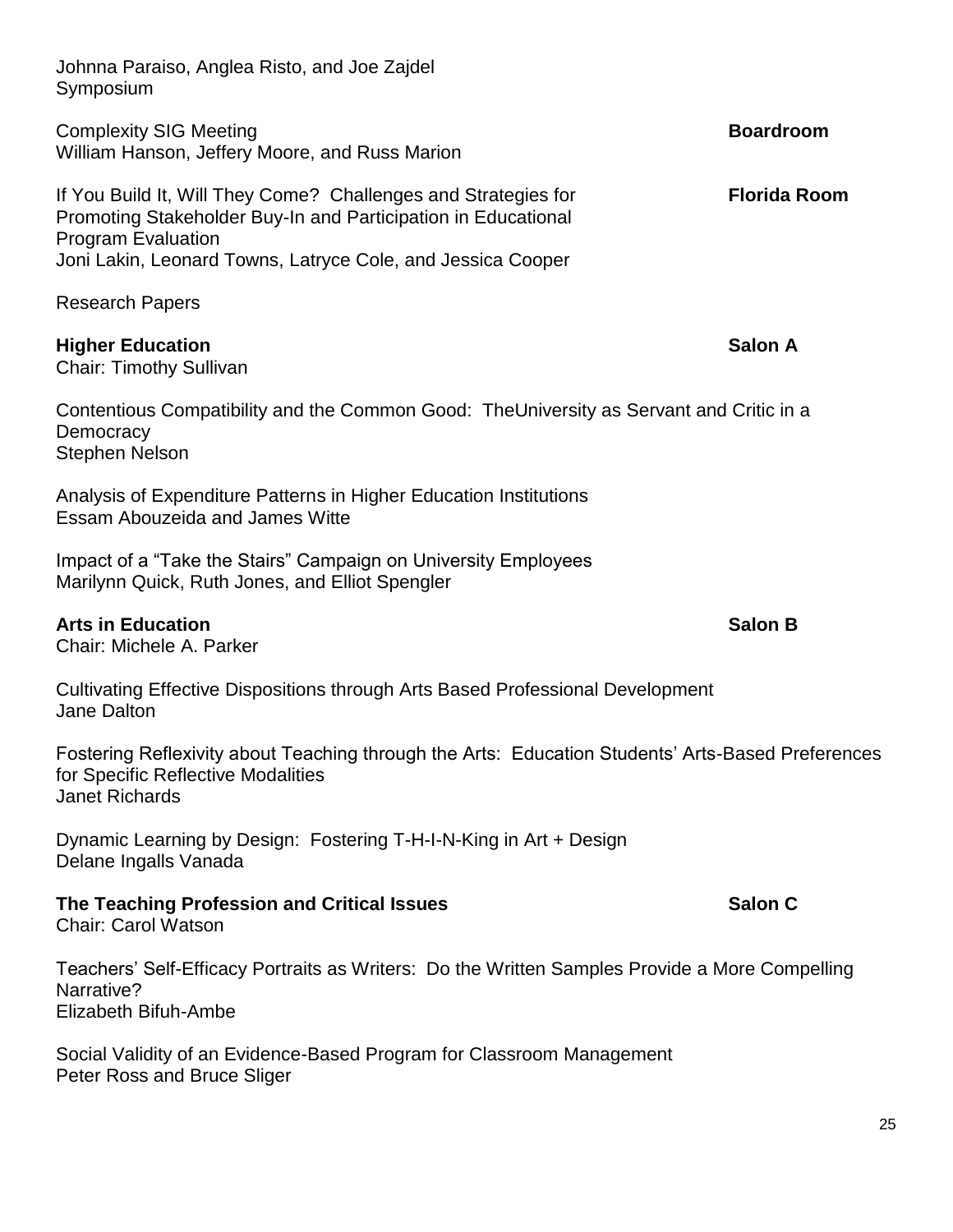Librarians' Role in Instruction toward Literal and Inferential Understandings and Character Analysis through Folk Tales Michelle Kowalsky and Elizabeth Drennan

#### **Teaching Younger Children Salon D Salon D**

Chair: Tara Beziat

Evaluation Report: Youth Places Roger Briscoe

Creating a Version of the MUSIC Model of Academic Motivation Inventory for Elementary School Children Miranda Sigmon and Brett Jones

Explore Teacher Factors that Influence Pre-School Teacher-Child Relationship at Head Start: A Grounded Theory Pilot Study Shiyi Chen and Beth Phillips

#### 2:15 – 3:15 **Concurrent Session 10**

Roundtables

| A Community of Practice of English Learning in a Rural Town of China<br>Ming Li and Jing Li                                                                                  | <b>Ballroom G</b> |
|------------------------------------------------------------------------------------------------------------------------------------------------------------------------------|-------------------|
| A Finnish Perspective<br>Kia James, Amy Bagby, and Joseph Jones                                                                                                              | <b>Ballroom G</b> |
| "I'm Going to Open My Eyes More:" Culturally Responsiveness<br>through Children's Literature, Comprehension Strategies, and<br><b>Literature Circles</b><br>Susan V. Bennett | <b>Ballroom G</b> |
| <b>Culturally Competent Principals and African American Student Success</b><br>Latryce Cole                                                                                  | <b>Ballroom H</b> |
| Giving Voice to Teachers: Piloting the Use of an Electronic<br>Dyad Model to Promote Student Learning and Classroom Assessment<br><b>Practices</b><br><b>Kristine Still</b>  | <b>Ballroom H</b> |
| Institutional Behavior Changes as a Result of<br>Performance-Based Funding in Florida<br>Jennifer Nabors and Kathy Padgett                                                   | <b>Ballroom H</b> |
| Symposium                                                                                                                                                                    |                   |
| Division 16 Higher Education and SIG Meeting<br><b>Timothy Sullivan</b>                                                                                                      | <b>Boardroom</b>  |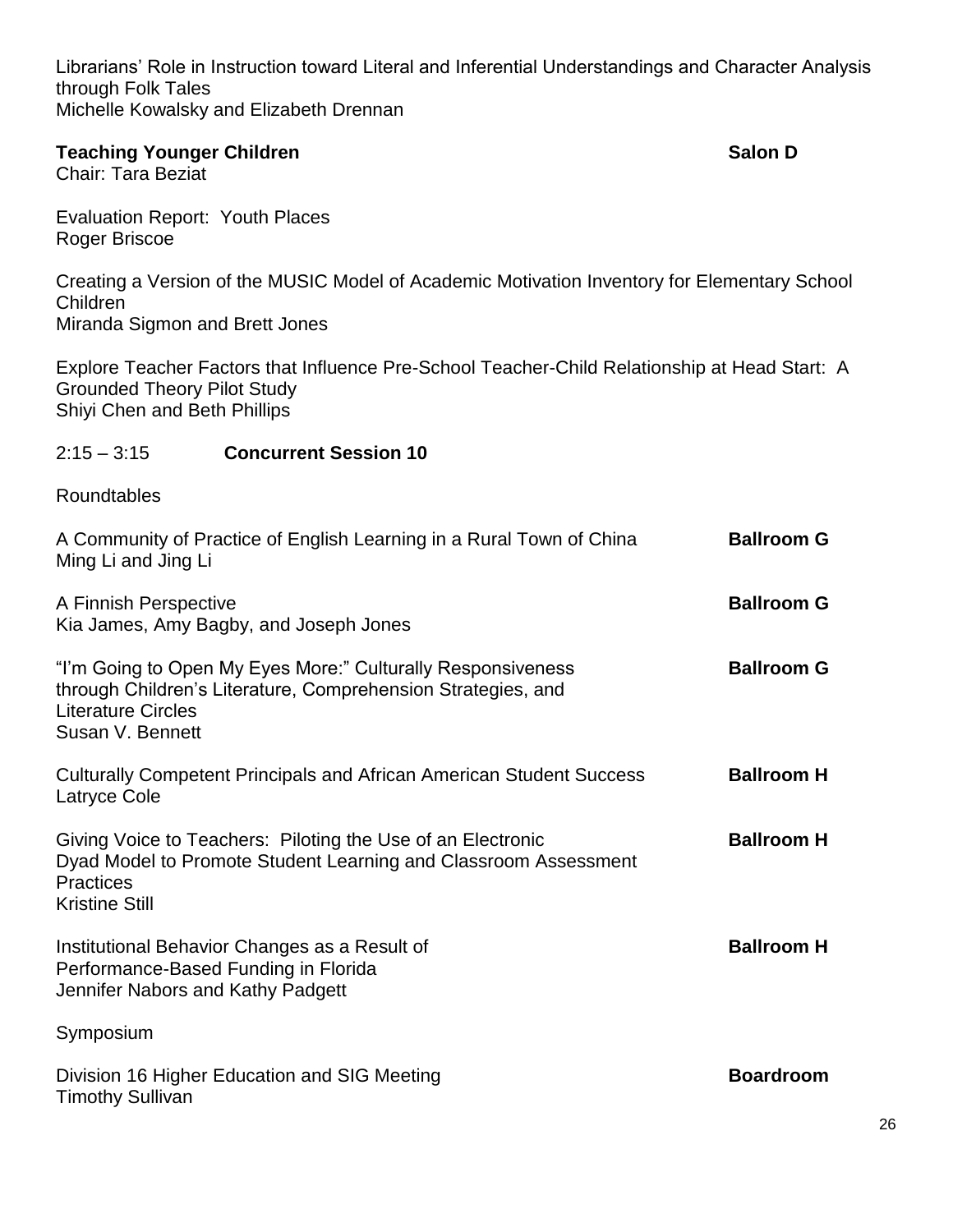Climbing the Ivory Tower: Career Trajectories of Men **Florida Room Florida Room** and Women Sharon Valente, Wendy Dickinson, and Bruce Hall

Research Papers

#### **College Students Salon A**

Chair: John Queener

Factors that Impact Graduation Rates of Black Undergraduates at Selective Universities Jennie Wagoner and Duane Akroyd

Freshman Student Typologies of Academic and Social Engagement Based on Time Use Data Samantha Tackett and Kelly Torres

#### **Science and STEM Issues Salon B Salon B Salon B SALON**

Chair: Lakesia Dupree

The Motivation Profiles of Students in Science Class Jessica Chittum and Brett Jones

A Quantitative Study: Examination of Factors Which May Contribute to the Underrepresentation of African American Teachers Certified in Science Rita Davis

In-Service Science Teacher Perspectives on Engineering Design Timothy Goodale

The Effect of STEM Academy Instruction on State Assessment Scores Feon Smith and Steven Banks

#### **Middle School Education Salon C**

Chair: Angela Risto

An Investigation of Knowledge and Use of Scientific Research Based Interventions by Middle School Mathematics Teachers in Connecticut Katarzyna Maleszewska

Middle School Philosophy and Grade Configuration Amanda Ray, Mark Hunter, Maria Edlin, Ashlee Hover, Reney McAtee, Johnna Paraiso, Angela Risto, and Joseph Zajdel

A Qualitative Examination of the BYOT-enhanced Middle Grades Science Classroom as a Student-Centered Learning Environment Kimberly Huett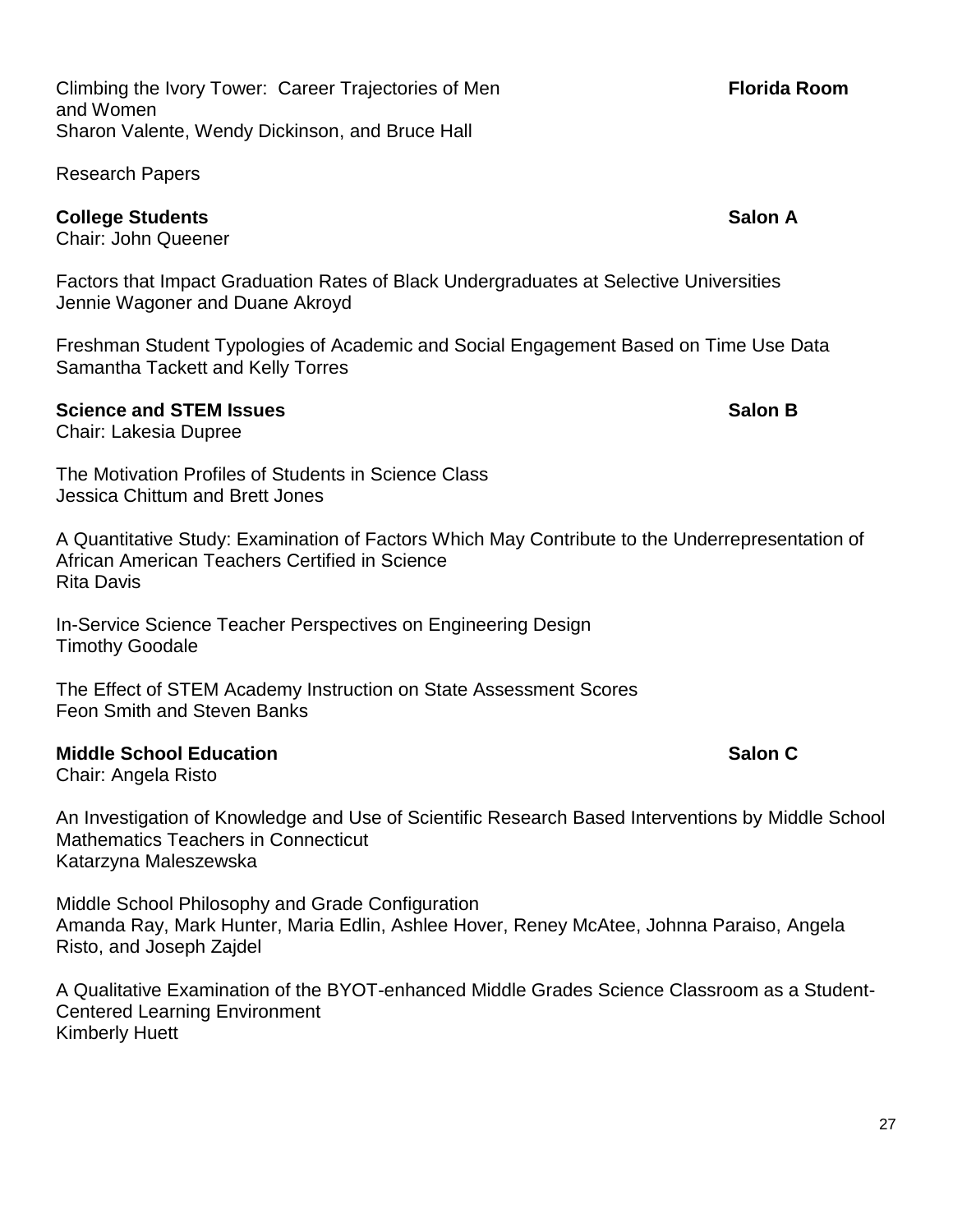#### **Encouraging Student Success Salon D Salon D Salon D**

Chair: Kathy Peno

The Effect of Therapy Balls on the Behavior of Children with Dyslexia: A Replication in a Younger Sample

Ashleigh Desrosiers, Alexandria Smith, Leilani Goodmon, Rachel Rodgers, Tracey Tedder, and Lori Rakes

Students with Specific Learning Disabilities: Taking the Transit to Transition Annah Hill

Empowering Students through Meaningful Choices: An Action Research Study of Reading Motivation Angela Williams and William Williams

#### 3:30 – 4:30 **Concurrent Session 11**

Roundtables

| A Correlational Analysis of Teachers' Perceptions of Working<br>Conditions to Students' Perceptions of Learning Conditions<br>in a Large, Urban, Public School District<br>J. Brent Cooper                               | <b>Ballroom G</b>   |
|--------------------------------------------------------------------------------------------------------------------------------------------------------------------------------------------------------------------------|---------------------|
| Fairytale vs. Reality: Bridging the Gap between Novice Production<br><b>Teams and Client Demands in Multicultural Projects</b><br><b>Brandy Walker and Daisyane Barreto</b>                                              | <b>Ballroom G</b>   |
| Meeting Bouncy: Preliminary Results from a Pilot Test of the<br>Usability of an Early Learning iPad Based Program Designed to<br>Promote Self-Efficacy for Young Learners in Classroom Settings<br><b>Kristine Still</b> | <b>Ballroom G</b>   |
| The Purpose and Power of the Literature Review<br>Donna Fogelsong, Ren Harman, Lisa Pennington, and<br>Miranda Sigmon                                                                                                    | <b>Ballroom H</b>   |
| Symposium                                                                                                                                                                                                                |                     |
| <b>Florida Educator Certification Assessments: Higher Expectations</b><br>More Rigorous Testing<br>Suleyman Olgar, Phil Canto, Onder Koklu, and Lauren White                                                             | <b>Boardroom</b>    |
| Parents' Beliefs and Attitudes about Children's Touch<br><b>Screen Tablet Use</b><br><b>Burcu</b> Izci                                                                                                                   | <b>Florida Room</b> |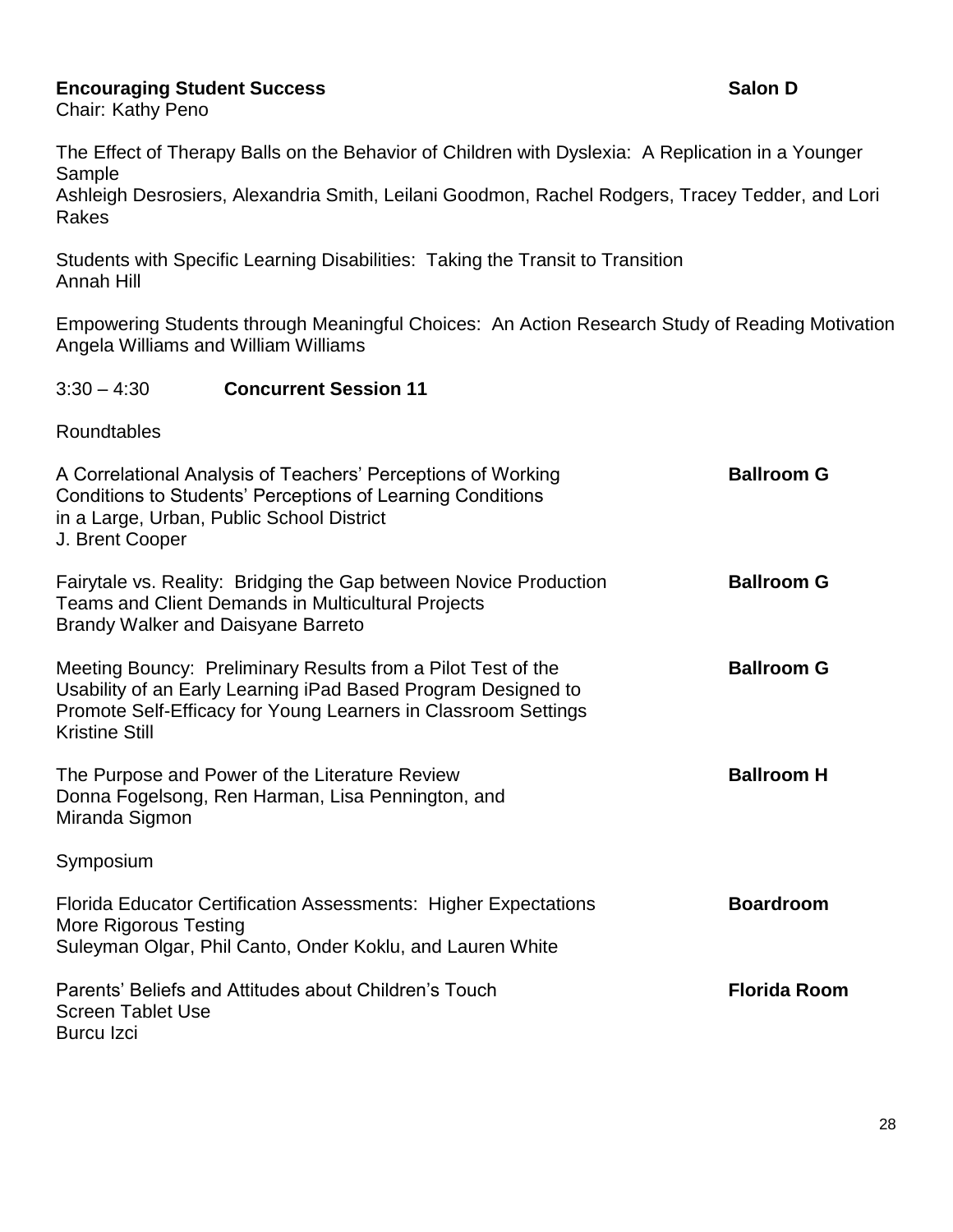### Research Papers

### **College Students Salon A**

Chair: Samantha Tackett

Student Rating Myths: A Comparison between Undergraduate and Graduate Students Esenc Balam

The Effect of Video Tutorials on College Student Intrinsic Motivation Agnieszka Zak-Moskal and Mark Garrison

Sustained Dialogue: The Importance of an Undergraduate Survival Seminar Series Bianca Evans, Kristine Ramsay, and Dedrick Ford

### **Teacher Learning Communities Salon B Salon B Salon B**

Chair: Bob Perkins

Ways to Meet the Needs of Teachers in a Professional Learning Community Tori Young

Teachers' Perspectives on Professional Learning Communities: The Cases of Egypt, Saudi Arabia, and Sultanate Oman Yasser Al-Mahdy, Mohamed Sywelem, and James Witte

A Quantitative Study of Teacher Perceptions of Professional Learning Communities: The Cases of Egypt and Saudi Arabia Mohamed M. Ghoneim Sywelem and Yasser F. Hendawy Al-Mahdy

#### **Student Feedback and Assessment Salon C**

Chair: Kelly Lewis

It is Time to Re-Evaluate Your Gems: Elevating the Stakeholder in the GEM Model Steve Rios and Isadore Newman

Is the Missouri General Education Assessment Test Bias Taking into Account Panel Cut Scores? James Sottile, Scott Fiedler, and Xue Liu

The A-F Accountability System: A Study of the Effectiveness of Montessori's Concept on Pre-Primary Teachers of Ahmedabad City Manojkumar C. Shastri

| $4:30 - 5:30$ | <b>Annual EERA Business Meeting</b> | <b>Salon E</b>      |
|---------------|-------------------------------------|---------------------|
| $6:00 - 7:00$ | <b>Poster Presentations</b>         | <b>Florida Room</b> |
| $7:00 - 8:30$ | Hosted Reception sponsored by       | <b>Poolside</b>     |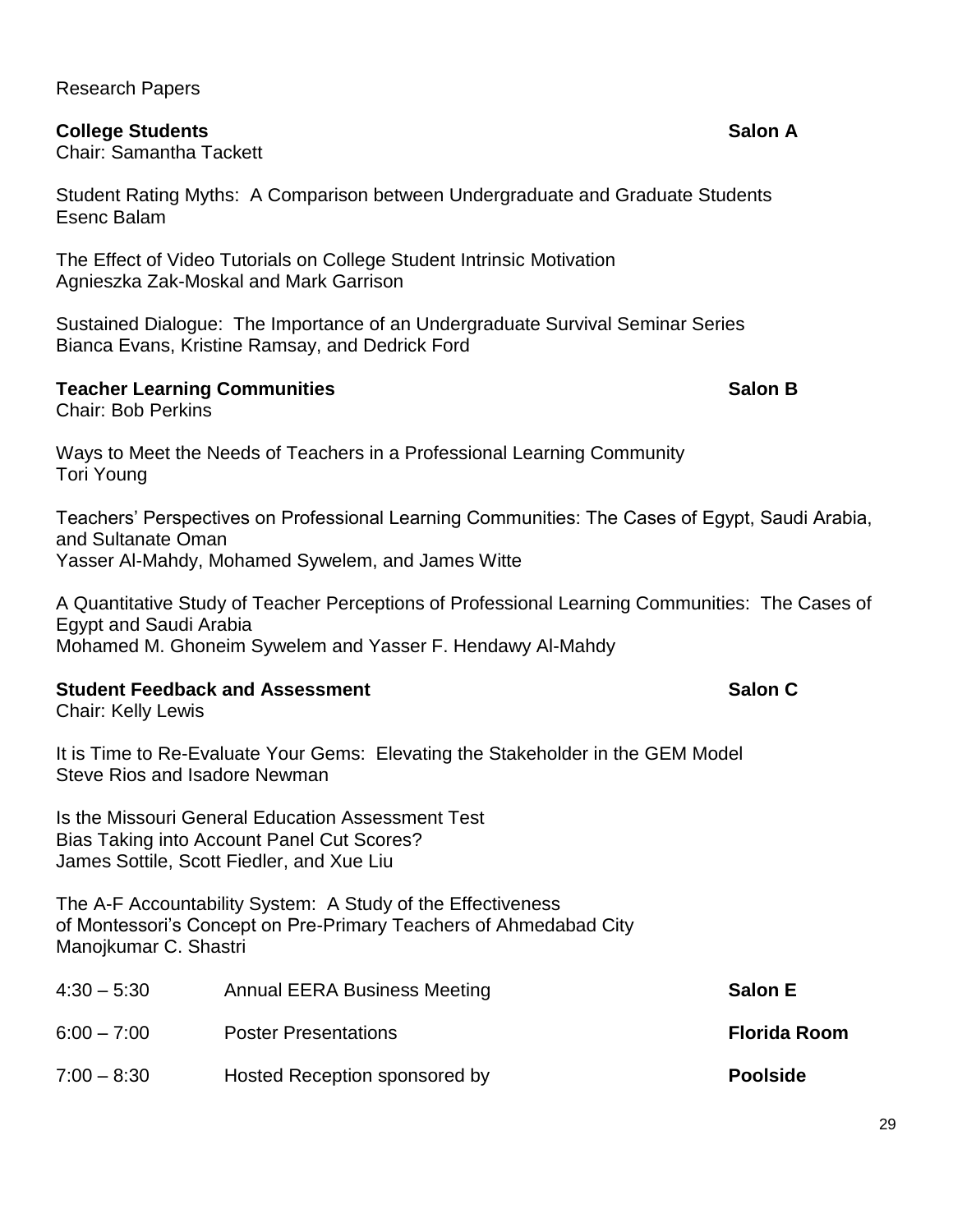#### Poster Sessions **Florida Room**

Exploring Perceptions of Chinese Heritage Language Learners Fei Xing, Stephan Cooley, Kelly Torres, Yanyan Chen, Maipeng Wei, Jinjushang Chen, Yanyu Pan, Jeannine Turner, and Chengke Liu

Exploring Perceptions of Chinese Heritage Language Learners Fei Xing

More Validity Evidence for the use of the MUSIC Model of Academic Motivation Inventory withUpper-Elemntary and Middle School Students Brett Jones and Jesse L. M. Wilkins

Literature Review: Body Image Satisfaction of Black College Women Sharmane Jones

Examining the CCSS and Technology Standards Across the US: A Focus on Fourth Grade Math Achievement Alisha Hayes

The Effects of Text, Reader, and Context on Early Literacy Conceptual Frameworks Lisa Crayton

Discrepancies in the Ideal Perceptions and the Current Experiences of Special Education Teachers Amanda Andrews and Jennifer Brown

Early Educational Experiences and Child Achievement and Socio-emotional Skills Youn Ah Jung

Parent Perceptions of Assistive Technology Jessica Bucholz, Mary Lous Duffy, and Michael Hazelkorn

Experiential Learning and Its Effects on Critical Thinking for Pre-Service Teachers April Ebbinger Trapp

New Literacies in the English Language Arts Classroom Philomena Marinaccio, Kristina Bielskus-Barone, and Michelle Ventura

The Relationship between cognitive functioning difficulties and the impact of MS on the day-to-day activities/life and employment among adults with Multiple Sclerosis Jian Li, Hannah Wilson, Shawn M. Fitzgerald, Phillip D. Rumrill, and Malachy Bishop

Using a Mentoring Model to Support Cooperating/Student Teacher Dyads in the STEM Area Kathy Peno

Using the Good Behavior Game to Promote Studio Skills in the Elementary Art Room Amber Falconer and Ann Kruger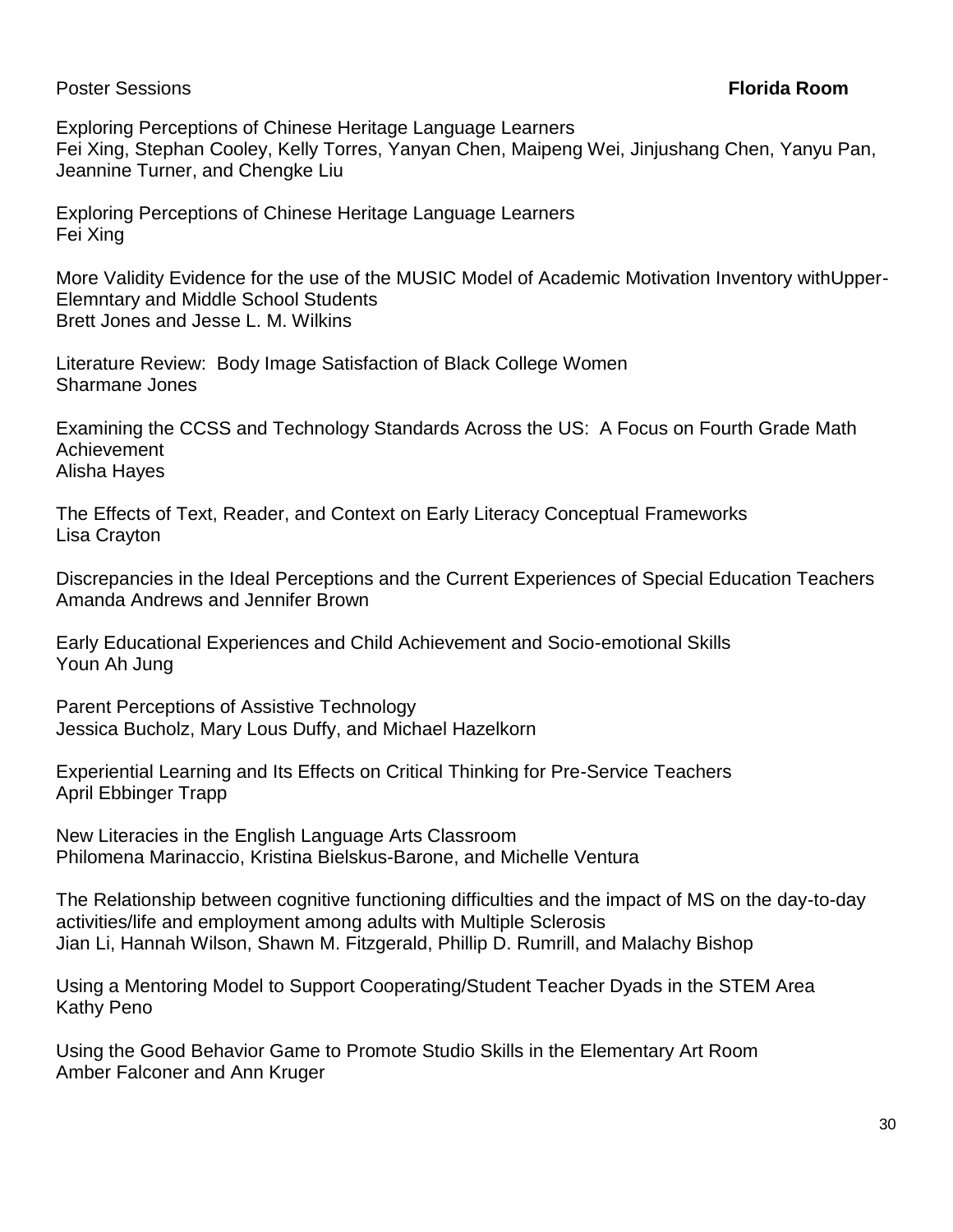Cognitive and Psychological Symptoms as Predictors of Independent Living Optimism Jian Li, Fangning Wang, Shawn M. Fitzgerald, Phillip D. Rumrill, and Malachy Bishop

Image-Based Collaborative Inquiry in a University Course on the Middle East Rui Kang and Yeprem Mehranian

#### **Saturday February 28**

| $9:00 - 10:00$  | <b>EERA Executive Board/Hotel Staff Meeting</b> | Boardroom |
|-----------------|-------------------------------------------------|-----------|
| $10:00 - N$ oon | <b>EERA Board of Directors Meeting</b>          | Boardroom |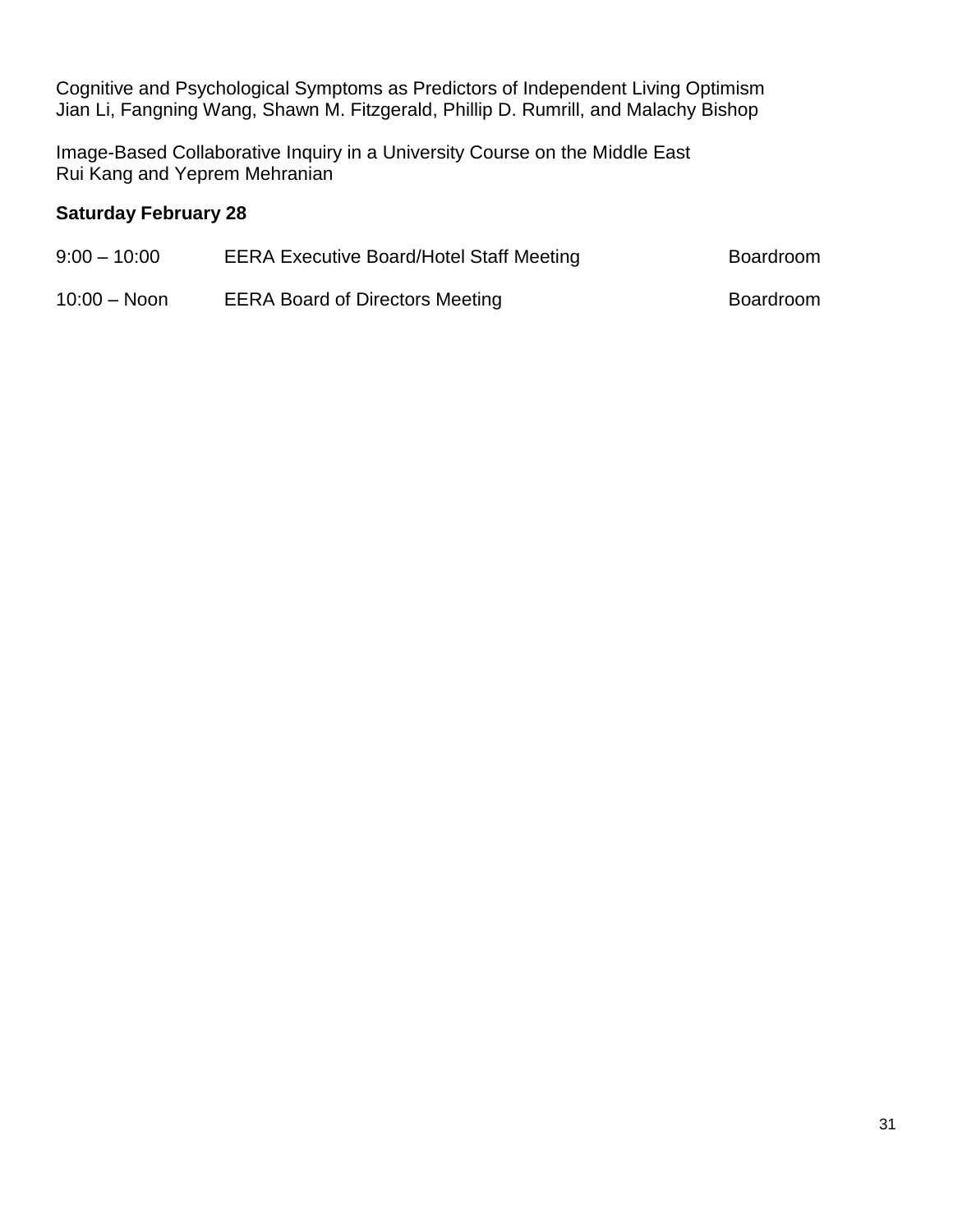#### **EERA Board of Directors**

#### **President**

Michele Parker University of North Carolina-Wilmington 601 S. College Road Wilmington, NC 28403 Email: parkerma@uncw.edu Phone: 910-962-2292

#### **President Elect/Program Chair**

Michael T. Miller 320 Graduate Education Building University of Arkansas Fayetteville, AR 72703 Email: mtmille@uark.edu Phone: 479-575-3582

#### **Secretary**

Carol Watson Kutztown University 18 Beekey Education Center Kutztown, PA 19530 Email: watson@kutztown.edu Phone: 610-683-4274

#### **Treasurer**

George Watson JH 241 Marshall University Huntington, WV 25755 Email: Watson@marshall.edu Phone: 304-696-2874

#### **Vice President for Conference Planning**

Jennifer Brown Columbus State University 350 Jordan Hall 4225 University Avenue Columbus, GA 31907-5645 Email: [brown\\_jennifer2@columbusstate.edu](mailto:brown_jennifer2@columbusstate.edu) Phone: 706-569-3118

#### **JRE Editor**

Interim, Michael T. Miller

#### **Director of Communications**

Kenda Grover University of Arkansas 103 Graduate Education Building Fayetteville, AR 72701

Email: [kgrover@uark.edu](mailto:kgrover@uark.edu) Phone: 479-575-2675

#### **Director of Divisions - SIGs**

William Williams Concord University Box 45 PO Box 1000 Vermillion St. Athens, WV 24712 Email: [williamsw@concord.edu](mailto:williamsw@concord.edu) Phone: 304-384-6222

#### **Director of Membership**

Interim, Carol Watson

#### **Director of Student Services**

Interim, Michele Parker

#### **Immediate Past President**

Andrew Shim University of South Dakota 132 Patterson Hall 414 E Clark St Vermillion, SD 57069 Email: [Andrew.Shim@usd.edu](mailto:Andrew.Shim@usd.edu) Phone: 605-677-5336

#### **Director of Awards and Sponsorships**

Jessica Bucholz University of West Georgia 1601 Maple Street Carrollton, GA 30118 Email: [jbucholz@westga.edu](mailto:jbucholz@westga.edu) Phone: 678-6161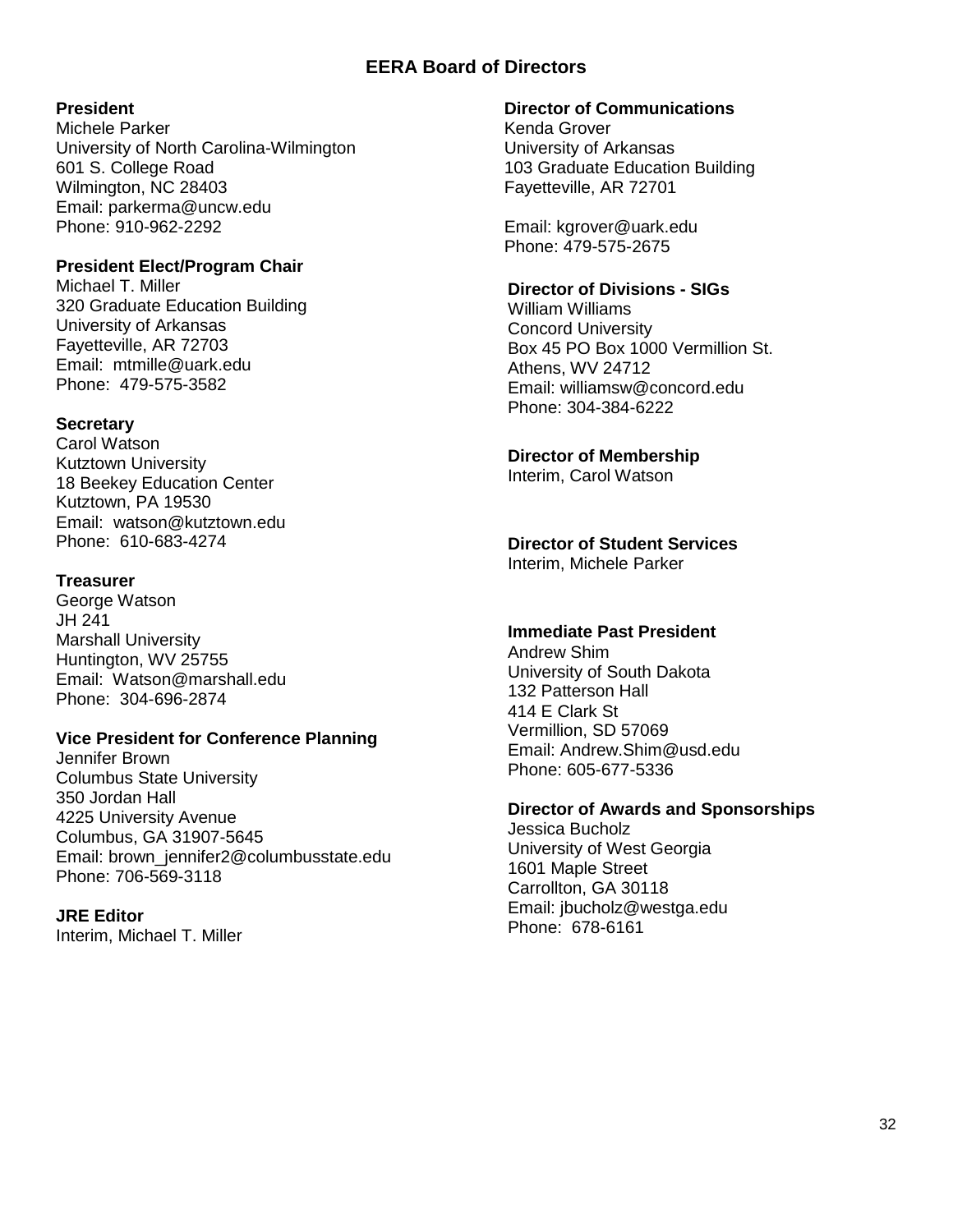#### **WELCOME NEW EERA OFFICERS**

#### **President-Elect**

Shawn Fitzgerald Widener University

#### **Vice President for Conference Planning**

Jennifer Brown Columbus State University

#### **Secretary**

Steven Liu University of South Carolina

#### **Director of Communications**

Kenda Grover University of Arkansas

#### **Director of Divisions**

William Williams Concord University

#### **Director of Membership**

Carol Watson Kutztown University

#### **Director of Student Services**

Beena Achhpal Southern Connecticut University

#### **Treasurer**

George Watson Marshall University

#### **Journal of Research in Education Editors**

Barbara Kawulich Mary Alice Varga

#### **Board Appointed Positions**

#### **Director of Conference Special Programs**

Sharon Valente (2015-2017) Marymount California University

#### **Director of Hospitality**

Roger Briscoe (2015-2017) Indiana University of Pennsylvania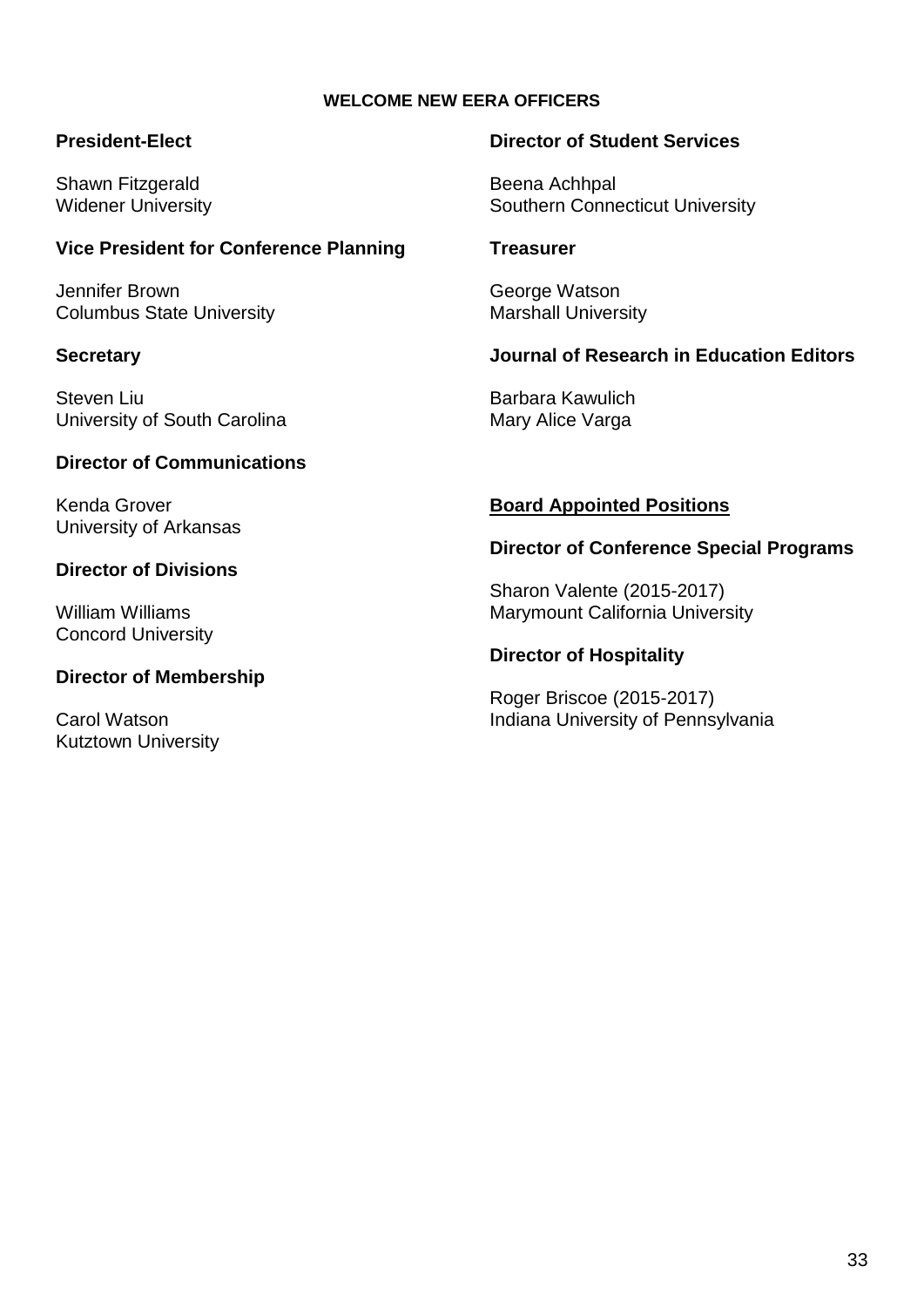#### **EERA Past Presidents**

1977-1979 Mervin Lynch Northeastern University 1979-1981 Philip Merrifield New York University 1981-1983 Joseph Ryan University of South Carolina 1985-1987 Susan Zelman Emanuel College 1987-1989 Betty Yarborough Old Dominion University 1989-1991 C. Thomas Gooding SUNY at Oswego 1991-1993 James T. Fleming SUNY at Albany 1995-1997 Martin W. Sharp **Pennsylvania State University** 1997-1999 Virginia Shipman University of New Mexico 1999-2001 John von Eschenbach University of West Georgia 2001-2003 Bernard Brogan Widener University 2003-2005 Michael S. Green Hudson Valley Community College 2005-2007 Marshall Strax Saint Elizabeth College 2007-2009 David Shannon **Auburn University** 2009-2011 Abbot Packard University of West Georgia 2011-2013 Andy Shim University of South Dakota

1983-1985 Janice Scheuneman Pennsylvania Board of Medical Examiners 1993-1995 Carol Lee Lynch Waldwick, New Jersey Public Schools 2013-2015 Michele Parker University of North Carolina-Wilmington

#### **PLEASE REMEMBER TO COMPLETE YOUR POST-CONFERENCE EVALUATION SURVEY!**

## **Future Conference Locations and Dates**

| 2016 | Hilton Head, South Carolina | February 17-20  |
|------|-----------------------------|-----------------|
| 2017 | Richmond, Virginia          | February 22-25  |
| 2018 | Clearwater Beach, Florida   | February 6 - 10 |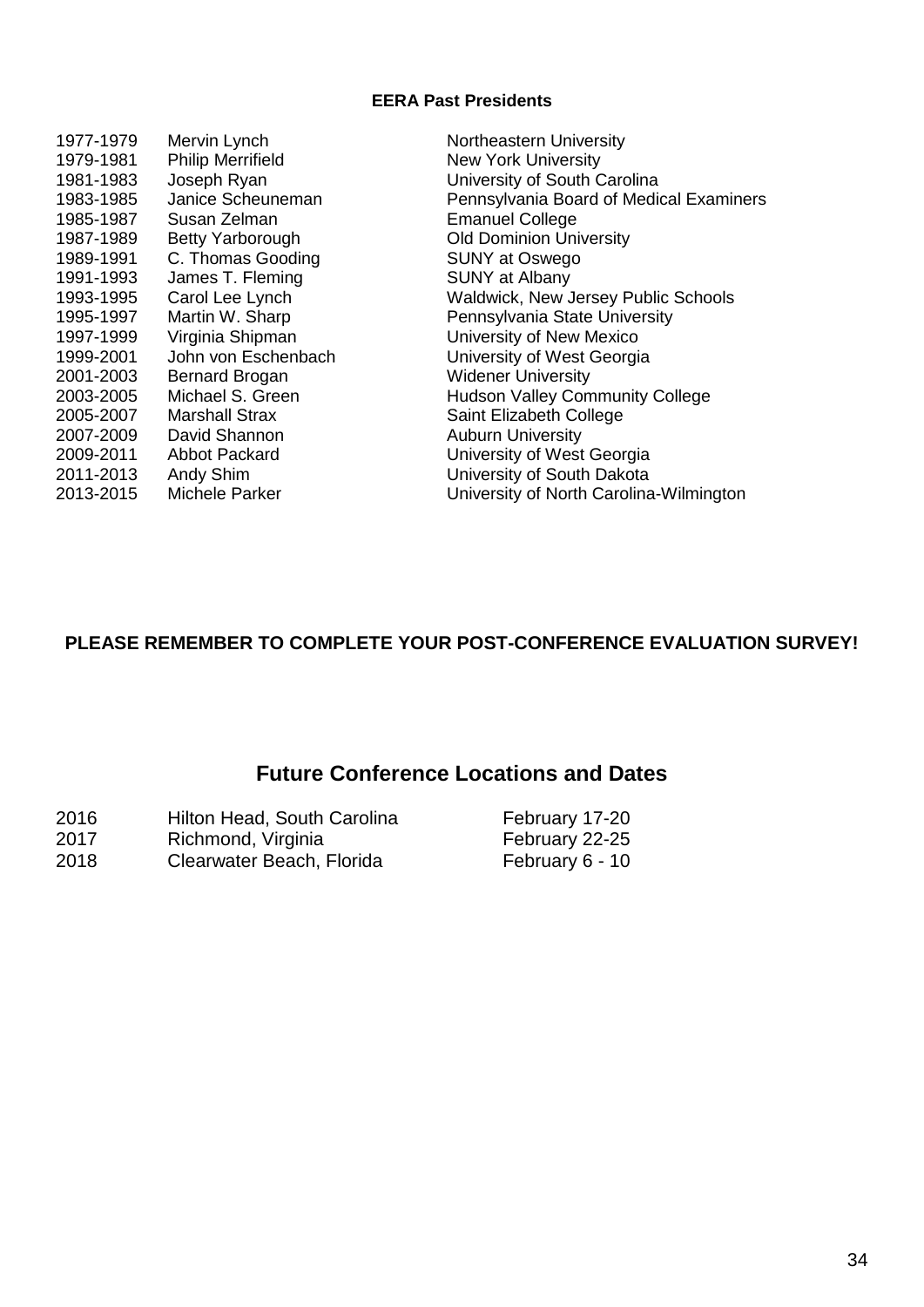#### **CONFERENCE PRESENTERS**

Essam Abouzeida Auburn University

Beena Achhpal Southern Connecticut State University

Judith Aiken University of Vermont

Duane Akroyd North Carolina State University

Christina Alexander Barry University

Romane Alexander University at Buffalo

Mirsha Alexandre Barry University

Uchechukwu Amanambu University of West Georgia

Dennis Anderson Marshall University

Amanda Andrews Columbus State University

Doug Archbald University of Delaware

Michael Ariail University of Georgia

Lane Arney University of South Florida

Amy Arnold Virginia Tech

Melinda Backus Marshall University

Amy Bagby Mercer University

Janice Baker Indiana University of Pennsylvania

Esenc Balam Alabama State University

Carissa Balderas University of Georgia

Kathleen Banks Middle Tennessee State **University** 

Steven Banks University of Tennessee at Chattanooga

Maysaa Barakat Florida Atlantic University

Mary Alice Barksdale Virginia Tech

Daisyane Barreto University of Georgia

Corey Beckford Oxbfidge Academy of the Palm Beaches

Lisa Beckinger Community Development Institute Mahoning County

Susan V. Bennett University of Mississippi

Ilene Berson University of South Florida

Barbara Beyerbach State University of New York at Oswego

Tara Romes Beziat Auburn University at Montgomery

Kristinia Bielskus-Barone Florida Atlantic University

Elizabeth Bifuh-Ambe University of Massachusetts-Lowell

Malacy Bishop Kent State University

Linda Bliss Florida International University

Carmen Bolivar Barry University

Samantha Bordoff SUNY Albany

Betta Borrelli Georgia College and State **University** 

Jia Borror Nova Southeastern University Lori Boyland Ball State University

Nancy Bradley Ferrum College

Michael Brady Florida Atlantic University

Gina Brandenburg Tanner Health System

Stephanie Branson University of South Florida

B. J. Brewer

Roger Briscoe Indiana University of Pennsylvania

Jennifer L. Brown Columbus State University

Scott Brown University of Connecticut

Jessica Bucholz University of West Georgia

Amy Burch Brentwood Area School District

Penny Burge Virginia Tech

David Byrd University of Rhode Island

Yvonne Callaway Eastern Michigan University

Manuel Gonzalez Canche University of Georgia

Phil Canto Florida Department of Education

Li Cao University of West Georgia

Jamie Carney Auburn University

Cecil Carter Florida Gulf Coast University

Terence Cavanaugh University of North Florida

Bill Chandler Rochester City School District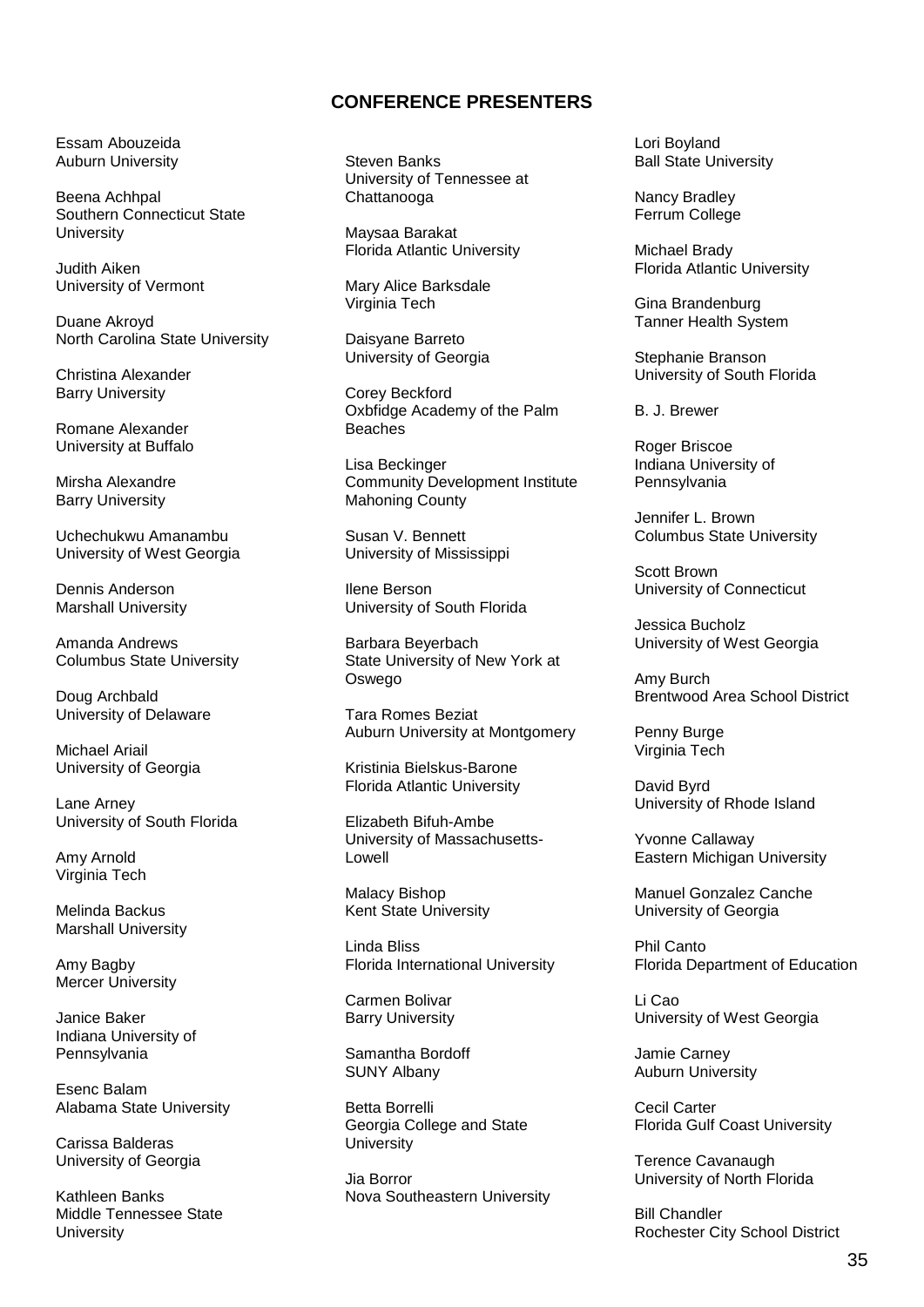Le Chen Virginia Tech

Shiyi Chen Florida State University

Ronald Childress Marshall University

Jessica Chittum Virginia Tech

Frances Chumney University of West Georgia

Russell Clement Broward County Public Schools

Latryce Cole Auburn University

J. Brent Cooper University of North Carolina Chapel Hill

Ron Cooper College of Central Florida

Jessica Cooper Auburn University

Angie Corbo Widener University

Palermo Corey North Carolina State University

Robert Cornelius Middle Tennessee State **University** 

Amy Covill Bloomsburg University

Anthony Coy Anderson University

Victoria Coyle SUNY Albany

Fashaad Crawford Kent State University

Lisa Crayton Florida Gulf Coast University

Megan Cross University of South Florida

Robert Crow Western Carolina University

Gustavo Cruz Anderson University Pamela Davis University of West Georgia

Cornelis de Groot University of Rhode Island

Lorraine Dagostino University of Massachusetts-Lowell

Jane Dalton University of North Carolina at **Charlotte** 

Lisa Darlington Concord University

Pamela Davis University of West Georgia

Rita Davis Tennessee State University

Michael Deasy University of Massachusetts-Lowell

Ashleigh Desrosiers Florida Southern College

Adam Devitt New York University

Mark Diacopoulos Old Dominion University

Wendy Dickinson Manatee County School District

Sarah Dickinson University of South Florida, Sarasota-Manatee

Lauren Dill Florida Southern College

Synthia Doaks University of Central Florida

Kymberly Drawdy Teaching and Learning

Elizabeth Drennan Columbia University

Mary Lou Duffy Florida Atlantic University

Charles Dukes Florida Atlantic University

Shannon Duncan Middle Tennessee State **University** 

Lakesia Dupree University of South Florida

Nurit Dvir Kibbutzim College of Education

Nicholas Eastham University of North Florida

Alexander Ebner Anderson University

Maria Edlin Middle Tennessee State **University** 

John Ellis Ball State University

Cynthia Epps University of West Georgia

Emily Esposito University of South Florida, Sarasota-Manatee

Ann Evans Broward County Public Schools

Bianca Evans Auburn University

Amber Falconer Georgia State University

Nafsaniath Fathema Auburn University

Mark Fenster University of Notre Dame of Maryland

Emily Fielder Virginia Tech

Scott Fiedler Missouri State University

Shawn Fitzgerald Widener University

Jay Fogelman University of Rhode Island

Donna Fogelsong Virginia Tech

Melissa Fontaine Bridgewater State University

Dedrick Ford Auburn University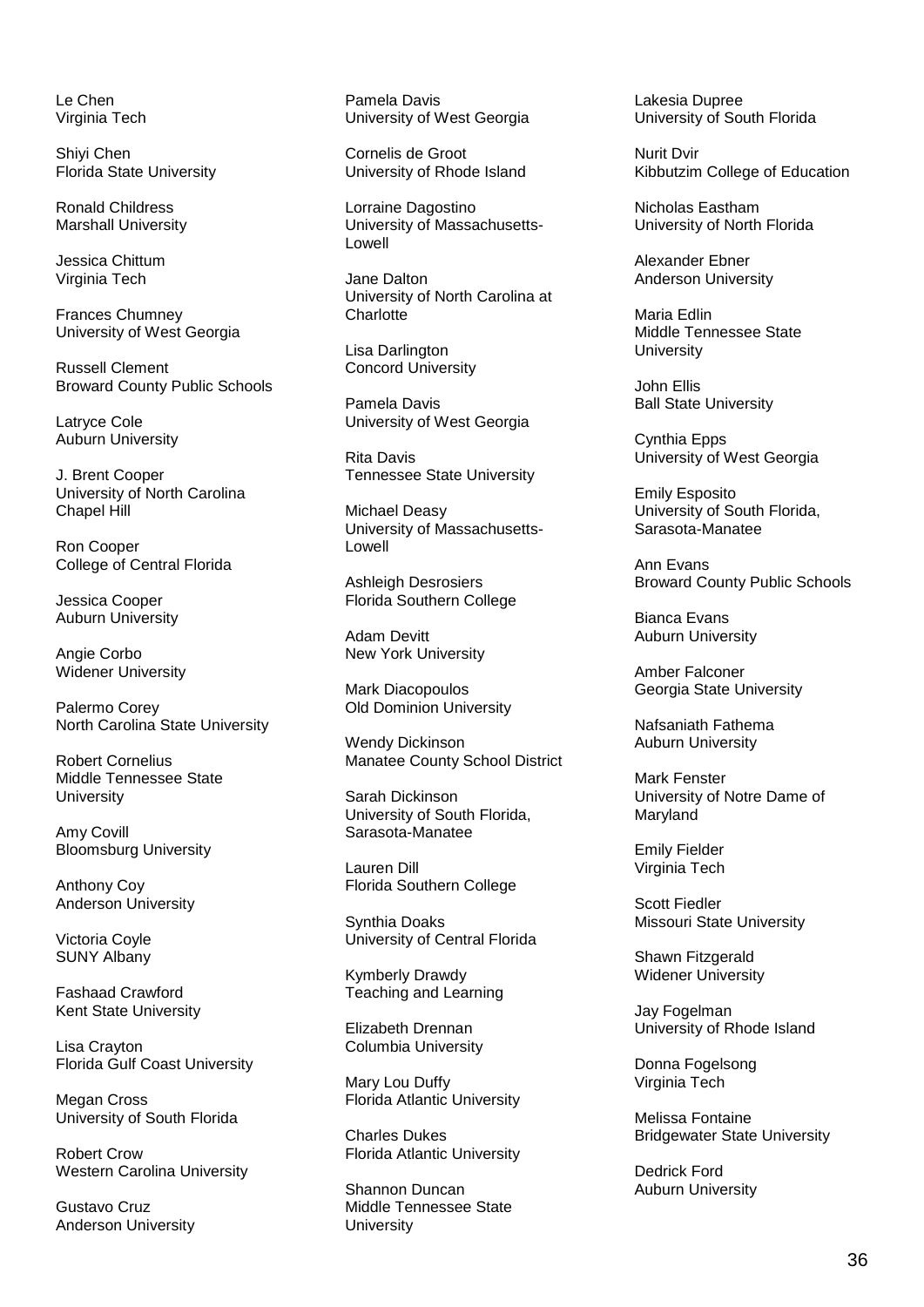Jorge E. Franco-Lopez Dowling College

Robert Franklin Anderson University

Susan Franks Georgia Southern University

J. Thomas Frantz Indiana University of Pennsylvania

Tangelia Frazier Auburn University

Ivana Fredotovic Barry University

Daniel M. French Bennington-Rutland Supervisory Union

Yanyan Fu University of North Carolina at Greensboro

Yao Fu Indiana University of Pennsylvania

Deborah Fuqua University of Phoenix

Joseph Furner Florida Atlantic University

Douglas Gagnon Center for Assessment

Roofia Galeshi Radford University

Mark Garrison D'Youville College

Wendy Gentry Virginia Tech

Donald Gilstrap Wichita State University

Alyssa Gonzalez-DeHass Florida Atlantic University

Timothy Goodale North Carolina State University

Sashay Goodletty Barry University

Leilani Goodmon Florida Southern College Bradley Gregory Southern Utah University

Kenda S. Grover University of Arkansas

AnnMarie Alberton Gunn University of South Florida St. Petersburg

Bruce Hall University of South Florida

Erika Hall Center for Assessment

Yi Han Auburn University

William Hanson Anderson University

Doris Hargrove Auburn University

Ren Harman Virginia Tech

Alisha Hayes Tennessee State University

Michael Hazelkorn College of Coastal Georgia

Steven Hecht Nova Southeastern University

Dean Hendrix Auburn University

Stephanie Hewett The Citadel

Anna Hill Indiana University of Pennsylvania

Garcia Hilliard University of South Florida

Virginia Hines Ferris State University

Leila Hinkle Middle Tennessee State **University** 

Olivia Hodges University of South Florida, St. Petersburg

Tracy Hollinger Clarksville-Montgomery County Schools

Christine Honsberger Florida Atlantic University

Ashlee Hover Tennessee State University

Kimberly Huett University of West Georgia

John Mark Hunter Tennessee State University

Thelma Isaacs Marshall University

Betty Ishoy University of West Georgia

Burcu Izci Florida State University

Kia James Mercer University

Smriti Jangra Florida State University

Brett Jones Virginia Tech

Joseph Jones Mercer University

Ruth Jones Ball State University

Sharmane Jones Widener University

Youn Ah Jung Florida State University

Helen Hendaria Kamandhari Virginia Tech

Rui Kang Georgia College and State **University** 

Alexandra (Ali) Kappel Indiana University of Pennsylvania

James Katt University of Central Florida

Barbara Kawulich University of West Georgia

Karin Keith East Tennessee State University

Katherine M. Kelley East Tennessee State University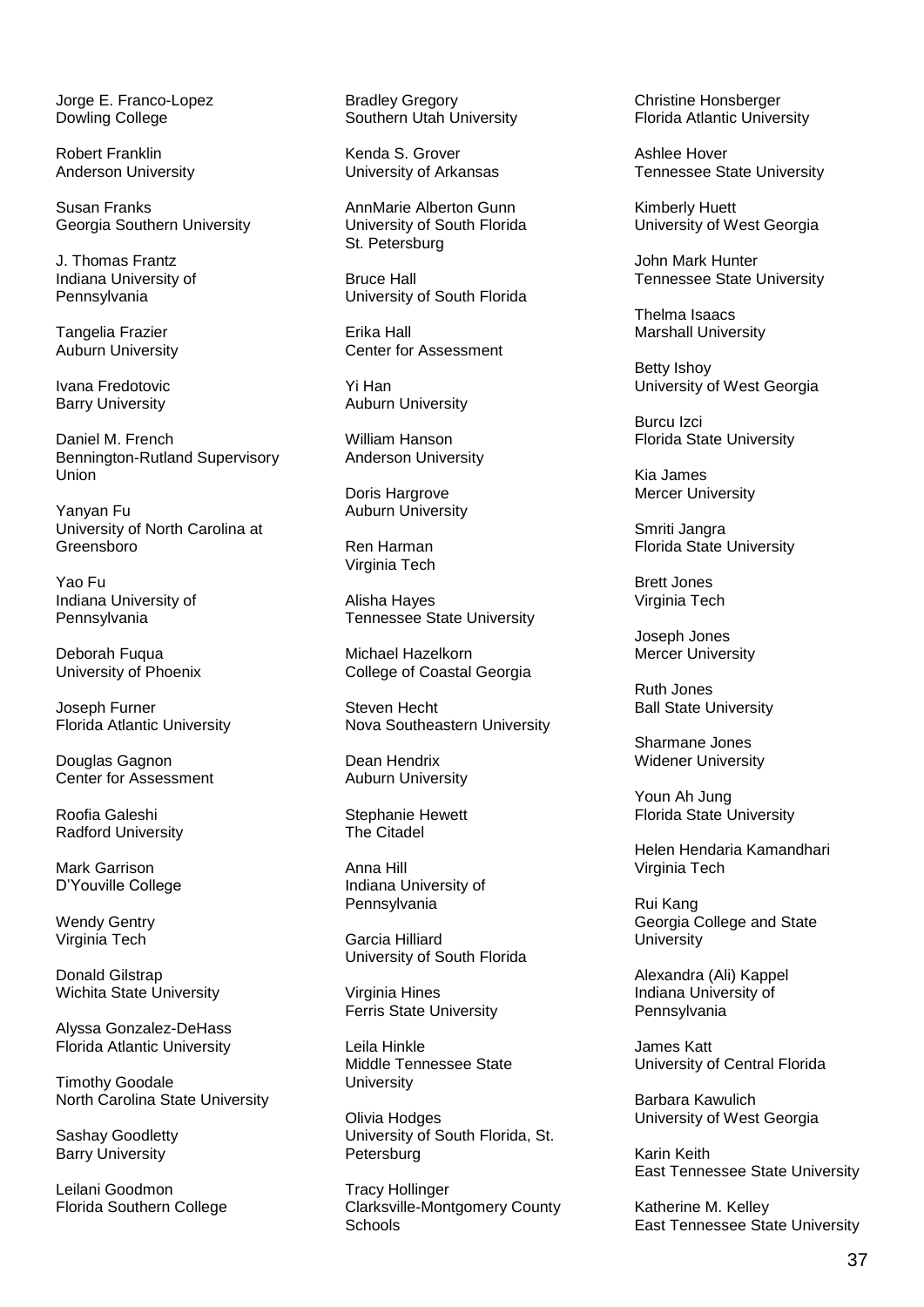Daniel B. Kissinger University of Nebraska-Omaha

Karen Kitchens University of Memphis

Jeananne Knies Virginia Tech

Onder Koklu Florida Department of Education

Michelle Kowalsky Rowan University

Ann Kruger Georgia State University

Lisa Kulka University at Buffalo

Joni Lakin Auburn University

Jessica Lamendola SUNY Albany

James Lampley East Tennessee State University

Daniel Lane University of West Georgia

Steve Lang University of South Florida, St. **Petersburg** 

Kimberly Lawless University of Illinois Chicago

J. Wesley Leckrone Widener University

Cynthia B. Leung University of South Florida, St. **Petersburg** 

Raven Leverett Florida Southern College

Kelly Lewis Hiram College

Jian Li Kent State University

Jing Li Number Two Primary School, China

Ming Li SIAS International University Wei Li Virginia Tech

Jia Grace Liang Florida Gulf Coast University

Yaling Liao Yunnan Normal University

Xi Lin Auburn University

Chang Liu Penn State

Chengke Liu Anhui Agricultural University

Xue Liu Missouri State University

David Locascio Longwood University

Barbara Lockee Virginia Tech

Leonard Long Rowan University

Ruiling Lu Taiyuan Normal University

Paula Lucas Marshall University

Ric Luecht University of North Carolina at Greensboro

Andrew MacGowan Rochester City School District

Yasser al Mahdy Sultan Qaboos University

E. Emily Mahoney University of South Florida

Daniel Mahony Kent State University

Parveenbanu M. Malek JG College of Education for Women

Katarzyna Maleszewska Central Connecticut State **University** 

Gerald Mangine University of Central Florida Juana Roman Maqueira Organization of American States

Joseph Marcoline Indiana University of Pennsylvania

Jenni Mariano University of South Florida, Sarasota-Manatte

Philomena Marinaccio Florida Atlantic University

Russ Marion Clemson University

Daniel Markarian Nova Southeastern University

Travis Marn University of South Florida

Rebecca Martin Anderson University

Mary Martinasek University of Tampa

Chrispen Matsika Georgia College and State **University** 

Reney McAtee Battleground Academy

Jody Lynn McBrien University of South Florida, Sarasota-Manatte

John McCarthy Kutztown University

Kristin McCombs Kent State University

Kathryne McConnell Virginia Tech

Jazarae McCormick Florida Atlantic University

Terry McDaniel Indiana State University

Ryan McElyea Kent State University

Nadine McHenry Widener University

Darlene McKinney Middle Tennessee State **University**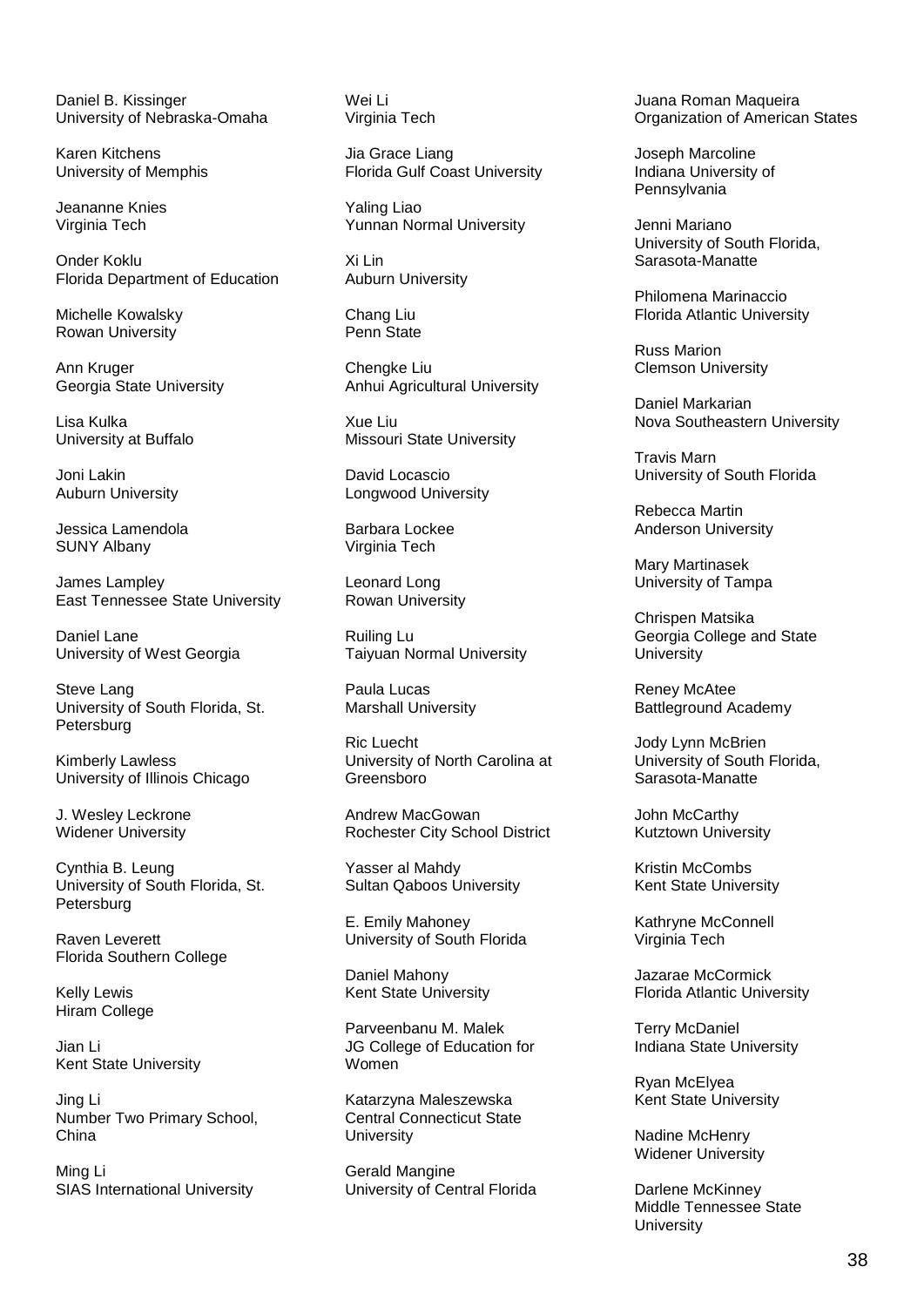Yeprem Mehranian Georgia College and State **University** 

Paula Mellom University of Georgia

Michael T. Miller University of Arkansas

Diana Mindrila University of West Georgia

Bobbie Jo Monahan Indiana State University

Christy Moore Middle Tennessee State **University** 

Heather Moore East Tennessee State University

Jeffrey Moore Anderson University

Lori Moore University of West Georgia

Renee Rice Moran East Tennessee State University

Seana Moran Clark University

Renee Rice Moran East Tennessee State University

Elsa Sofia Morote Dowling College

Barbara Murray University of Central Florida

Kenneth Murray University of Central Florida

Jennifer Nabors State University System of Florida Board of Governors

Hari Narayanan Auburn University

Jessica Nastal-Dema Georgia Southern University

John Nietfeld North Carolina State University

Stephen Nelson Bridgewater State University Roque do Carmo Amorim Neto Davenport University

Dianna Newman SUNY Albany

Isadore Newman Florida International University

John Nicholas University of Akron

Alysha Nichols West Virginia University

Cordelia C. Nnedu Tuskegee University

Mirlenda Noelliste Barry University

Josiah Nyangau Kent State University

Oluremilekun Ojo Independent Scholar

Anthony Olalere Cornerstone Financial LLC

Patrick O'Leary Youngstown State University

Suleyman Olgar Florida Department of Education

Harrison Oonge West Virginia University

Michael Orey University of Georgia

Richard Overbaugh Old Dominion University

Abbot Packard University of West Georgia

Kathy Padgett State University System of Florida Board of Governors

Johnna Paraiso Tennessee State University

Christopher Parfitt Florida Gulf Coast University

Marcia Peck Georgia College and State **University** 

Joan Peckham University of Rhode Island Lisa Pennington Virginia Tech

Kathy Peno University of Rhode Island

Bob Perkins College of Charleston

Steve Permuth University of South Florida

Ondrej Pesout North Carolina State University

Mareen Pfeiffer-Hoens Middle Tennessee State **University** 

Beth Phillips Florida State University

Meghan Pifer Widener University

Richard Pitcock Tennessee State University

Sola Popoola Tuskegee University

Pedro Portes University of Georgia

John Queener University of Akron

Marilynn Quick Ball State University

Lori Rakes Florida Southern College

Anna Ralston Middle Tennessee State **University** 

Tania Ramalho State University College of New York at Oswego

Rangasamy Ramasamy Florida Atlantic University

Kristine Ramsay Auburn University

Rica Ramirez University of South Florida

Hector X. Ramirez-Perez Dowling College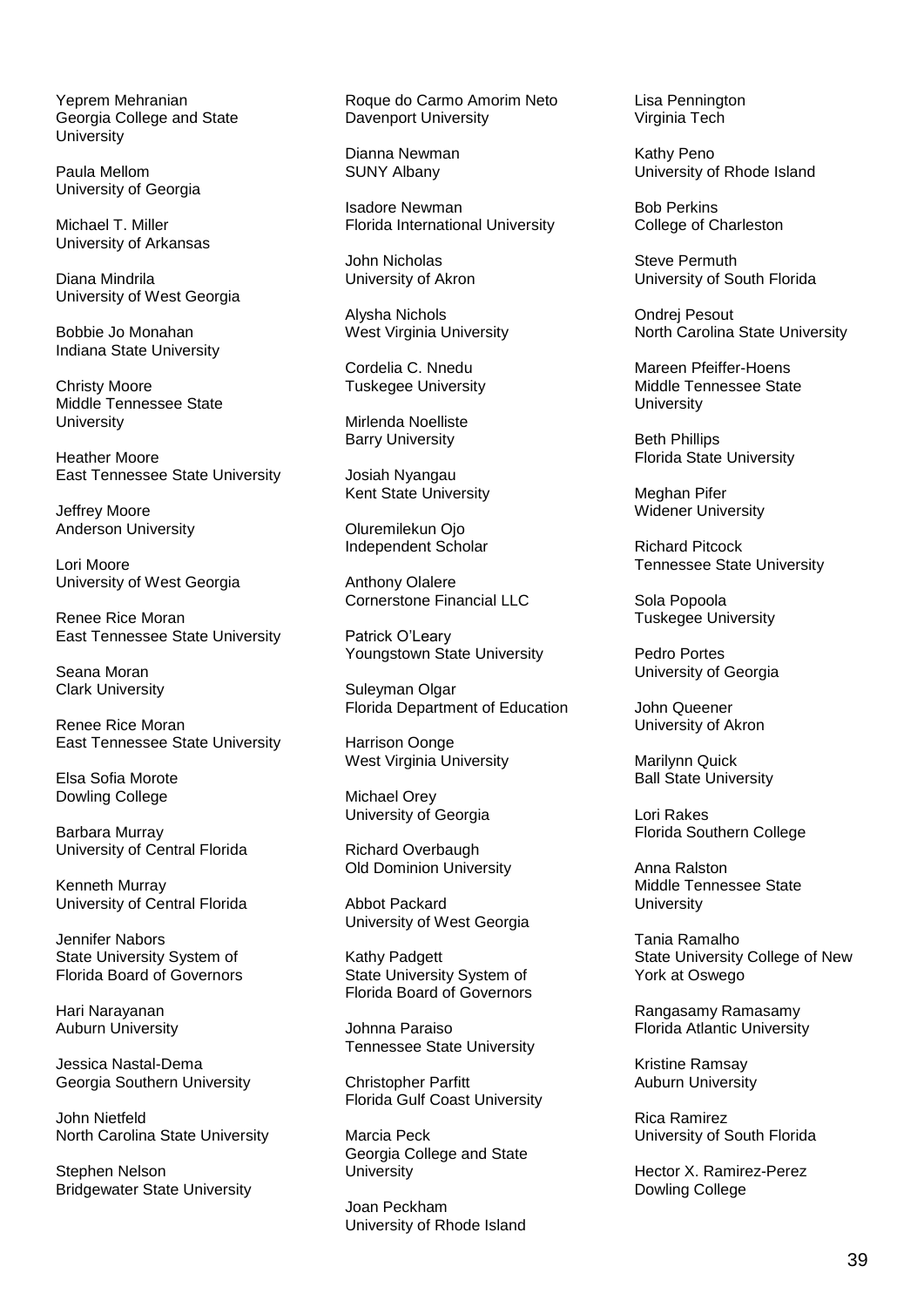Susan Ramlo University of Akron

Kathleen Randolph Florida Atlantic University

Amanda Ray Tennessee State University

Dorothy Rea Florida Gulf Coast University

Katelyn Regan Widener University

Bernard Ricca St. John Fisher College

Janet Richards University of South Florida

Steve Rios Rios Research and Evaluation

Angela Risto Tennessee State University

Judith Robbins Georgia Southern University

Royce Robertson Le Moyne College

Helene Robinson University of South Florida, Sarasota-Manatte

Rachel Rodgers Florida Southern College

Jonathan Rollins University of North Carolina Greensboro

Enlida Romero-Hall University of Tampa

Valija C. Rose Virginia Tech

Margaret Ross Auburn University

Peter Ross Mercer University

Amanda Royer Florida Southern College

Phillip D. Rumrill Kent State University

Kathleen Ryan Hellenic College Joanne Sanders-Reio Florida International University

Theresa Saunders Eastern Michigan University

Orna Schatz-Openhaimer Hebrew University

Amy Scott Florida Gulf Coast University

Anne Seitsinger University of Rhode Island

Susan Schaming Widener University

David Shannon Auburn University

Art Shapiro University of South Florida

Priti R. Sharma East Tennessee State University

Manojkumar Shastri Gujarat University

Stephanie Auguste Shaw Barry University

Bette Shellhorn Eastern Michigan University

Hong Shi Auburn University

Lauren Shure Barry University

Susan Sibert Indiana University of Pennsylvania

Jill Sible Virginia Tech

Miranda Sigmon Virginia Tech

Bonnie Silvestri University of South Florida

Miranda Sigmon Virginia Tech

Kay Simpkins Tennessee State University

Bruce Sliger Mercer University Alexandria Smith Florida Southern College

Ann Marie Smith Dowling College

Feon Smith Marshall University

M. Cecil Smith West Virginia University

Everrett A. Smith University of Arkansas

Matha Sntiago Polk State College at Winterhaven

James Sottile Missouri State University

Elliot Spengler Ball State University

Linda Speranza Valencia Community College

Lynn Spradlin Morehad State University

David Squires University of Georgia

Camille Stanford Community Development Institute Mahoning County

Christopher Starratt Barry University

Gerene Starratt Barry University

Sue Stickel Eastern Michigan University

Rolf Straubhaar University of Georgia

Mimi Staulters Widener University

Kristine Still Cleveland State University

Rob Stollberg University of Georgia

Ronda Sturgill University of Tampa

Timothy Sullivan Widener University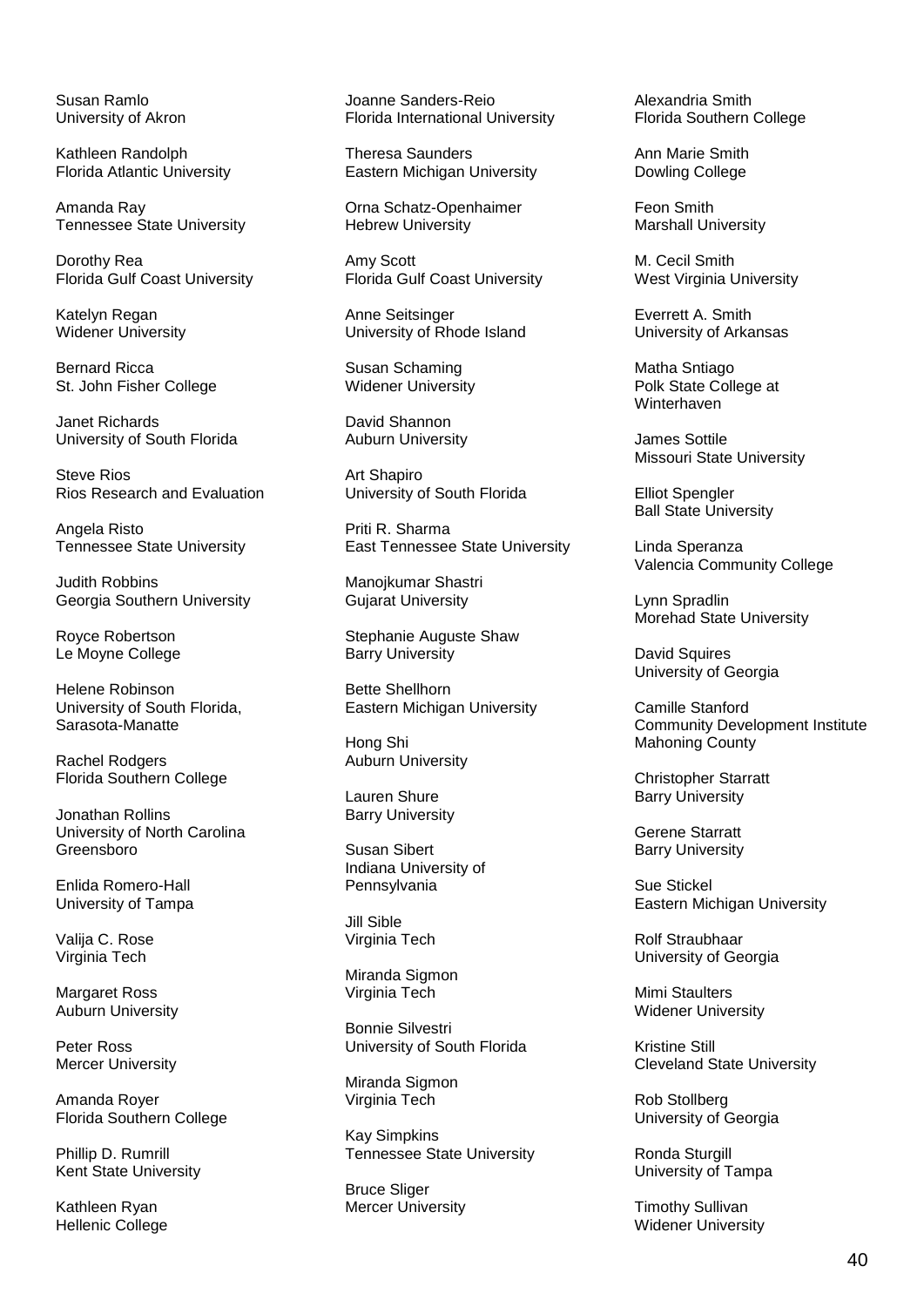Mohamed Sywelem Sultan Qaboos University

Galiya Tabulda Florida State University

Samantha Tackett Florida State University

Jeff Taylor University of West Georgia

ChihChe Tai East Tennessee State University

Tracey Tedder Florida Southern College

Margaret (Meg) Thompson Longwood University

Margareta Maria Thomson North Carolina State University

Teresa Thornton Oxbridge Academy of the Palm **Beaches** 

Chris Torres Montclair State University

Kelly Torres Florida State University

Leonard Towns Auburn University

April Ebbinger Trapp University of Tennessee at **Chattanooga** 

Jonathon Trujillo Anderson University

ShengShiang Tseng University of Georgia

Aslihan Unal Teaching and Learning

Zafer Unal Childhood Education

Sharon Valente Marymount University of Los Angeles

Thomas Valesky Florida Gulf Coast University

Sarah van Ingen University of South Florida Delane Ingalls Vanada University of North Carolina **Charlotte** 

Thomas Vance University of Akron

Charles Vanover University of South Florida, St. Petersburg

Mary Alice Varga University of West Georgia

Lucas Vasconcelos University of Georgia

Maria Vasquez-Colina Florida Atlantic University

Michelle Ventura Florida Atlantic University

David Wachter Anderson University

Jennie Wagoner University of North Carolina Chapel Hill

Brandy Walker University of Georgia

Chih-Hsuan Wang Auburn University

Fangning Wang Kent State University

Jiaxi Wang Bowling Green State University

Ning Wang Widener University

Jennifer Ward University of South Florida

Christopher Was Kent State University

Brooklyn Watkins Anderson University

Carol Watson Kutztown University

George Watson Marshall University

Cierra Whatley University of Akron Lauren White Florida Department of Education

Robert White East Tennessee State University

Judy R. Wilkerson Florida Gulf Coast University

Jesse L. M. Wilkins Virginia Tech

Patricia Willems Florida Atlantic University

Angela Williams Montgomery County Public **Schools** 

William Williams Concord University

John Willse University of North Carolina Greensboro

Cynthia Wilson Florida Atlantic University

Hannah Wilson Kent State University

E. Lea Witta University of Central Florida

James Witte Auburn University

Maria Witte Auburn University

Zora Wolfe Widener University

Whitney Wright Virginia Tech

Cheng Hsien Wu Oklahoma Panhandle State **University** 

Rongbin Wu Virginia Tech

Fei Xing Florida State University

Lihua Xu University of Central Florida

Yan Yang University of West Georgia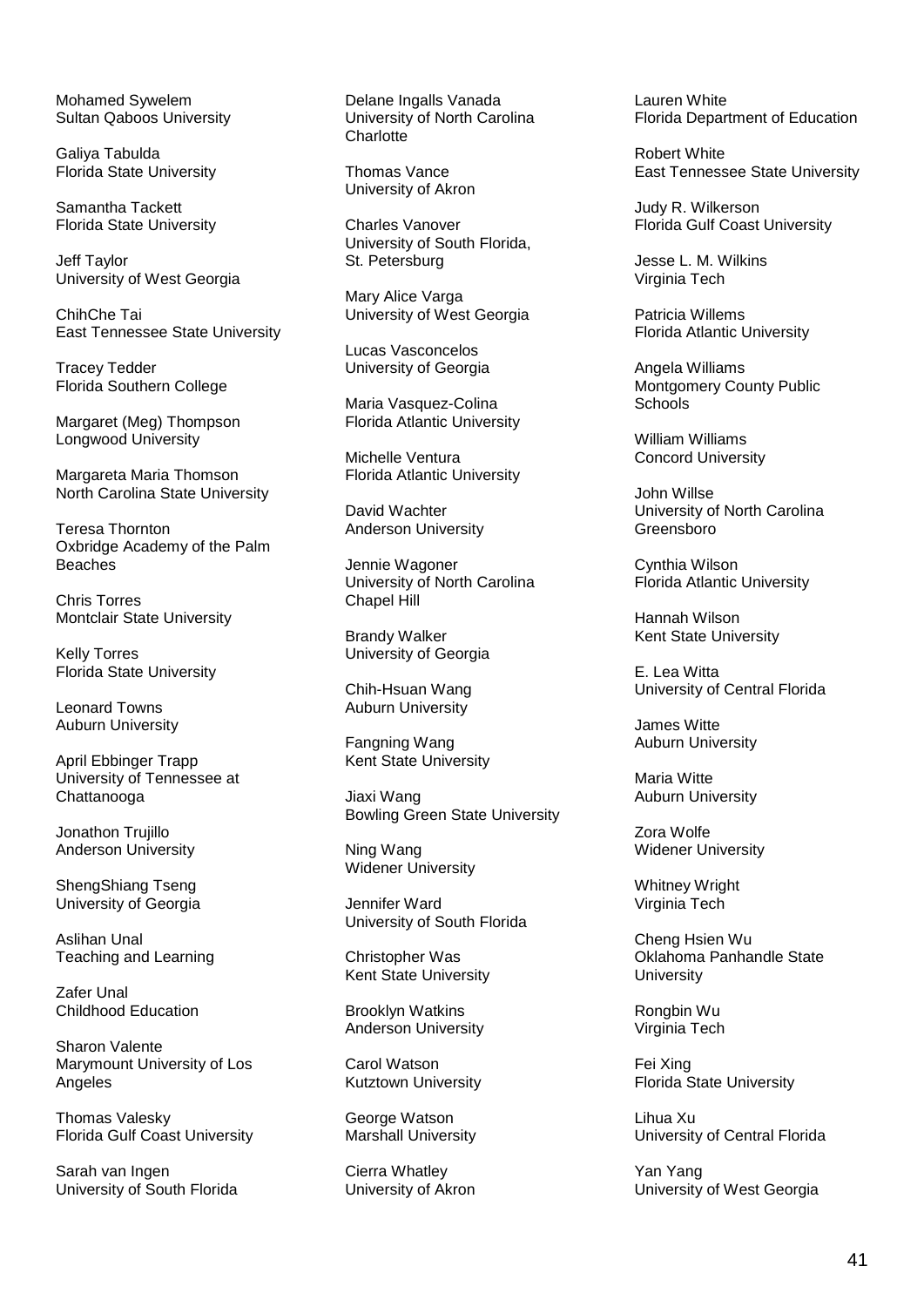Denise Young Virginia Tech

Tori Young Middle Tennessee State **University** 

Lingyun Yu SIAS International University

John Yaun Marshall University Joesph Zajdel Tennessee State University

Agnieszka Zak-Moskal Villa Maria College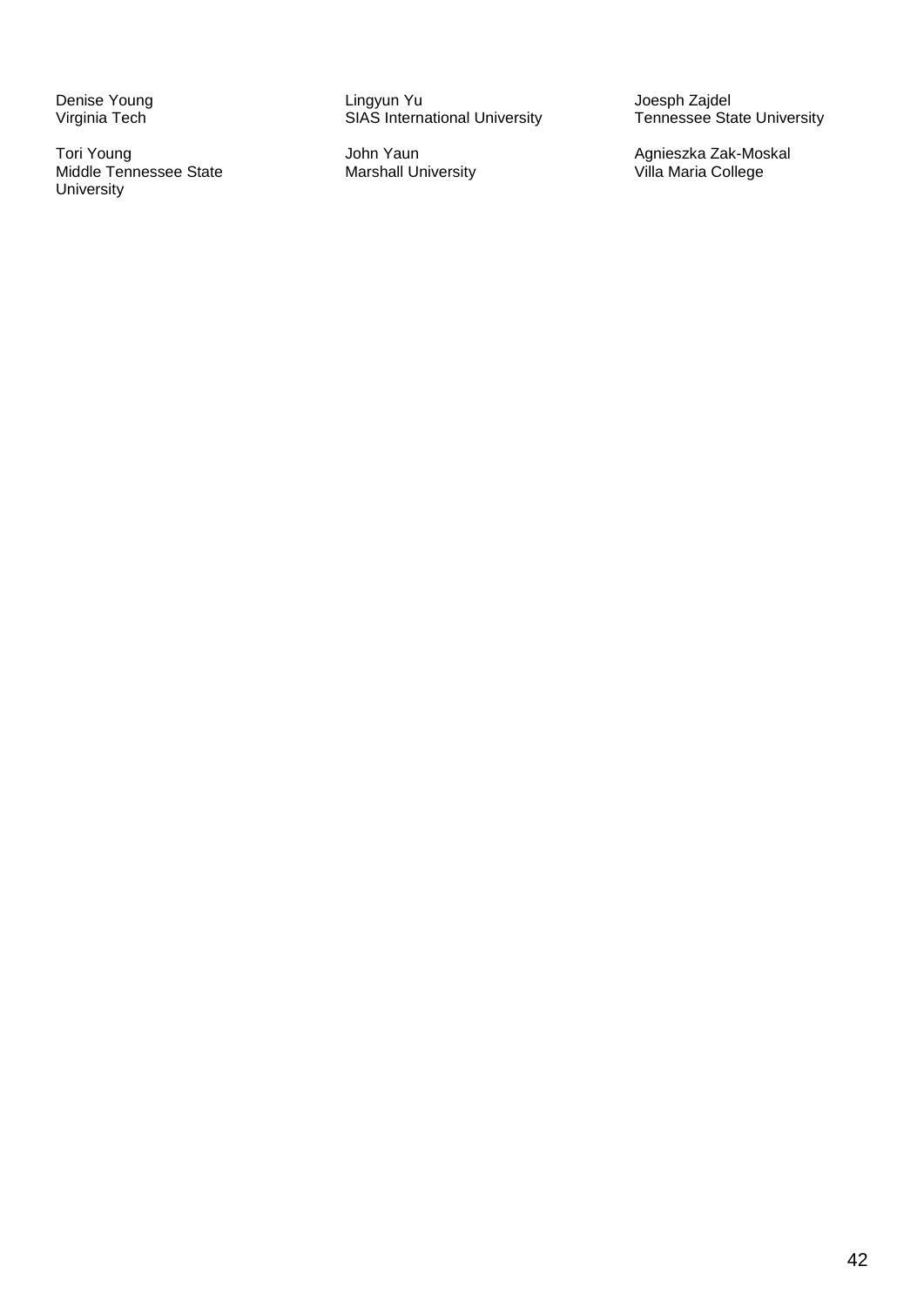

# **What is Three Minute Thesis?**

Three Minute Thesis (3MT®) is a research communication competition developed by The University of Queensland. The exercise challenges students to present a compelling oration on their thesis topic and its significance in just three minutes. 3MT develops academic, presentation, and research communication skills and supports the development of research students' capacity to effectively explain their research in language appropriate to a non-specialist audience.

# **Judging Criteria**

Each competitor will be assessed on the following judging criteria by a panel of three judges. Please note that each criterion is equally weighted and has an emphasis on audience.

### **COMPREHENSION & CONTENT**:

- Did the presentation provide an understanding of the background to the research question being addressed and its significance?
- Did the presentation clearly describe the key results of the research including conclusions and outcomes?
- Did the presentation follow a clear and logical sequence?
- Was the thesis topic, key results and research significance and outcomes communicated in language appropriate to a non-specialist audience?
- Did the speaker avoid scientific jargon, explain terminology and provide adequate background information to illustrate points?
- Did the presenter spend adequate time on each element of their presentation - or did they elaborate for too long on one aspect or was the presentation rushed?

#### **ENGAGEMENT & COMMUNICATION**:

- Did the oration make the audience want to know more?
- Was the presenter careful not to trivialize or generalize their research?
- Did the presenter convey enthusiasm for their research?
- Did the presenter capture and maintain their audience's attention?
- Did the speaker have sufficient stage presence, eye contact and vocal range; maintain a steady pace, and have a confident stance?
- Did the PowerPoint slide enhance the presentation - was it clear, legible, and concise?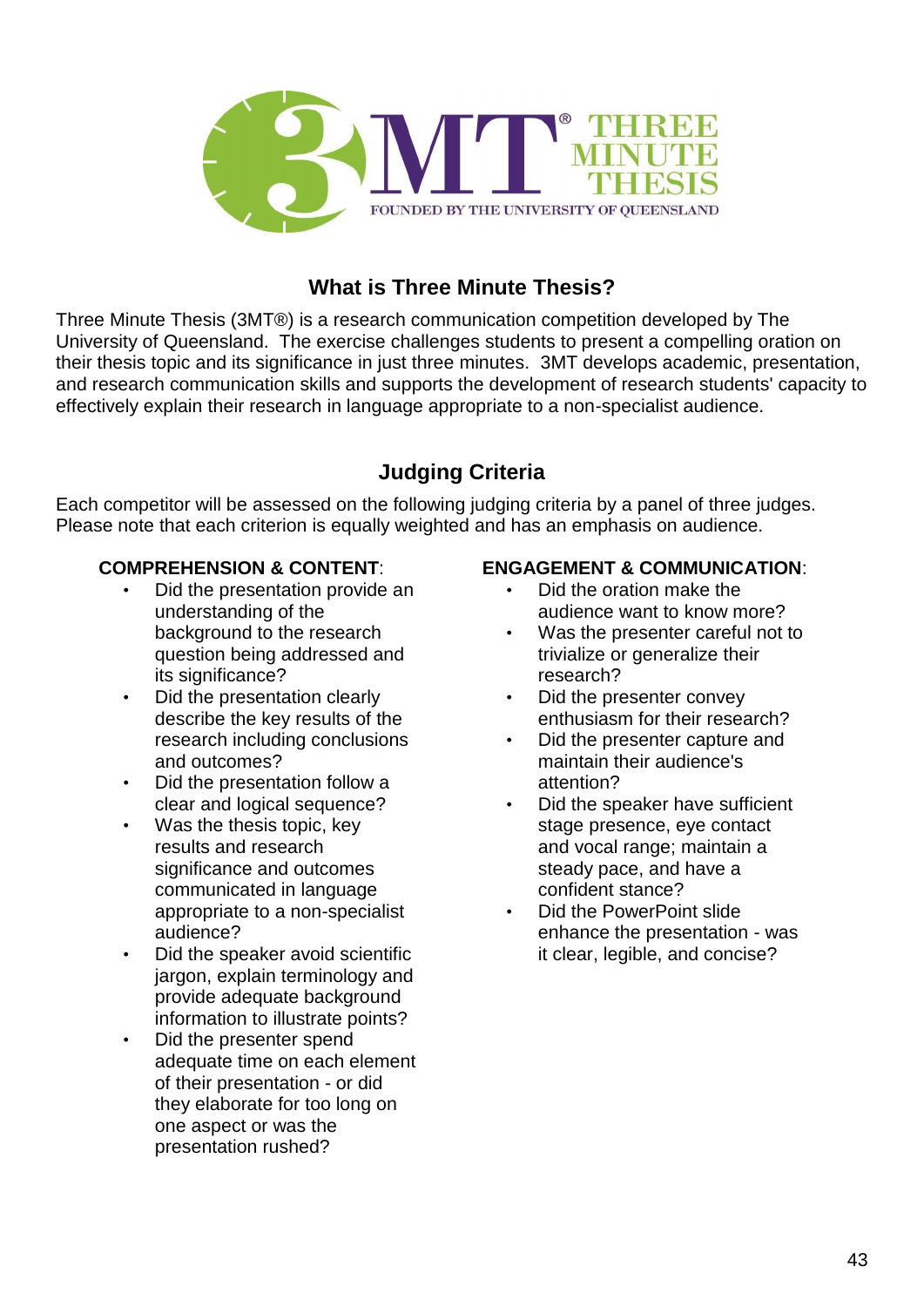# *Rules*

- A single static PowerPoint slide is permitted (no slide transitions, animations or 'movement' of any description, the slide is to be presented from the beginning of the oration).
- No additional electronic media (e.g., sound and video files) are permitted.
- No additional props (e.g., costumes, musical instruments, or laboratory equipment) are permitted.
- Presentations are limited to 3 minutes maximum and competitors exceeding 3 minutes are disqualified.
- Presentations are to be spoken word (e.g., no poems, raps, or songs).
- Presentations are to commence from the stage.
- Presentations are considered to have commenced when a presenter starts their presentation through movement or speech.
- The decision of the adjudicating panel is final.

# **Scoring and Awards**

Each judge assigns competitors a score of 1 through 10 for each of the criteria. Once presentations are over, the judges' scores are combined, and the student with the highest points tally is declared the winner. Additionally, the audience casts their own ballots to select a winner for the People's Choice Award. The winner and runner-up are both eligible to receive the People's Choice award. The winner will receive \$100, the runner-up will receive \$75, and the People's Choice award receipt will receive \$50. Awards will be presented at Friday's luncheon.

## **How to Register**

The Three Minute Thesis Competition will be held at the 2015 EERA Conference in Sarasota, Florida during the Graduate Student Luncheon on Thursday, February 26, 2015. Any undergraduate or graduate student who is interested in participating should contact Dr. Jennifer L. Brown via email [\(brown\\_jennifer2@columbusstate.edu\)](mailto:brown_jennifer2@columbusstate.edu).

> **For more information for this international competition, go to [www.threeminutethesis.org.](http://www.threeminutethesis.org/)**